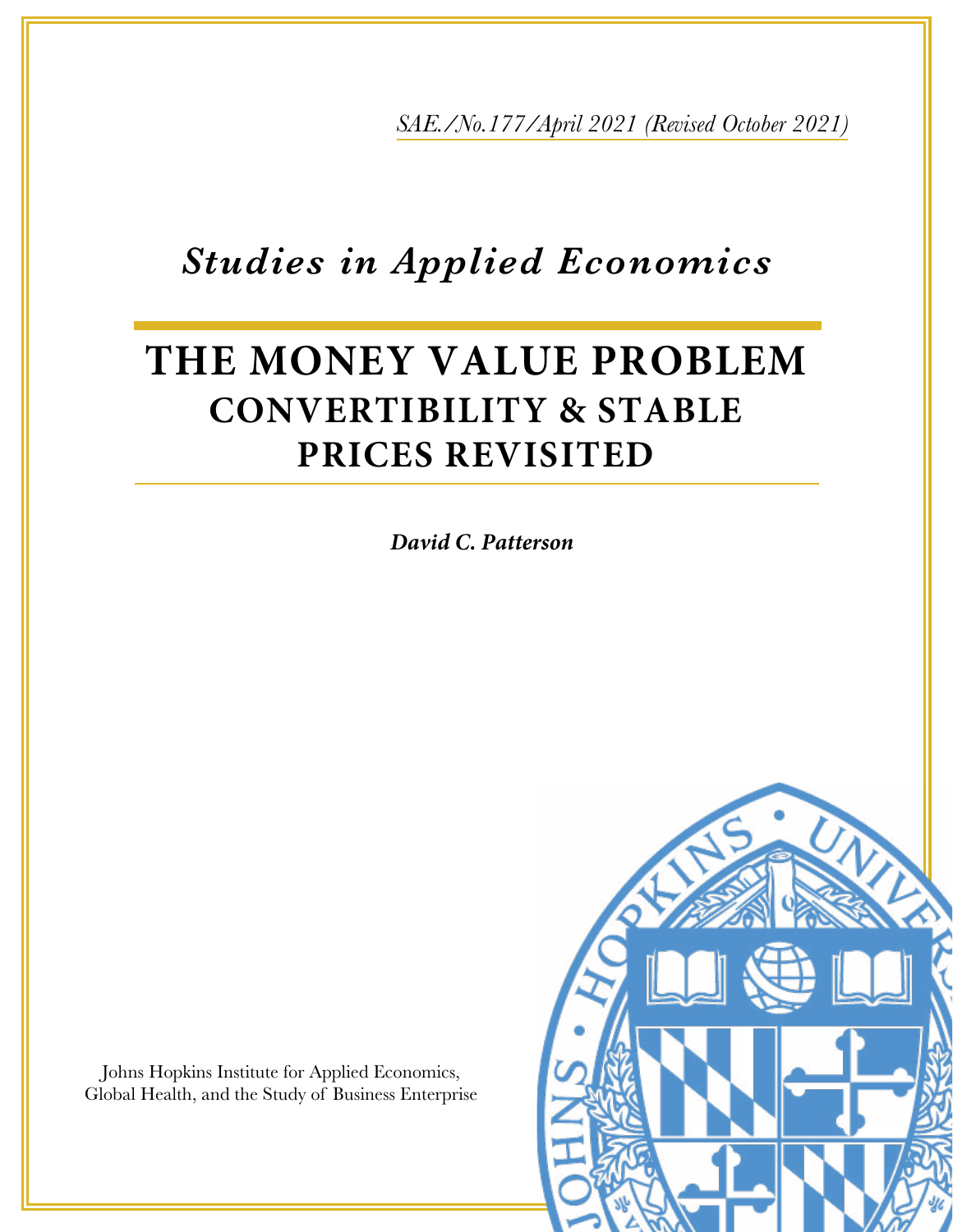### **The Money Value Problem Convertibility & Stable Prices Revisited**

By David C. Patterson

#### **About the Series**

The *Studies in Applied Economics* series is under the general direction of Professor Steve H. Hanke, Founder and Co-Director of the Johns Hopkins Institute for Applied Economics, Global Health, and the Study of Business Enterprise [\(hanke@jhu.edu\)](mailto:hanke@jhu.edu).

#### **About the Author**

David C. Patterson is the Founder and Chairman of the Board of Directors of th[e Brandywine Trust](http://brandywinetrust.com/)  [Group.](http://brandywinetrust.com/) Prior to its founding in 1992, he was Administrative Assistant to the Hon. Francis W. Sargent, Governor of Massachusetts; Law Clerk to the Hon. Carl McGowan, Court of Appeals for the District of Columbia Circuit; Law Clerk to Justice Harry A. Blackmun, Supreme Court of the United States; and Assistant U.S. Attorney and Chief Appellate Attorney, Southern District of New York. He holds degrees from Harvard College and Harvard Law School.

#### **Abstract**

To serve its essential purpose – certainty of value in exchanges among bargainers – convertible currency drew its value as a proxy from that into which it was convertible. Gold came with its challenges as a value standard, and those of physical conversion. The setting of currency value in the discretion of its issuers, by varying the issuance, has led to new and adverse consequences in the fallibility of the discretion. Modern financial markets could provide rule of law conformance to an optimal value standard without physical conversion.

The necessary financial device is already at hand, in the market and in the Fed toolbox. REPO, the sale and re-purchase or purchase and re-sale of a Treasury, at the spread of measured currency value to a target of choice, would duplicate in monetary effect that of specie conversion. Technological advance is steadily obsolescing the "cost-of-living" as target. As consumption mutates with invention, the sensible value standard becomes the American *standard* of living, in the form of a per capita share of total consumption spending.

Effective convertibility to such a standard would resolve multiple policy issues, including any conflict in the "duality" of the Fed mandate and the supposed strictures of the "zero bound", father to the immense distortions of "quantitative easing".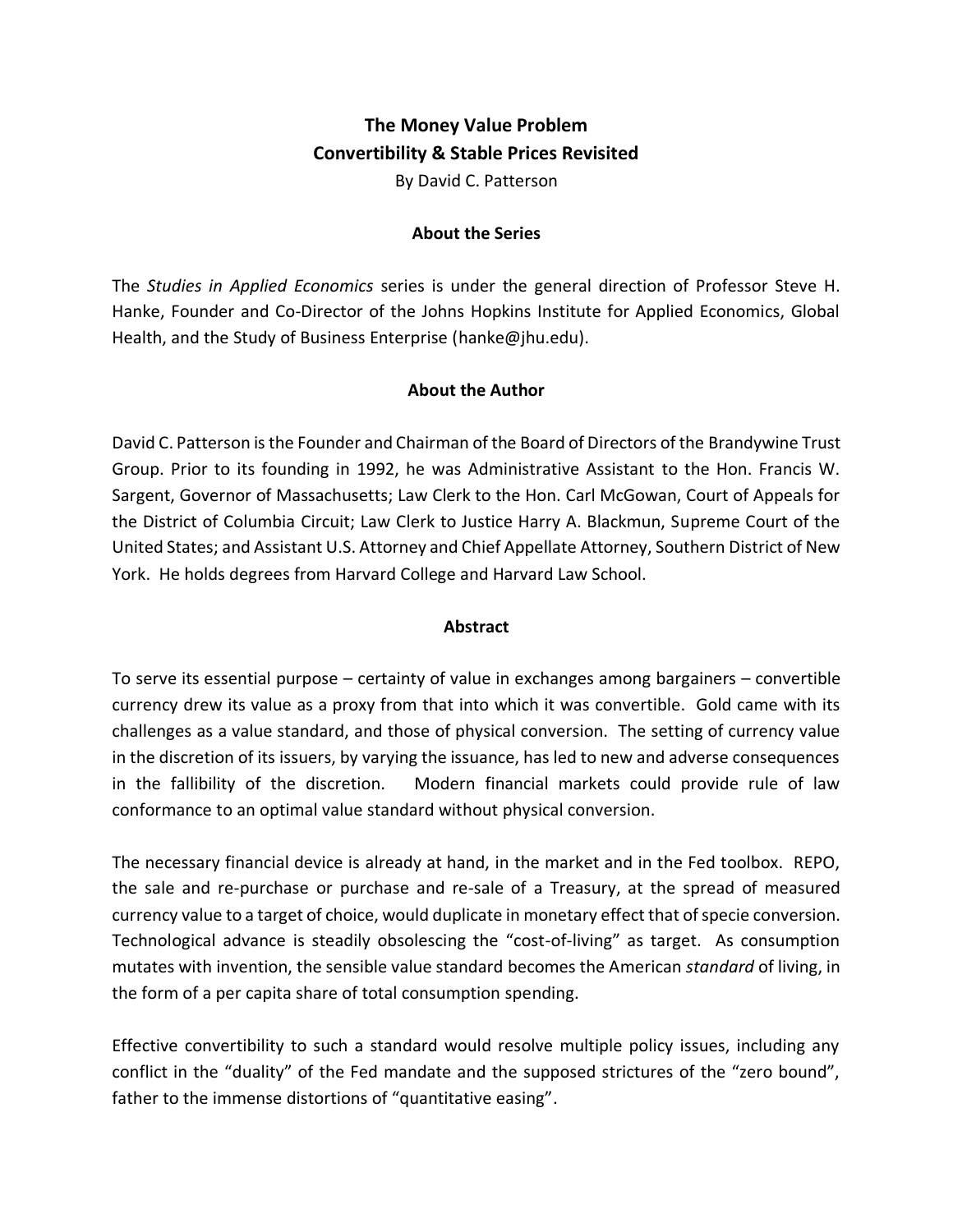Financial or "fiat" convertibility, as we may call it, effectuated by inflation-priced Fed REPO, could be adopted as a discretionary tool by the Fed, but there are strong arguments for a rule of law. We may need one to deal with deteriorating national finances, and welcome one that returns the "management of the economy" to the free market.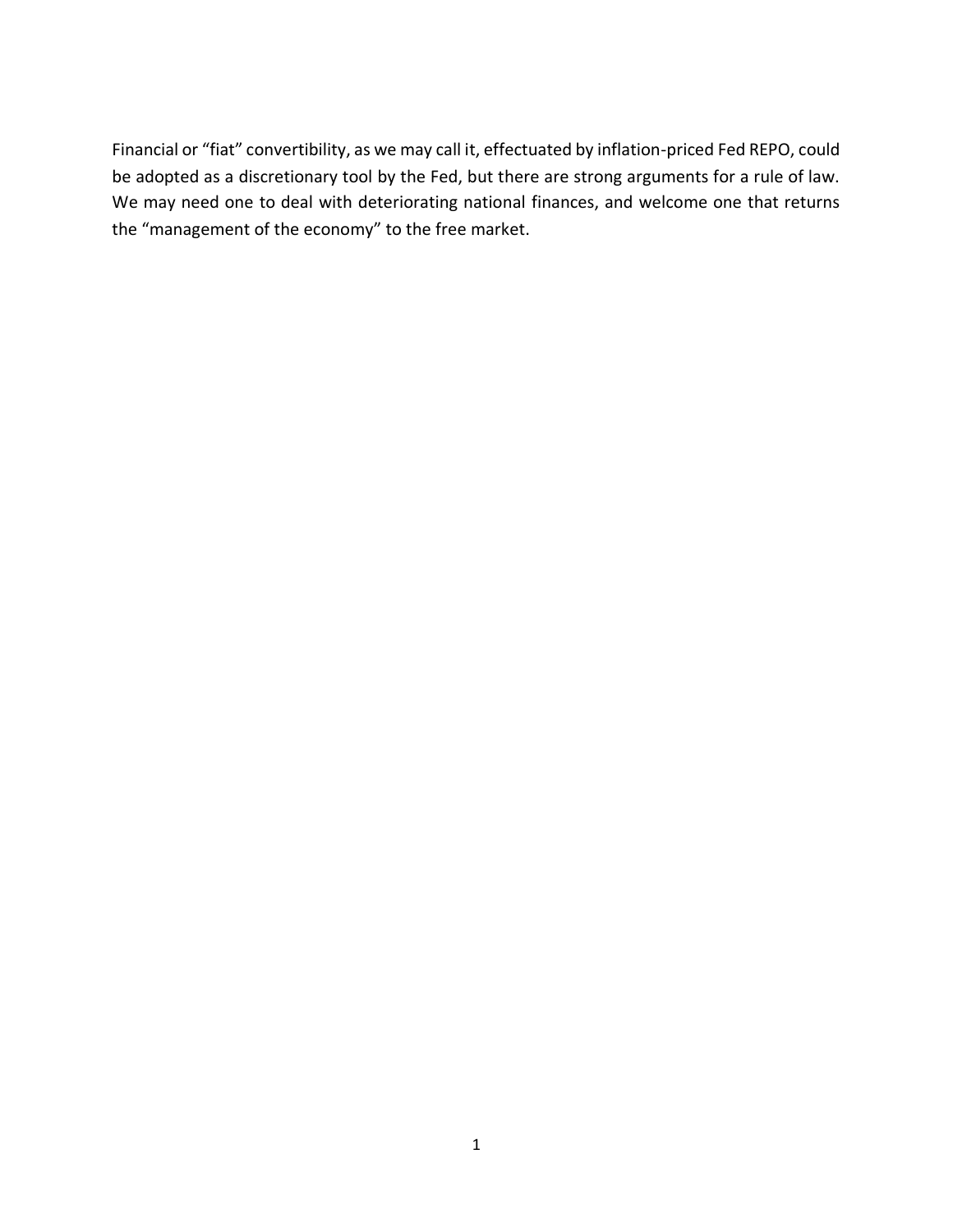*"There is therefore a great preponderance of reasons in favour of a convertible, in preference to even the best regulated inconvertible currency. The temptation to over-issue, in certain financial emergencies, is so strong, that nothing is admissible which can tend, in however slight a degree, to weaken the barriers that restrain it."*

*"Everybody can understand convertibility."* 

John Stuart Mill, *Principles of Political Economy* (1848)

1. Introduction

#### **Market instability, a bias to inflation and vulnerability to fiscal pressures are inherent properties of a discretionary monetary system, not curable defects in it.**

Given the low rates of inflation and unemployment that prevailed before COVID, and its ride to the rescue when the crisis hit, critics of the Fed might be forgiven for comparing themselves to the passerby who, on a pre-dawn walk, encountered an eccentric sun worshipper doing an elaborate dance. He did it to make the sun rise, he said. When challenged, he pointed out that it had been working pretty well.

Not *that* well, the passerby might be thinking.

i) With or without crisis, the markets are regularly convulsed by slight nuances in Fed actions or statements. The instability feeds speculation that is unproductive if not positively distortive, and impedes our most important, wealth-creating arrangements, being those of longest term.<sup>1</sup>

ii) The Fed' s rate suppression has piled up a mountain of debt, weakening balance sheets, making future crises all-the-more likely and dangerous, and transferring wealth to the already-wealthy owners of the assets whose price it has inflated.

iii) Its ability to monetize the Federal debt will put its independence at ever-greater risk as the debt explodes.

How did we get onto this downhill road and how do we get off it?

The problem is complex but its roots are not. To probe them we may employ a simple allegory, and imagine a community of people who meet periodically in a town market to trade the goods that they produce and consume (or use in further production). To avoid barter, they began at some point to use bits of gold as a medium of exchange, but soon found that these were not as convenient as tickets e*xchangeable* for gold bits, or indeed *promises to deliver* such tickets. To enable the promise-giving among people who didn't even know each other, banks emerged, whose promises in the form of fixedamount notes or variable-amount checks could serve as "money".

To control the promise-giving (which had a way of going off the rails with the alternating greed and fear of both bargainers and banks), a central bank (CB) was set up. Its own notes were made the

 $1$  "We will know that we have regained the degree of assurance that we once enjoyed under the gold standard when there once again exists a thick market for thirty-year corporate bonds." White (2007).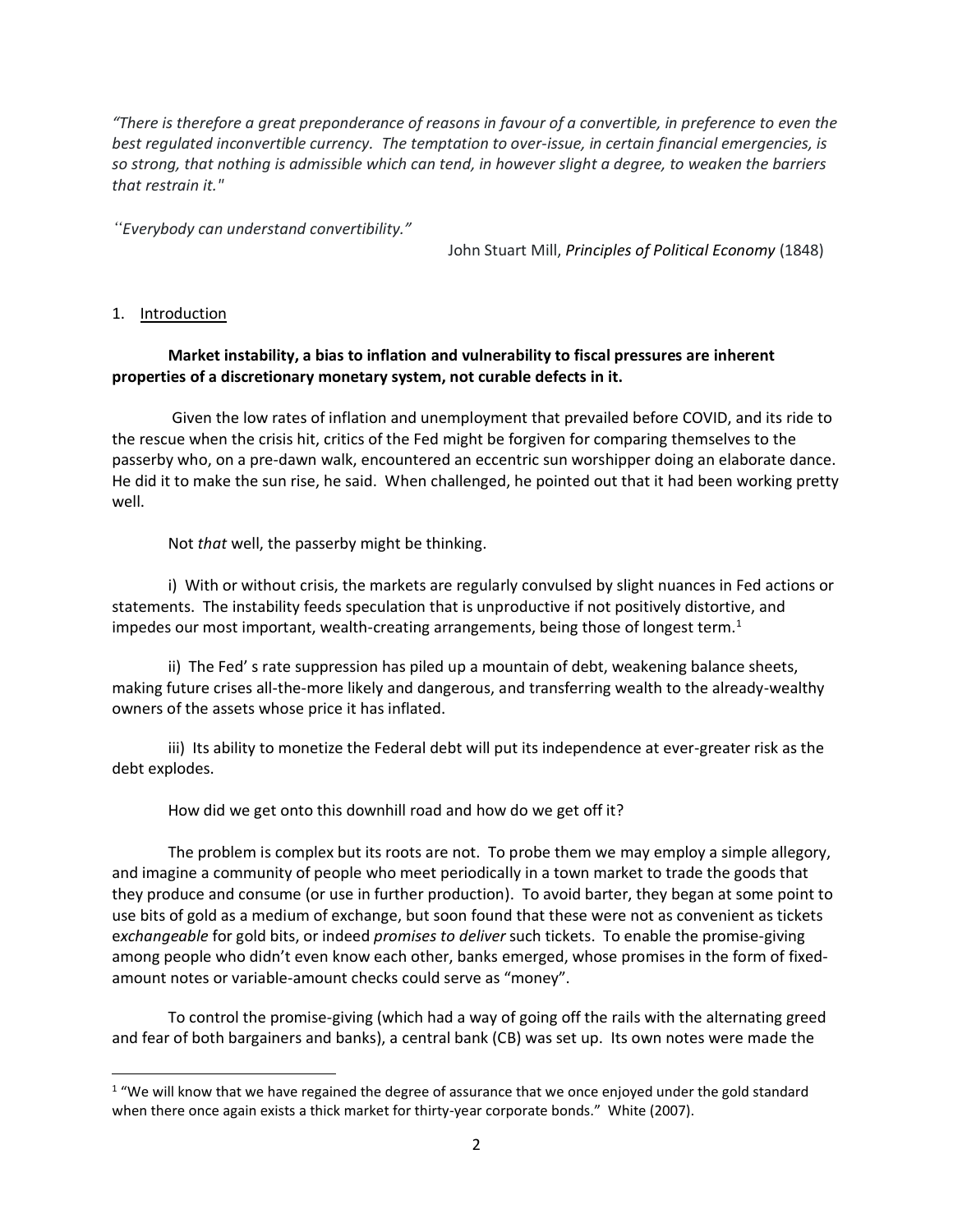only universally acceptable ones in final settlement of money promises, and it was given the job of regulating the private banks, as by lending them more of the notes if they got into trouble.

Linkage of the notes to gold was in due course dropped, for various reasons, one of them being CB's claim that it could control the spending of the notes, and therefore their value, by varying credit conditions. It could buy and sell the debt of the Town Council, by far the biggest note-borrower. It could lend and borrow its notes directly in the market, thereby setting everyone else's rates.<sup>2</sup> Free to choose a more "modern" target value for the notes, it chose that of a stabilized "cost of living".

The plan was logical enough but proved unworkable. In setting a rate, to produce a level of trading that in turn produced a particular ticket value, CB could never accurately predict the marketmakers' productivity or selling mood (or ingenuity in promise-giving, balance sheets being infinitely expandable). Difficult enough, the job was made impossible by "reflexivity"<sup>3</sup>: The market-makers were reacting constantly to each other's actions, and to what CB did, or might do, and to what others might do in further reaction. Even in speaking, CB was by observing, altering, in a game with many players and never an equilibrium.<sup>4</sup> Its moves in the game being infinitely debatable, even after made, its discretion in making them doomed it to interference by the most powerful among those affected, not least the Council, which periodically replaced its management, and greatly preferred to borrow cheaply, the preference becoming more and more urgent as its spending outran its revenue.

The Fed finds itself in just this position, with just the problems noted by our skeptic of the sun dance, grown from the same root: its discretionary power.

i) The impossibility of its determining a "correct" interest rate, as evident in the perpetual clash of expert opinion on what that might be, commits the decision to a process of which the outcome can never be predicted, guaranteeing the instability of markets that must nonetheless speculate on and react to it.<sup>5</sup>

<sup>2</sup> This is where we now find the Fed. For description and critique of its current "floor system", see Selgin (2018).

 $3$  See Soros (2003) at 2 (defining the term as "a feedback loop between the participants' understanding and the situation in which they participate", one that "ensures that their actions will have unintended consequences").

<sup>4</sup> CB has an aggravated "three body problem", known to physicists as the extreme difficulty of predicting the movements of multiple bodies whose movements influence each other. (A good summary is at [https://en.wikipedia.org/wiki/Three-body\\_problem](https://en.wikipedia.org/wiki/Three-body_problem).) It faces "level two chaos", the kind that "reacts to predictions about it, and therefore can never be predicted accurately." Harrari (2018) at 240. To students of complex adaptive systems it is the "El Farol bar problem" of customers seeking their best strategies to avoid the rush, with neversettling results. See Beinhocker (2006) Ch. 4-6. Yogi Berra put his finger on it: "No one goes there anymore. It's too crowded".

 $<sup>5</sup>$  The fallibility of the Fed's models is a commonplace, but what model can cope with not knowing whether the</sup> market will react to (a) what the Fed says it will do, (b) a deviation from what it was expected to say, or (c) the conditions that caused it to say what it did?Announcements of stimulus usually boost markets, as intended. For an example (among many) of exactly the opposite effect, see Ramkumar (2019) (stocks slide after Fed unexpectedly fails to raise rates "raising fears about a slowdown in economic growth"). In both theory and practice "quantitative easing" relied heavily on the "signaling channel". Hence the market's downward "tantrum" of June 2013, following a mildly *positive* comment by the Chair that economic risks had "diminished", possibly foreshadowing a QE "taper". Bernanke (2013); Gibson (2013). Reflexivity is epitomized by the Fed's "dot plot",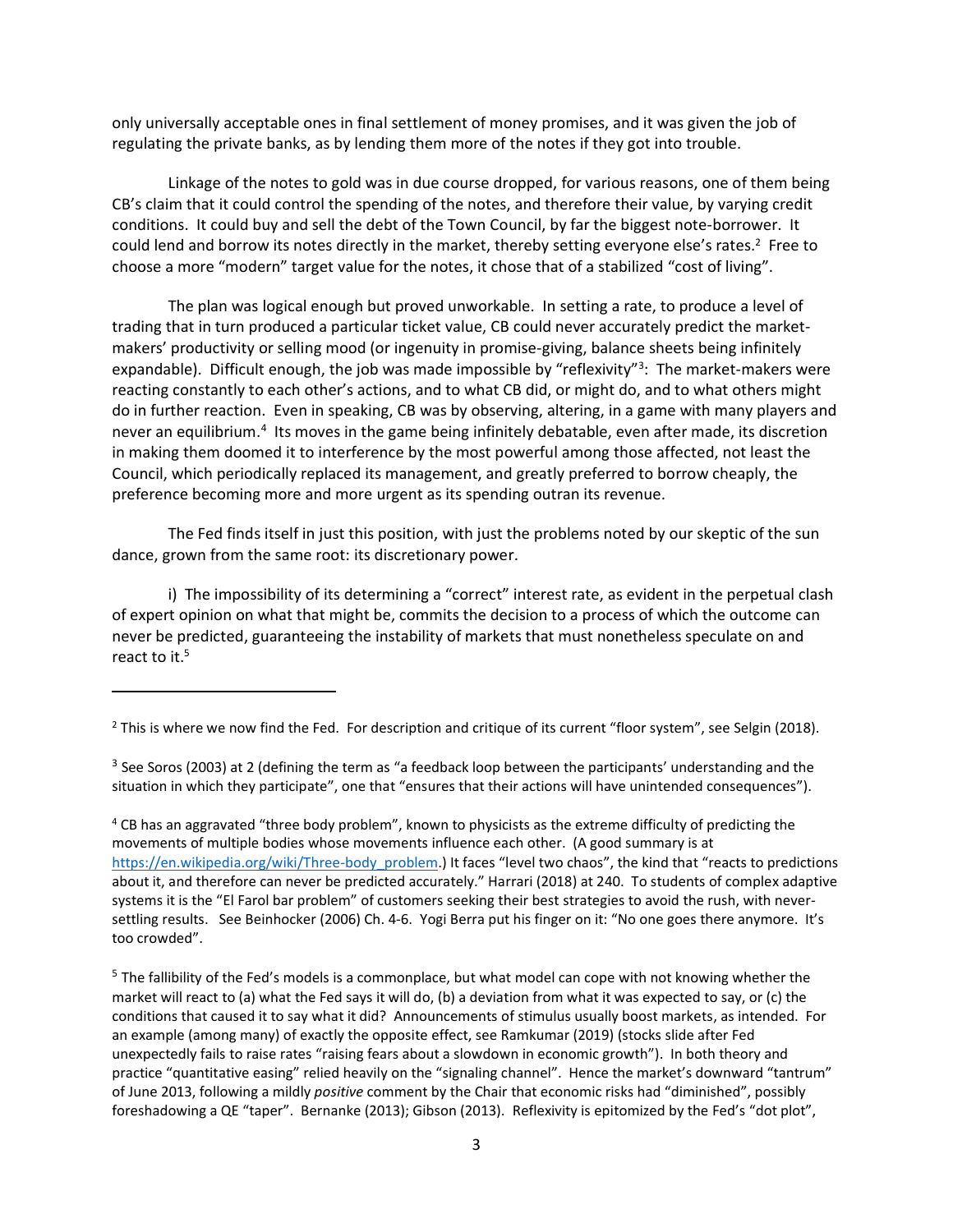ii) An agency making highly arguable judgments in the control of interest rates will inevitably be subject to powerful forces in favor of their suppression, from politicians who are re-elected, and business owners who flourish, in the "good times" that the suppression temporarily brings.

iii) One government agency, appointed by another, cannot hope to maintain "independence" in in the provision of discretionary assistance to relieve fiscal or economic distress. 6

None of these problems existed when the value of money and its supply were controlled by specie convertibility rather than model-driven manipulation of interest rates. Aided by modern financial markets, we could restore that control in a form that is even more effective, and more to its purpose, than it classically was.

#### 2. Convertibility.

**Specie convertibility conformed the currency value by securing to the converter, not the ownership of (or liability for) specie itself, but currency units of equivalent value. Market arbitrage of the entitlement conformed the units' general trading value.** 

a. Specie.

The purposes of physical convertibility were (1) to entitle the individual bargainer to the value of the target resource, and (2) to move the general trading value of the circulating currency unit, steadily but automatically (if never finally or completely), to that target. Physical exchange for gold or silver had various problems that ultimately undid it<sup>7</sup>, but how exactly did it operate when it did?

setting out its prediction of something (its own "future path of policy") that will depend on private actions taken in response to the prediction itself, which actions will affect future dot plots. Thus "a shift toward higher rates in the dot plot in March 2014 led to a short-term sell-off in both stocks and bonds, a reflection of investors' fear that the Fed might raise rates sooner than expected." Kenny (2020) (dot plot commentary). Market selloffs in turn affect Fed policy, as in its change of tune at the end of 2018, after a sharp market correction that its own signals had precipitated, which change then sparked a year-long rally. Scholars debate the "hall of mirrors" effect, see, e.g., Mester et al. (2020), but professionals know it well enough. See, e.g., Levy (2019). So does the Fed. For a lively discussion of how statements by FOMC members had been, in the words of the Vice Chair, "generating a great deal of noise and market volatility", see FOMC Transcript November 2010 at 3-16.

 $6$  For a sense of how implacable – and sympathetic – may be the pressures, consider President Truman's bitter campaign against rate increases that were clearly needed to stop inflation but would be hard on Victory Bond holders, even as the Korean War raged, "exactly what Mr. Stalin wants". See Hetzel & Leach (2001) (history of the 1951 Accord).

 $<sup>7</sup>$  They are beyond the scope of this discussion, but classic convertibility could not in any event survive the change</sup> in value standard to the "cost of living", something that cannot be physically exchanged. Various ways around this problem have been tried, with varying success. The earliest and simplest was that of a "tabular standard", or index of the value of such a basket, which contracting parties could incorporate in private bargains, and might be legally implied unless bargainers opted out. See Jevons (1876) Ch. XXV. Private indexing is of course common, but has ever attained the "automatic default" role that Jevons hoped for. A variant is to have the government issue a special security that it agrees to redeem with a value-equating number of official units, enabling the parties simply to designate settlement in that security. Chile maintains such an inflation-linked official security, the "unidad de fomento", as do other Latin American countries. For a review see Shiller (1998). The economist Irving Fisher proposed a "compensated dollar" that would take as its target value that of a diverse resource basket, and be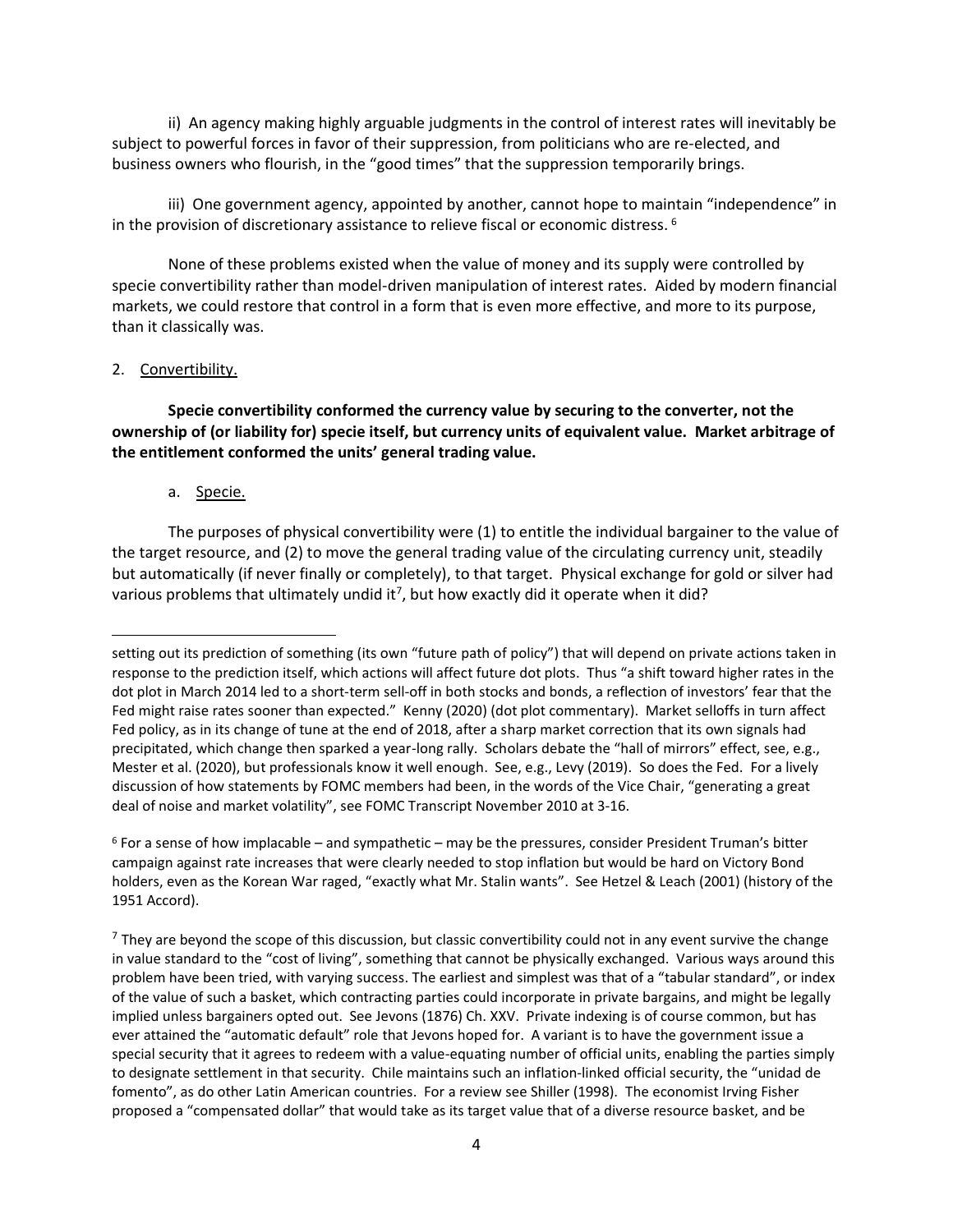As to purpose (1), what the bargainer wanted – and got – was not the target resource itself, but tradable value-claim units (currency) that *corresponded in value* to it in the market. The market-makers in our allegory never went back to the cumbersome gold bits. If 10 tickets were convertible into one such bit, but the heat of trading had pushed the price of a bit to 11 tickets, what was wanted by someone who came to market with 10 tickets, saved from a previous session, was 11 of them, so as to secure their bargained-for, real resource purchasing power (that of a gold bit), and that's what they got by stopping off at the ticket counter to exchange their 10 tickets for a gold bit that could then be sold in the market for 11 tickets. If trading was cool and prices fell, with a gold bit now purchasable in the market for 9 tickets, what was wanted by someone who that day had to discharge a *debt* of 10 tickets was to acquire them for 9, and that's what they got by buying a gold bit in the market for 9 tickets, and turning it in at the ticket counter for the 10 that were owed. Tickets were generally what was wanted in either case, being more convenient for all concerned than the gold itself.<sup>8</sup>

As to purpose (2), conformance of the ticket value to that of  $1/10<sup>th</sup>$  of a gold bit, that job fell to the arbitrageurs, who would continue exchanging bits for tickets at the counter, or vice versa, until they had closed any gap – but also for *ticker profits*, not gold *per se.*

b. Fiat

**The same benefit (and conformance) could be achieved, without physical exchange, by obliging the government to sell and re-buy, or buy and re-sell, a financial asset – conveniently, a U.S. Treasury – at a spread equal to any such variance. Such entirely financial, or "fiat", convertibility, effected by inflation-priced Fed REPO, would automatically correct for inflation by raising rates, and for deflation by lowering them, with no "zero bound" in the latter case. It would mirror physical convertibility in both, but be more flexible and efficient through its engagement of modern financial markets.** 

If convertibility, in practical and intended effect, is a system (1) to entitle bargainers to the intended value of their bargains in a variable number of tradable currency units, with (2) market action pulling the trading value of the units constantly to a target, modern financial markets offer a way to reinstitute it, to a target of choice.

Assuming that the **"Index Value"** of the dollar and its "**Target Path Value"** are defined as the observed and targeted levels of a specified price index or economic aggregate ("Index Value" being the inverse of real) and that the former is reported by the government on certain "**Report Dates**", effective

conformed in value by exchange for some physically tradable medium, such as gold, the quantity of which, with the aid of a price index, could be equated in current value to that of the index basket. See Fisher (1911) Ch. XIII. Another idea is to have private funds issue money that they conform in value to that of a designated multiresource standard, with the government limited to publishing the index, and with issuers competing in the market to get their money accepted as value-conforming. See Greenfield & Yeager (1983), Yeager (2010), and Yeager (2014). The approach suggested herein has elements of each of the above, but is most like Fisher's, in its goal of a single official currency.

<sup>&</sup>lt;sup>8</sup> Thus the plaintiffs in the Supreme Court "gold clause" cases of 1934 did not sue for gold but "gold-equivalent" current dollars. The government frustrated them by giving them dollars that were *not* "gold-equivalent". For a highly readable history of the gold cases, see Edwards (2018). Civil War Greenbacks, not redeemable for gold, were used to discharge gold-denominated contracts because they were in general circulation and could be delivered in "gold-equivalent" amounts. See Friedman & Schwartz (1963) Ch. 2; Freidman (1961).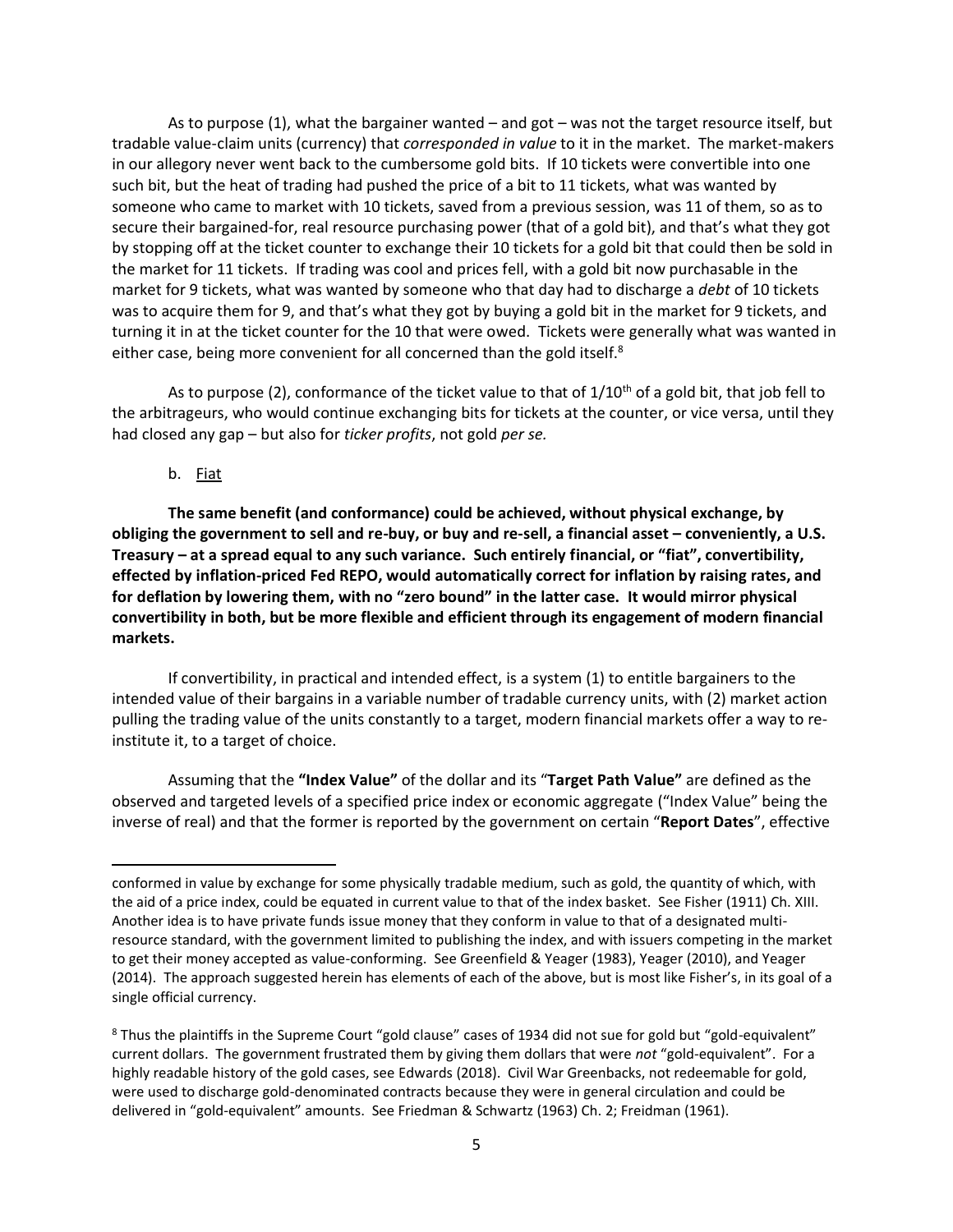convertibility could be put in place using a tool already in regular use by the Fed, the "REPO" (short for repurchase obligation). A simple statute could read:

#### *On the day preceding each Report Date, the Federal Reserve shall offer to sell or buy without limit Eligible Securities, for re-purchase or re-sale respectively, by mutual obligation, on the Report Date, the re-purchase or re-sale price to be the initial sale or purchase price times the ratio of (i) the Index Value of the dollar as stated in the Report to (ii) its Target Path Value for the Report Date.*

The conversion right thereby conferred on dollar holders and obligors would be exactly as in any conversion regime, and as described in the 10-ticket example above. REPOs are just fixed (usually short term) loans secured by the REPO'd asset.<sup>9</sup> A saver/owner – "long" dollars – could lend them to the Fed overnight to receive back more, and so restore the real value of the long position, as against inflation. (The Fed calls this transaction a "reverse REPO" and for short we'll call it an "R-REPO".) A borrower/ower – "short" dollars – could borrow them from the Fed overnight to pay back fewer of them, in a "forward REPO" ("F-REPO"), and so, having used the cash borrowed from the Fed to discharge the private debt, restore the real burden of the debt as against deflation. Purpose (1) achieved, for either saver/owner or borrower/ower.

As to purpose (2), conformance of general trading value to target, convertibility as proposed here – we'll call it "fiat convertibility", as modern counterpart to the specie form – would work with the same relentlessness, driving interest rates up as the effect of inflation-caused R-REPOs, and down as that of deflation-caused F-REPOs, automatically and proportionally to any value disparity until it was eliminated, through the general deflationary or inflationary effect of the rates (respectively).

How, more specifically, would things actually work?

Taking first (1) the individual's access to promised value, Wall Street's ingenuity is without limit, but we can imagine Dollar Value Funds, effectively aggregated brokerage accounts, in which investors large and small could take long or short positions against the Value Index level on a coming Report Date, long by depositing cash and short by posting collateral as for any short position. Each fund would net

<sup>&</sup>lt;sup>9</sup> A REPO's twin "prices" are set so as to lock in a certain profit to the buyer/re-seller (lender) and loss to the seller/re-buyer (borrower), effectively interest in either case, the prices being low enough (versus negotiable value) to ensure "repurchase" by the borrower (or easy recourse by the lender). Any easily transferable asset of sufficiently certain and liquid value will do. Descriptions of REPO operations can be found in Baklanova et al. (2015) and also by the Fed at [https://www.federalreserve.gov/monetarypolicy/bst\\_openmarketops.htm.](https://www.federalreserve.gov/monetarypolicy/bst_openmarketops.htm) The REPO's original purpose – collateralization – is irrelevant when the Fed is the borrower in a "reverse" REPO, described by the Fed, without apparent irony, as "the economic equivalent of collateralized borrowing by the Federal Reserve." [https://www.federalreserve.gov/monetarypolicy/bst\\_openmarketops.htm](https://www.federalreserve.gov/monetarypolicy/bst_openmarketops.htm) ) The Fed is of course not the first to finesse constraints on outright borrowing and lending by making financial exchanges-at-a-spread. It put the Medici into business, and facilitates Sharia-compliant lending. See Parks (2005) Ch. 2*;* Amin (2011). Its unique advantage is to enable Fed lending (by "forward" REPO) to "all comers", weak and strong, and thus the convertibility regime proposed here. Under it there would be no "leakage" of control through credit providers that the Fed does not regulate or (but for REPO) lend to or borrow from. Gaps in Fed powers to transact with "all comers" are accidents of its history as a bank dealing with other banks, conceptually inconsistent with the idea of an agency in control of interest rates, and anachronistic in a world of non-bank lending. The REPO power is conceptually unlimited, if not yet maximally exercised. It could be employed to lend outright to particular borrowers, the equivalent of the targeted loans that the ECB makes under its TLTRO program. European Central Bank (2019). Better to embrace the power and channel it.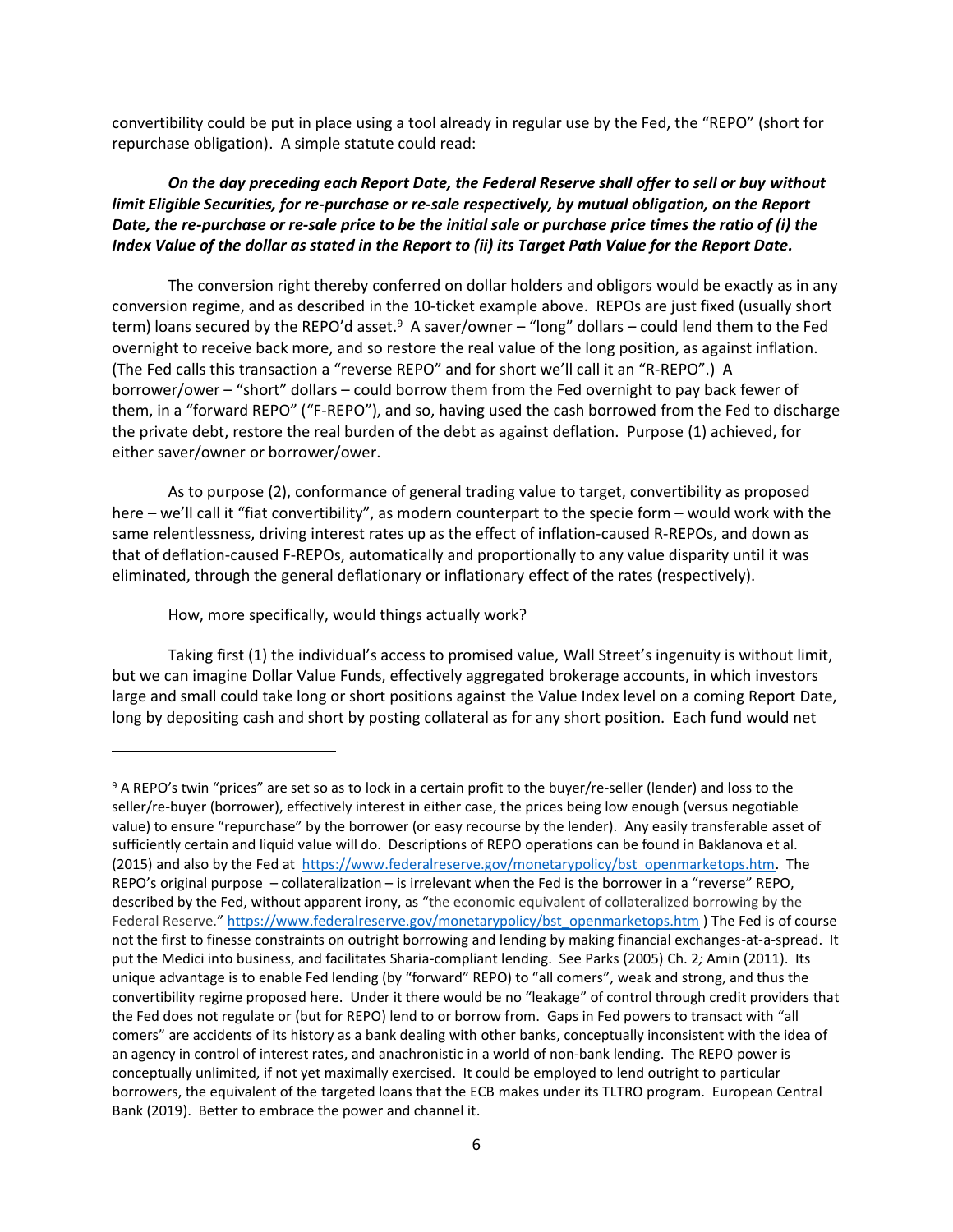the positions taken with it, and itself be long or short on the day before the Report Date, holding cash (if expecting reported inflation) or Treasuries (if deflation), to be REPO'd with the Fed, for gain or loss as per the Report. The most efficient funds could charge the lowest fees or spreads. What they now give the smallest ETF trader, in exposure to almost anything, almost for free, thanks to information technology, they could give continuously to any dollar holder (or ower).<sup>10</sup> As financial technicians created the money market fund and the ETF, they would make short work of "democratizing" this opportunity. 11

As for (2), the action of market arbitrage, it would move rates instantly. By borrowing at a certain (R-REPO) rate the government creates *borrowers up to* that rate (banks who can pay interest on private deposits that they lend-on *to* the government at a spread). By lending at a certain (F-REPO) rate it creates *lenders down to* that rate (banks who can borrow funds *from* the government to lend-on to private borrowers at a spread). In a well-functioning free market, both will do so.

Looking at the effect through a slightly different lens, the Treasury market translates all rates into prices and vice versa. Consider a T-Bill that will pay out \$100 on or near the next Report Date, and so would likely be trading at that level, absent convertibility as proposed here. With it in force, if inflation of 1% were expected to be reported (Index over Target), it would pay to sell the bill down to \$99 and R-REPO the cash to the Fed for \$1 of profit. Conversely if deflation of 1% were expected (Target over Index), it would pay to buy the bill for up to \$101 and F-REPO it to the Fed for \$1 of profit. T-Bill price change equals change in the risk-free short-term rate. The REPO spread, forward or reverse, would effectively represent a risk-free overnight rate, allowing the market to set all others.

How forcefully and immediately the mechanism would operate would depend on the frequency of conversion and observability of the value disparity. Monthly conversion to a commodity standard would move rates more or less instantly, commodity prices being continuously observable. Quarterly conversion to a price index like the CPI would move them more gradually (and at greater risk to the converter). Convertibility to a measurable monetary aggregate, as advocated below, would fall

 $10$  A strong case could – and should – be made that, as the purpose is realization of target value in the currency, independently of any speculative element, conversion gains should be tax exempt, something that makes all the difference in value preservation and has eluded holders of gold (or anyone trying to preserve value by rolling over T-Bills) because of the tax. See [LINKED](https://brandytrust.sharefile.com/d-sa84e2a551bdf4c1f820025436b8c13d9) exhibit "Value \$100 In T- Bills v. CPI Since 1950". Losses should likewise be nondeductible, along with interest incurred to make gains, as is already the case for interest incurred to earn tax exempt income such as municipal bond interest, and with which the tax system copes quite adequately.

 $11$  All the super-efficient giants of the business are already on the Fed's list of approved REPO counterparties, albeit only for R-REPO. [www.newyorkfed.org/markets/rrp\\_counterparties.html](http://www.newyorkfed.org/markets/rrp_counterparties.html) The proposal here would be to include them for F-REPO. A Blackrock or Vanguard could scarcely be less technologically proficient or reliable than the presently included "primary dealers", many of which are also fund managers.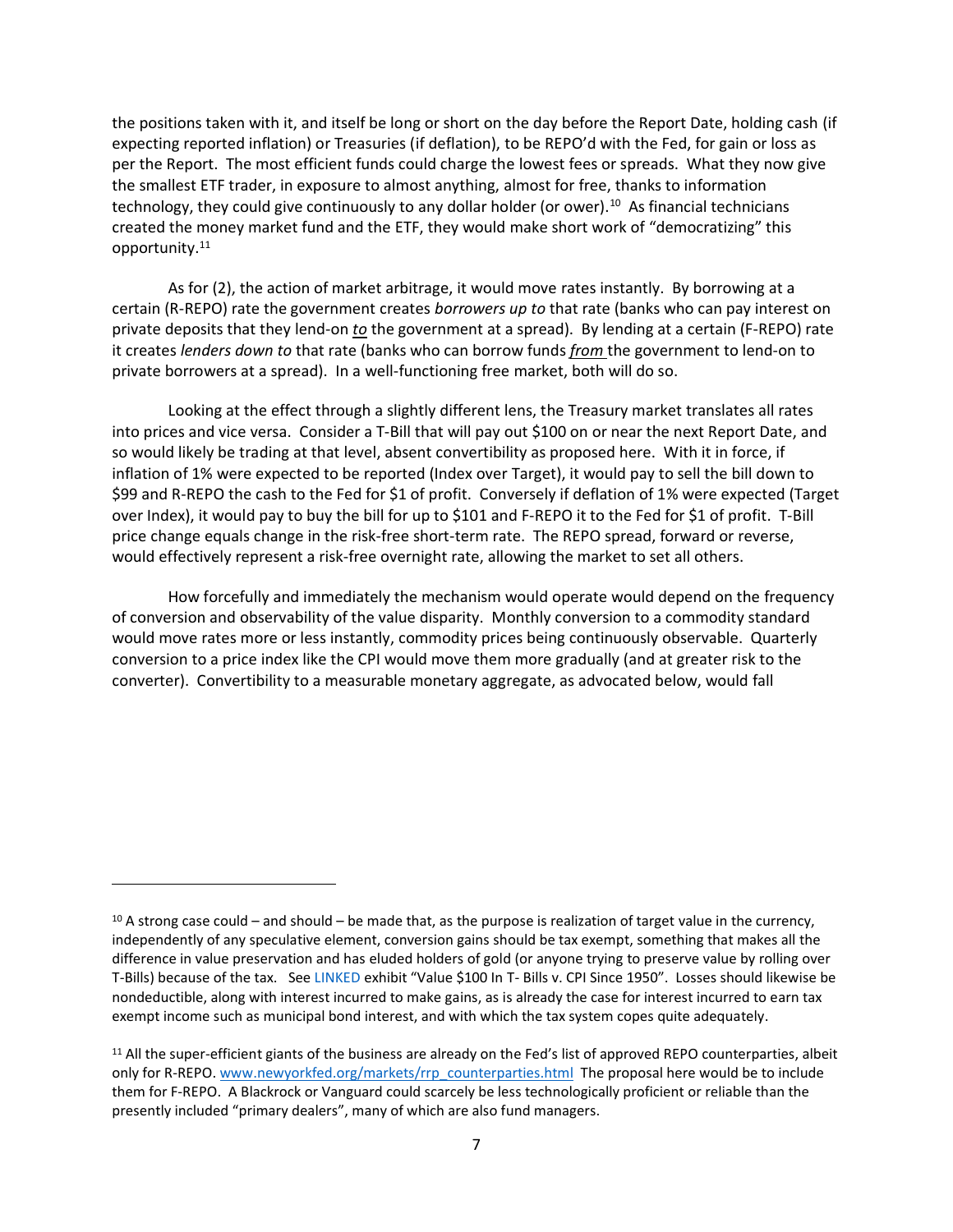somewhere in between. Given the value of large positions immediately paid off $^{12}$ , the prodigious data and trading heft of the hedge funds would be brought into immediate play, whatever the standard.<sup>13</sup>

The process would never equate the dollar's value exactly to the target. Even the gold price varied slightly from one end of the souk to the other, and might slip between order and execution. Analogously to gold points, or the variance of value from target between conversion dates, there would always be some variance of reported Value to Target, but the corrective pressure would be constant and proportional, the best that can be hoped for in currency value conformance.<sup>14</sup> In an efficient money market, moreover, a variance-driven interest rate *itself corrects* a variance: The real value of money, as a claim to real resources, is that of the resources when claimed, which in turn is the product of (1) number of money units (principal plus interest) times (2) resources per unit, a function of one no less than the other. Information technology merges the two, in the bottom line on today's mortgage, brokerage or other financial statement. In the REPO, it returns credit finance to where it began, as a spread in a financial exchange, employed to circumvent the prohibition of interest.<sup>15</sup>

In macro-economic parlance, the spread between opposite REPO conversion rates, driven by the observed variance of value from standard, would constitute a "symmetric corridor" between rates determined in that way rather than by central bank discretion.<sup>16</sup> It would effectively vary the "money supply" much as specie convertibility did: As gold purchases from the government (in an inflation) drained money, and sales to it (in a deflation) added it, so fiat convertibility would (in an inflation) effectively "freeze" reserves held for interest at the positive R-REPO rate, and (in a deflation) spur their lending at the "negative" F-REPO rate, "velocity", as affected by credit conditions, being in all

<sup>&</sup>lt;sup>12</sup> The Fed is empowered under Section 14 of the Federal Reserve Act to buy and sell "any obligation which is a direct obligation of, or fully guaranteed as to principal and interest by, any agency of the United States". The set that the Fed could employ in R-REPO sale/repurchases is technically limited by its balance sheet, but also irrelevant, given its infinite credit. It could sell and repurchase its own liabilities created for the purpose, assuming that the R-REPO form even needed to be observed, versus a simple overnight, risk-free borrowing at the conversion rate.

<sup>&</sup>lt;sup>13</sup> They are standing by. They appear to have employed Fed-offered F-REPOs, in the liquidity squeeze of September 2019, to finance interest rate swaps. See Avalos (2019) (BIS report). Rather than deplore such unintended consequences, the better course is to welcome them as adjustments to the hydraulic credit system, unpredictable in exact form but tending to the desired effect (general credit loosening in that case).

<sup>&</sup>lt;sup>14</sup> Simplistic illustrations of convertibility's operation, traditionally and as proposed here, are set out in the [LINKED](https://brandytrust.sharefile.com/d-sa84e2a551bdf4c1f820025436b8c13d9) exhibit "Physical & Fiat Convertibility".

<sup>15</sup> See note 9 above.

<sup>&</sup>lt;sup>16</sup> The Bank of Canada explicitly employs such a corridor of upper and lower overnight rates that it sets. See Lavoie (2019). The Fed's current "system" is a mix of general and specific instructions to its New York Desk: as of one recent date to (1) "maintain the federal funds rate in a target range of 0 to ¼ percent", (2) "support the smooth functioning of markets" for Treasury and agency securities, (3) "support effective policy implementation and the smooth functioning of short-term U.S. dollar funding markets", but in particular (4) offer overnight reverse REPO at 0% up to \$30 billion per counter-party (increasable by the Fed Chair), and (5) roll over all maturing Treasuries and agencies (presumably so long as 4 or 5 do not disserve 1, 2 or 3).

[https://www.federalreserve.gov/monetarypolicy/files/fomcminutes20200429.pdf.](https://www.federalreserve.gov/monetarypolicy/files/fomcminutes20200429.pdf)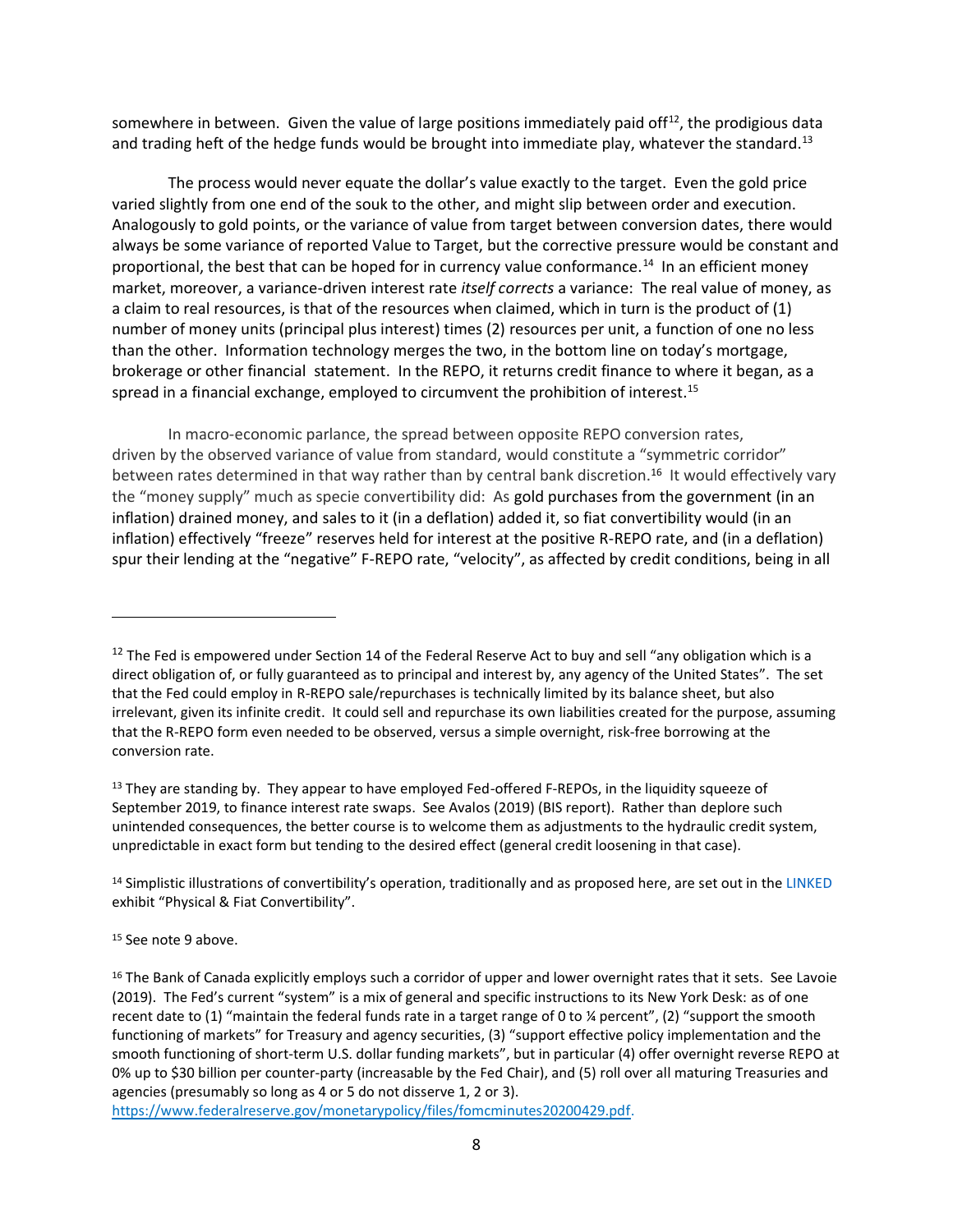cases what counts.<sup>17</sup> The problem is not the efficacy of such a system in controlling rates or "supply"<sup>18</sup> but in operating it so as to bring about the desired result – stable currency value – in a complex and reflexive system. 19

The Fed is already – and increasingly – using REPO as a monetary tool, inevitably given the power it confers to lend and borrow with any "counterparty", in any amount, at any rate, as an "open market transaction". The question is how the power should be exercised, whether by Fed officials searching for the rate that will correct a variance in value, or by the variance itself.

Addressing the particular "deflation" case (Target *over* Index), the "zero lower bound" would be eliminated, in that a REPO can be in either direction and at any spread. Negative interest seems incongruous and even menacing to us, as confiscation of savings, but such interest in an F-REPO would not be paid *to the Fed* on loans *to it* (as by docking reserves) but *by the Fed* on loans *by it* (of reserves), as a reciprocal part of the mechanism to maintain the notes' target value (convertibility). Specie convertibility bore little menace, yet an F-REPO equates exactly to the government being required to issue notes for specie in a deflation, assuming a stable government gold stock. <sup>20</sup> The gold standard knew no lower bound. F-REPO spreads in a deflation would in effect be "helicopter money", dropped neutrally into the credit system (to "all comers"), and why not, if freed from the perilous Fed models and the discretion that they mask?

There would be no threat of the Fed bidding long-term bonds into negative yield territory, to the distress of pension funds. It would simply be loaning cheaply short term, with no one forced to lend at a

<sup>&</sup>lt;sup>17</sup> "Now the fluctuations in the value of the currency are determined, not by its quantity, whether it consist of gold or of paper, but by the expansions and contractions of credit". Mill (1848) Ch. III. 24. We deal in the next section below with the role of specie supply in the market, and under "Paying The Bills" below with that of government finances in the process.

<sup>18</sup> Its efficacy in Canada is described by Lavoie (2019), and in the US. by Logan (2019) (N.Y. Desk manager). Hall & Reis (2017) advocate interest on reserves as the sole monetary instrument, but discretionarily.

<sup>&</sup>lt;sup>19</sup> Such systems are never at rest. James Watts employed a "centrifugal governor" of the steam entering his engine's pistons, varying it inversely to engine speed, in a negative feedback loop with the unstable coal combustion, as classically described by Maxwell (1867). The device itself is pictured and explained at <http://commons.wikimedia.org/wiki/File:WattReg.jpg>and [http://mi.eng.cam.ac.uk/IALego/steam.html.](http://mi.eng.cam.ac.uk/IALego/steam.html) If not perfect, Watts's automatic, "back-end" adjustments at least did not make matters worse, as an order to the stoker might. What's wanted is a missile guidance system of continuous, instantly responsive course correction. Complexity and reflexivity disable all others.

<sup>&</sup>lt;sup>20</sup> If the government buys a gold bit for the conversion price of \$10, when it is trading in the market for \$9 (dollar deflation), and then resells it in the market for the latter price, it has effectively loaned \$10 and been repaid \$9. The same would be true of a currency board offering a weaker currency in exchange for one that has deflated (the steady dollar for an over-strong local currency that the board has issued), and then returning its stock of the latter to its prior level. The transactions would be identical to loss-making F-REPO's if the government's counterparties on both "legs" were the same, as would be true of a class of arbitrageurs. For explication of currency board operations, see Hanke & Schuler (2015).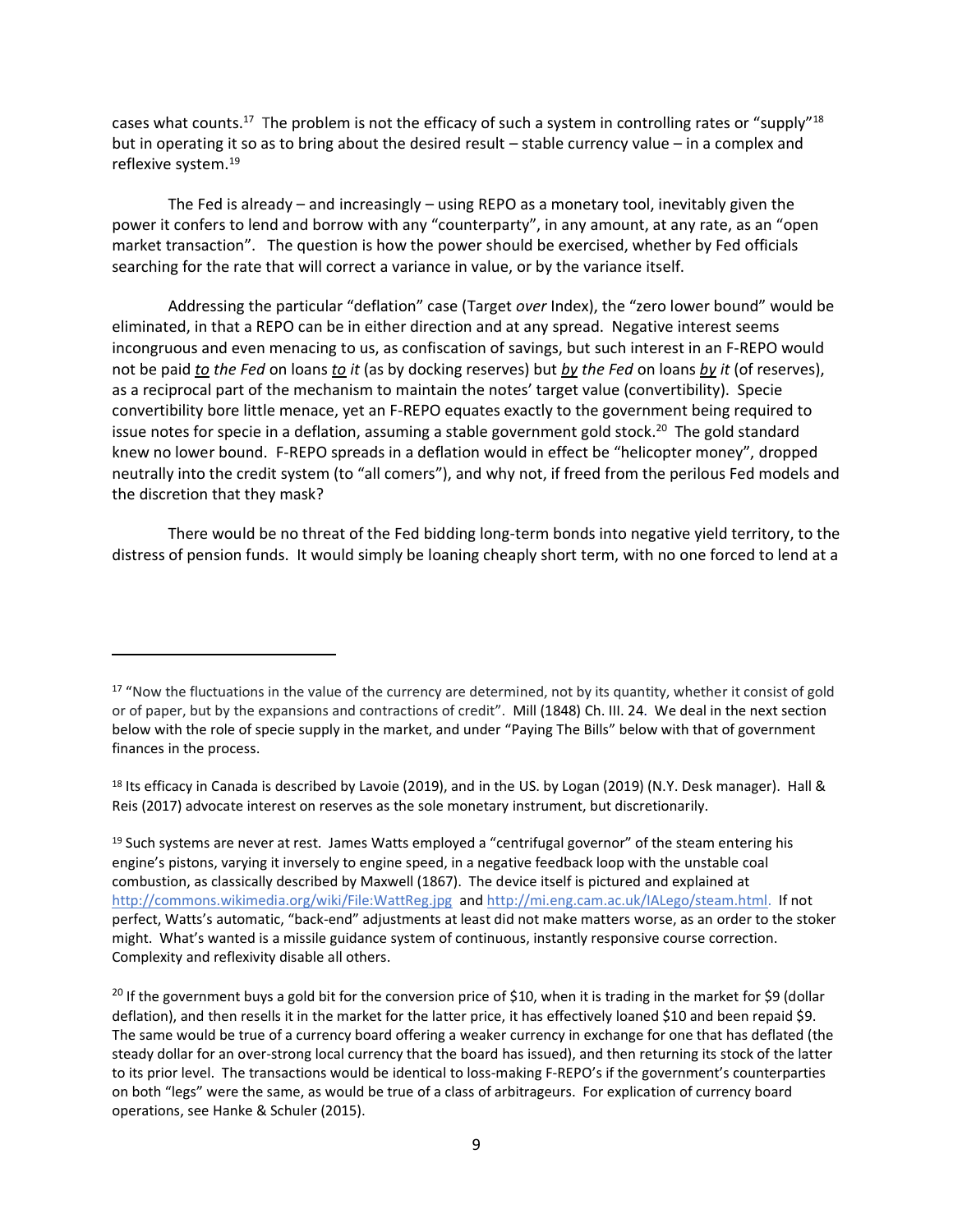loss.<sup>21</sup> There would be no assault on cash, by proponents of "negative interest", frustrated by its undockability. The government would be issuing additional demand notes, as a *positive* return, on its notes outstanding, in an inflation (the R-REPO spread), and on its term debt, in a deflation (the F-REPO spread), thereby allowing note-*owners* fully to *earn*, and note-*debtors* only to *pay*, the rate that the market would set on a currency that was neither rising nor falling in value.<sup>22</sup>

As to the problems first set out above, inherent in the Fed's discretionary setting of rates, (i) their uncertainty would reside in the objective "inflation" number, more usefully measurable and discountable by the market than the actions of the FOMC, (ii) we would be free of the bias to rate suppression, with its undermining of credit soundness and risk of occasional major inflations, such as that in asset prices under "quantitative easing", and (iii) a Fed not exercising discretion in the matter could resist pressure to "do something" at the first sign of weak growth or markets, not to mention a budgetary "emergency". The appropriate thing – *monetary* versus fiscal or regulatory – would be done automatically, and the lines between them made clear.

The value standard and the market would be in charge, doing their essential work of wealth creation among willing and informed bargainers. 23

#### 3. The Value Standard.

**Inflation-priced REPO could incorporate any definition of "inflation", as variance from value standard, provided only that the variance was periodically measurable.** 

a. A World of Choice.

**The standard could be gold, a commodity or commodity basket, a price index (CPI or PCE), or a monetary or economic aggregate. The freedom of choice invites a reconsideration of which would best serve policy ends.** 

With physical exchange unnecessary to value conformance, the value target could be any price, price index or statistical aggregate that is capable of periodic measurement – a commodity or commodity basket; unit of labor or productivity; "everything" as contained in the GDP or some subset. Fiat convertibility would liberate the choice but be agnostic as to the one made. The arbitration process would be the same, only the controlling data different.<sup>24</sup>

<sup>&</sup>lt;sup>21</sup> Holding physical cash may be inconvenient in larger amounts, but since banks could use it for arbitrage (buy bonds to F-REPO), they would have no imperative to charge their depositors.

<sup>&</sup>lt;sup>22</sup> What then of the short-term saver, partial to T-Bills and dear to politicians? Their price might rise above par in a deflation, but they would still offer the real lending rate in their F-REPO-ability, realizable by a well-run money fund if not by the saver. Private lenders, by funding themselves through F-REPO, would be *paying* only the real borrowing rate. The market on its own would pay and charge these rates, if it could speedily and accurately import inflation expectations into nominal ones, but it never can for a non-convertible currency: The actions of both government and fellow market-makers are too unpredictable. If the real risk-free rate is deemed insufficiently supportive of retail saving, fiscal and regulatory remedies are the appropriate ones, not monetary.

<sup>&</sup>lt;sup>23</sup> In memorable imagery, the Fed would be moved to "the back seat" and prevented from "occasionally leaning over and giving the steering wheel a jerk that threatens to send the car off the road". Friedman (1959) at 23.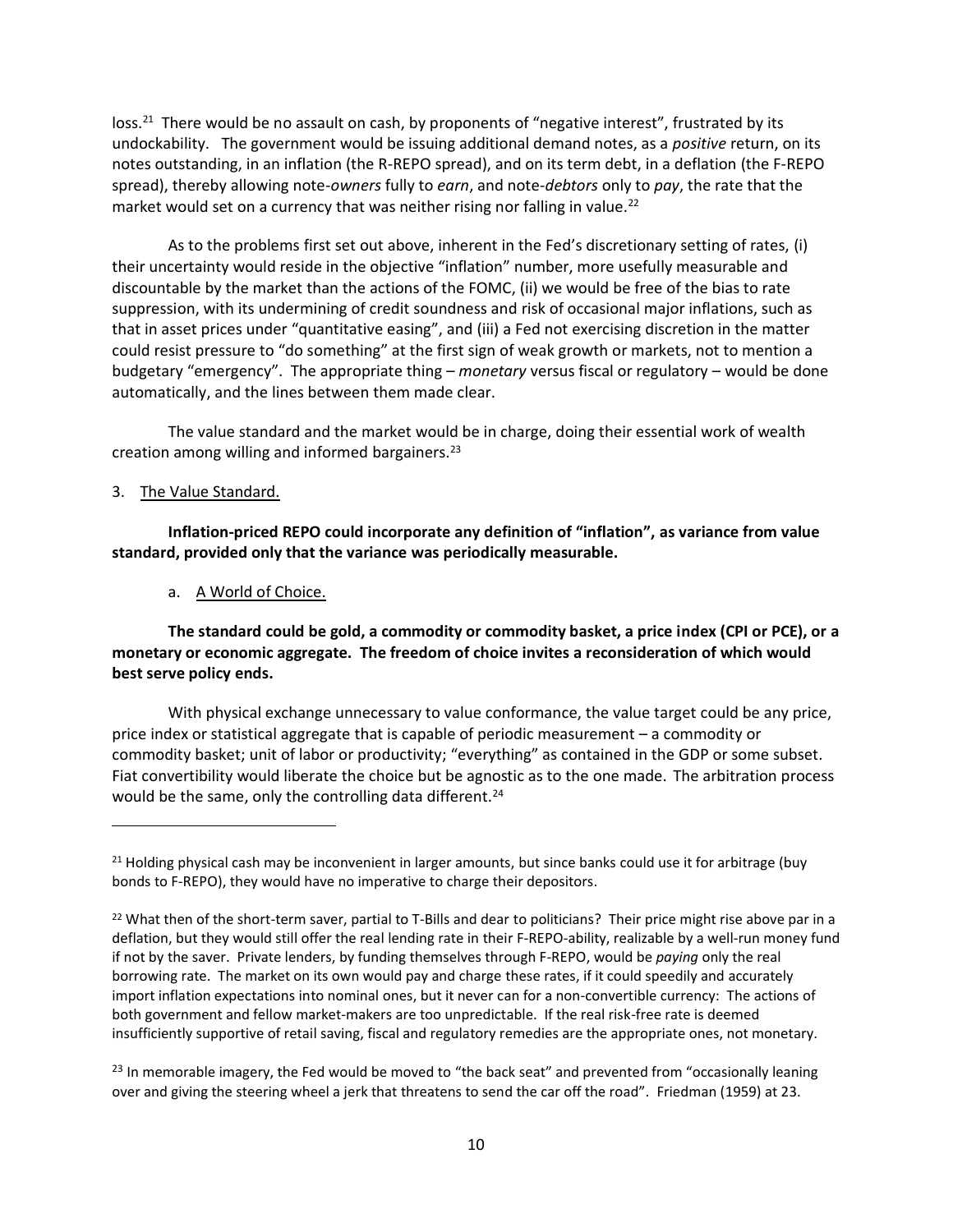The standard still *could* be something physical, but without physical exchange. Though convenient as a mechanism, it was never essential to a commodity currency.<sup>25</sup> Indeed it had its drawbacks, not only in the production and handling costs of the exchanged resource but in the effect on its real scarcity. Milton Friedman's requirement for a "true" gold standard was a free market in gold, versus the "pseudo" one that resulted from governments physically manipulating stocks of gold and sterilizing its flows. Hence his prescription that, to free the market, the government should *dispose* of its gold stock.<sup>26</sup> Fiat convertibility could conform the dollar value to that of gold without the distortions, specifically because it would not need to be physically held or traded by the monetary authority. A free and stable gold market, popularly trusted as such, seems unlikely at least for now.<sup>27</sup> If it could be achieved, however, fiat convertibility to its market value would be a practical means to restoration, as it would to the adoption of some other commodity standard, freer perhaps than gold of manipulation risks, because broader, but free likewise of production and handling costs. Whatever the real resource whose value is chosen as standard, the efficiency of today's financial markets, powered by information technology, would supplant physical exchange as the mechanism of conformance to it.<sup>28</sup>

If modern conditions make possible a modern version of convertibility, however, they also militate for – and enable – a better modern standard.

#### b. Leaking Baskets.

#### **Technological advance relentlessly undermines the conceptual soundness of price indexes.**

When last seen, CB in our town market story was attempting to equate the trading ticket value to the market-makers' "cost of living", but some intractable problems had emerged.

About half of CB's constituents live in town, and half in a suburb, nice but more expensive. The in-towners consume a basket of resources consisting mostly of staples (Basket S) and the commuters one (Basket T) that more heavily features travel costs (to get in and out of town). Being richer, the commuters spend more on Basket T than the in-towners spend on Basket S. The cost of both baskets has gone up since the last market session, but that of Basket T less so, because a new and better rail line

<sup>27</sup> Some 17% of all extant gold is held by non-U.S. governments which could buy and sell it for non-economic reasons. As for new gold, China and Russia are the world's top producers. See [LINKED](https://brandytrust.sharefile.com/d-sa84e2a551bdf4c1f820025436b8c13d9) exhibit "Gold & Population". For other obstacles to a restored gold standard, see Selgin (2017) at 207-10, 253-56.

<sup>&</sup>lt;sup>24</sup> A non-trivial benefit would be the reallocation of predictive and tracking resources to real economic data and away from Fed "Kremlinology", colossally wasteful and entirely the product of Fed monetary discretion.

 $25$  As noted by one particularly clear-headed observer, "it is not necessary that the paper money should be payable in specie to secure its value; it is only necessary that its quantity should be regulated according to the value of the metal which is declared to be the standard". Ricardo (1817) Ch. 27.

 $26$  Friedman (1961). Hayek likewise decried the effect of the erratic pace of gold production under – and caused by – the gold standard itself. Hayek (1943). Yeager (2010) makes the same point (at 422-23).

<sup>&</sup>lt;sup>28</sup> Readers already decided on a particular standard might wish to pass over this Section 3 to Section 4, which assumes the standard advocated here but would be generally applicable to any standard, such as "cost of living" or commodity basket, that was responsive to economic conditions.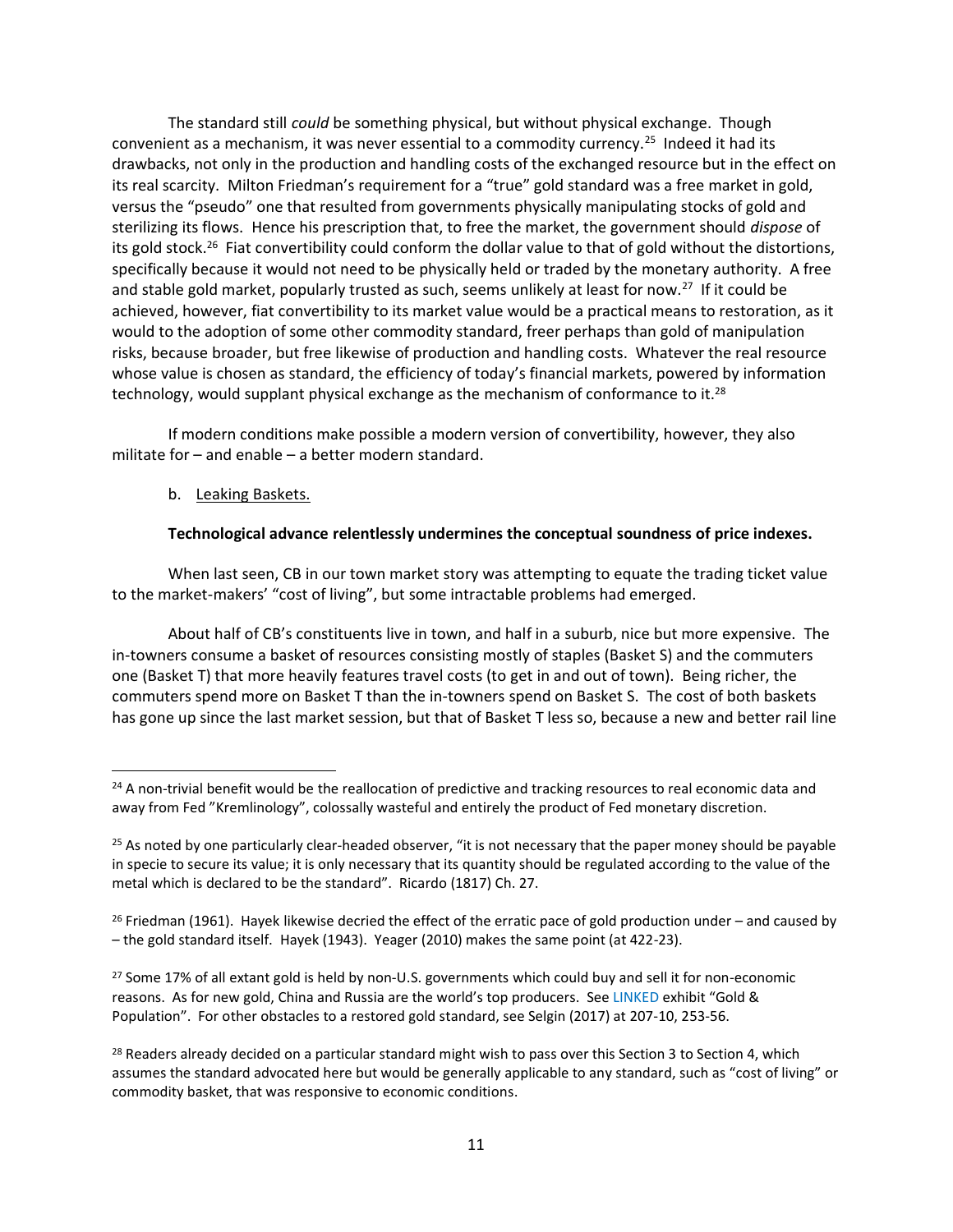has opened up, reducing the cost of the commute. In response, 5% of the market makers have moved from town to suburb.

By what percentage has the market-makers' cost of living increased? CB raises the issue at a town meeting, conscious that there may be some debate, as between saver/holders of tickets (who come to market with a certain number to spend), and borrower/owers of them (who come with resources to sell and thereby discharge their debts). The higher the measured "cost of living" increase, and thus lower implied real value of the tickets, the more CB will, by whatever means, be pushing that value up, to the saver/holders' benefit and borrower/owers' detriment, and vice versa.

Everyone's actual expenditure to "live" has increased, but with people moving, and re-mixing their consumption of the two baskets, it is very challenging to determine the "average" percentage increase, so CB proposes a shortcut: It can calculate what in total is spent, by everyone, on the two baskets respectively. That mix must be the "average", in the sense that all individual mixes add up to the total mix, and CB could then weight the percentage price changes in the baskets accordingly.<sup>29</sup>

But *which* total spending mix to use, beginning or ending or something in between, the mix having changed during the period? Because more total dollars are spent on Basket T (by the richer commuters), the cost of which has risen less, a larger "cost of living" increase will result from using the starting mix than the ending. Ticket holders argue for the starting mix ("I made my bargain on that reasonable assumption."), owers for the ending ("Why on earth would we not use the latest data?")

Unable to agree, the two sides tell CB to use modern statistical methods to estimate actual, experienced rises in living cost. If, for example, it made some assumption as to when exactly the 5% moved, and the basket-mixes they consumed before and after, it could calculate with workable accuracy everyone's actual percentage exposure to the basket-cost increases. Granting for the moment that this could be done, CB asks whether, if it could, people agree on what those increases have in fact been. They do not. Ticket owers (favored by *lower* measured "inflation") point out that a rail ticket is not only cheaper but gets you there in half the time. For the same price you can move further out to the bucolic, 5G-enabled NewProductTown, with its whole new way of "living". Ticket holders (favored by *higher*  measured "inflation") don't buy it. They see no particular value in travel speed or reliability, or in living beyond the hubbub. To inform its decision, CB distributes a survey asking for relative value weights to be assigned to (a) fresh country air and (b) fast in-town delivery service. The results are inconclusive.

These are highly simplified statements, respectively, of the "chaining" problem (how to blend the data from different points in time) and that of resource quality (the thing for which prices are actually paid). A colossal amount of statistical work has been done of them, but they persist because they are *conceptual* problems. The disparate effects of CB's choices, in our example, cannot be erased by better information or proficiency in calculation. They flow from different, entirely rational choices made by people with different economic interests, who would still make them if they had common and perfect information (which, just to complicate things, they never can).

The problems are of real-world consequence. A drop in the price of computers, though a boon to business folk (and economists), is no friend to people who don't use them much but live on Social Security checks, which are reduced (or not increased as much) by the downward effect of the price drop on the CPI. Because dropping prices in a category generally bring substitutions into it, using new

 $29$  Broadly and with many qualifications this is the approach taken in official U.S. price indexes.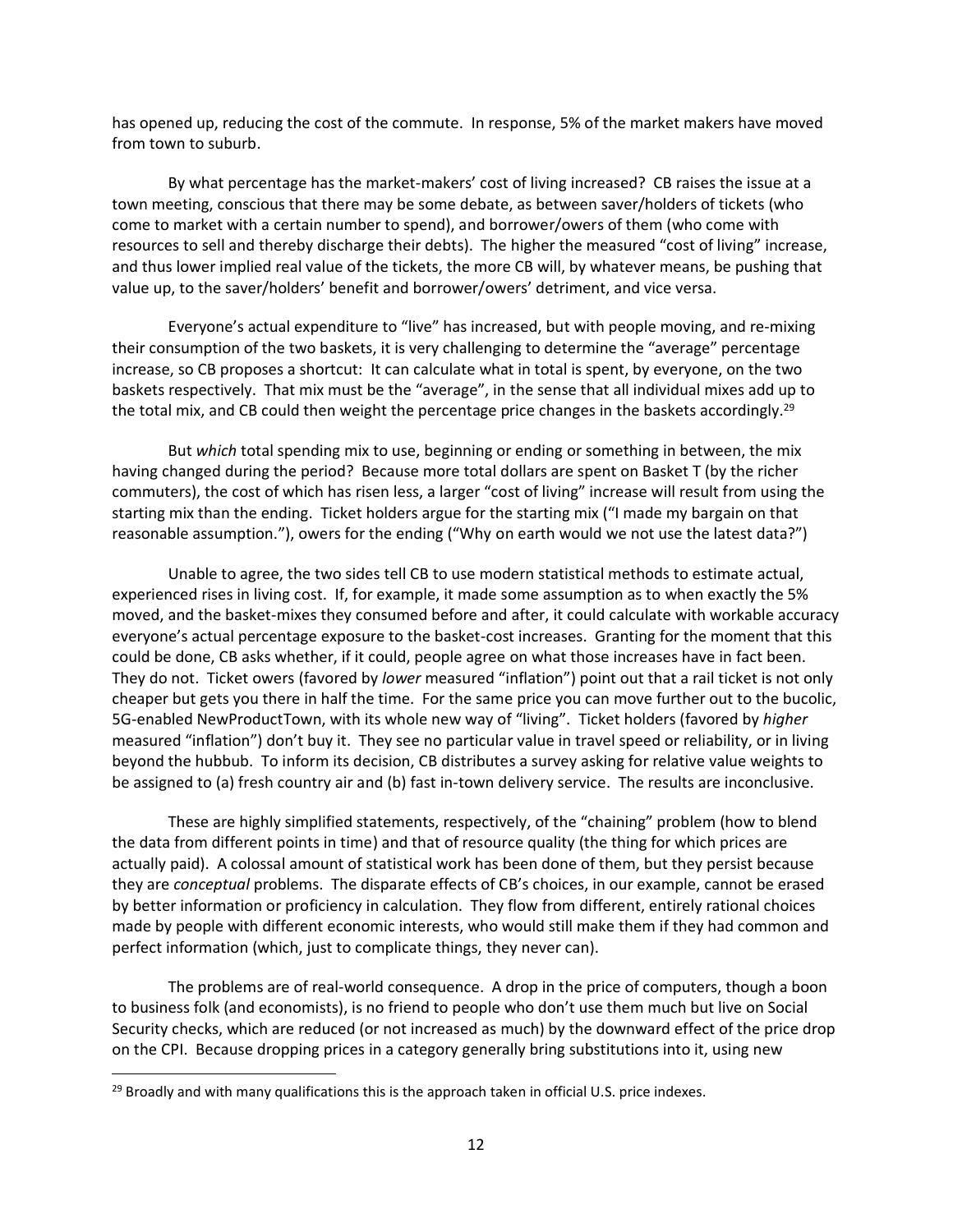weights rather than old usually results in a lower total weighted price change, accounting for the fierce opposition to "chaining" (greater use of later weights) by those with savings or fixed income. Fairness problems abound and abstruse adjustments in the index formulae have major budgetary effects. $30$ 

Being conceptual, the problems have always existed, but with advancing technology they are becoming steadily more acute.

By how much has the power of a dollar to purchase "health services" declined, if it is much more likely to save a life (dropping, literally, the *cost* of a patient *living*)? How has the value of a dollar's worth of electric power and internet access changed, if it now brings with it a limitless torrent of information and entertainment?<sup>31</sup> A large and central effect of the "AI revolution" and the "internet of things" will be to alter the *quality* of consumption: how much easier and quicker it is to get from point A to point B, or to keep the larder stocked and the strains of music flowing. In any coherent view of cost and value, both are discounted by *time.* What then has been the change in cost of a household widget, needed to fix an urgent problem, which can now be at the door in two hours rather than weeks later when a trip to the widget store can be arranged? Indexes weight the price increases of things according to the total *dollars* spent on them. Why not per their true *importance* to us? On that score, would we really agree with the CPI's current weightings of 7% for lifesaving "medical care services" versus 4% for (largely) discretionary "recreation services"?<sup>32</sup> Why not weight by *time spent*, as portion of a day's "living"? Per one recent study Americans spend an average of over 22 hours per week online<sup>33</sup>, yet "internet services" and electronic information providers" command a tiny weighting in the CPI (.8%) because they are so efficiently provided. In the COVID pandemic, time spent on the internet, along with its importance, rose quickly and out of all proportion to what was spent for access to it.

A salient feature of technological change, mathematically driven by the compounding interaction of different technologies (e.g., of data collection and its manipulation), is that after some lag, it accelerates.<sup>34</sup> The challenges of price indexing will too, and they will never be overcome because they

<sup>33</sup> Cole (2018) at 5-6.

<sup>&</sup>lt;sup>30</sup> The government's Boskin Commission, in its landmark study, found various biases in the calculation of the CPI which tended to overstate inflation, and that an overstatement of its rise by only 1% (it estimated the actual historic error to be a little more than that) would, in the reduction of indexed revenues and increase in indexed payments, account for fully one third of the Federal deficit, "behind only social security, health care and defense". Roth (1996) (Boskin Report) at 9.

<sup>&</sup>lt;sup>31</sup> To give an idea of how far off from reality official inflation figures may be, those who produce Britain's figures recently announced, after a three-year study, that internet access costs had fallen, between 1997 and 2016, not by a little more than half, as previously reported, but by 94%. Office For National Statistics (2020).

<sup>32</sup> Se[e LINKED](https://brandytrust.sharefile.com/d-sa84e2a551bdf4c1f820025436b8c13d9) exhibit "CPI-U Components".

<sup>&</sup>lt;sup>34</sup> For writings of a leading commentator on the subject, see those of Brynjolfsson cited in the reference list. For news from the battlefront between technology and price indexing, see "Alexa, how much is it?" (*The Economist,* October 12<sup>th</sup>, 2019). For the judgment of a leading economist that technology is winning, see Feldstein (2017). As a sample observation of acceleration, consider that of a recent Stanford University study that "[t]he amount of computation used in the largest AI training runs has doubled every 3.4 months since 2012 (net increase of 300,000x)", versus its previous doubling at only Moore's two-year rate. Perrault et al. (2019) at 65.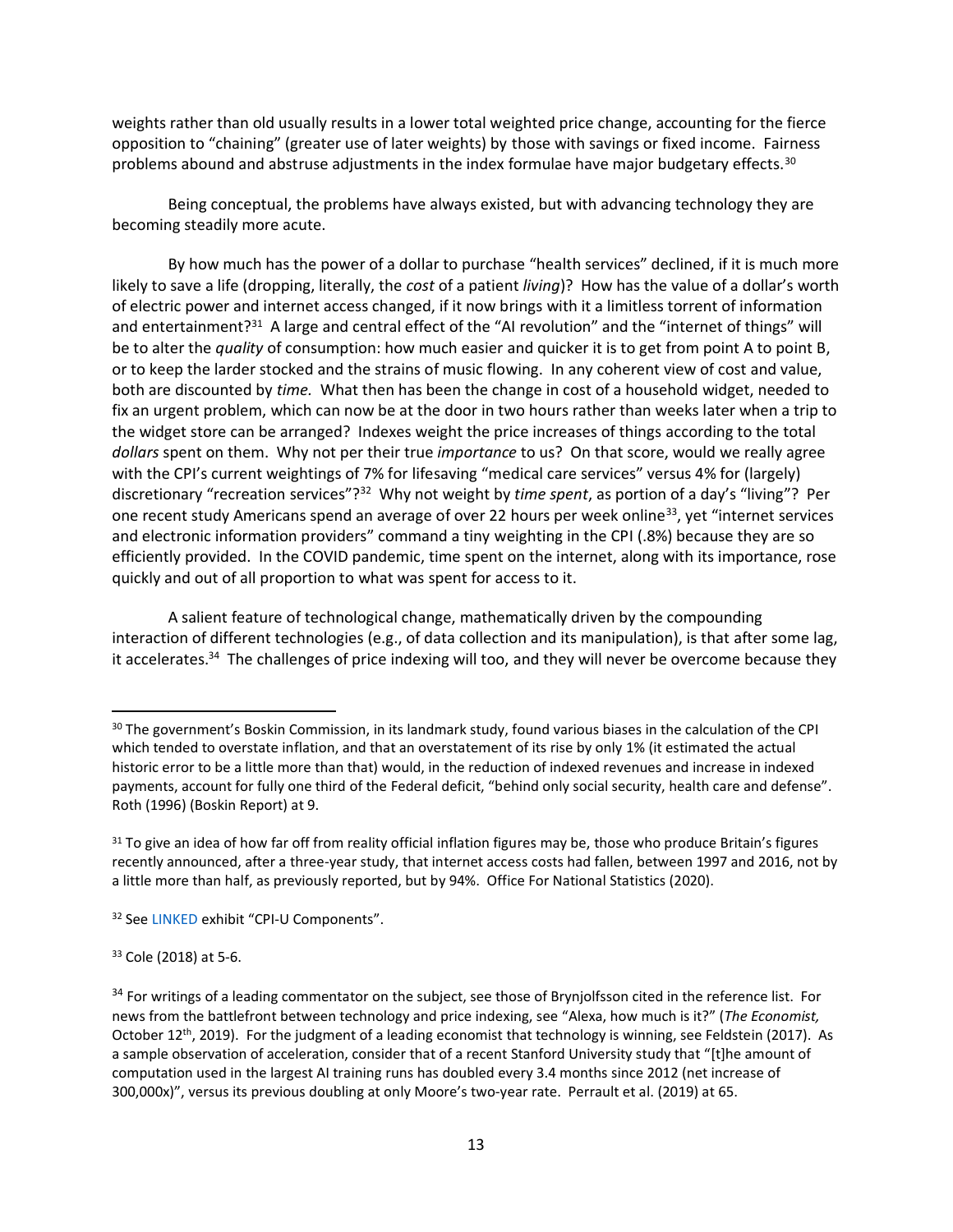are ones of concept, not difficulty. No amount of data collection and crunching will yield a number that is becoming ever-more elusive: the "cost of living" as that of an identified resource basket.

#### c. Gold & The Virtues of Sharing.

#### **Gold delivered, in effect, a spending share, its supply being uniquely constant in relation to population or GDP, making share-of-PCE a logical and worthy successor to it.**

CB, meanwhile, is yearning for the day of the gold bits and their steady, reliable purchasing power, but what did that really mean?

Markets are not perfectly efficient. In principle, however, a quantum of the "medium of exchange" – precious metal or shares in the carved stone wheels of the Yap Islanders, in Milton Friedman's famous example<sup>35</sup> – when offered for real resources, will command a share of the counteroffered resources equal to the share that the offered quantum of the medium represents of the total being so "spent". The purchasing power of a dollar is a function of supply and demand. Thus the spending of a quantum of gold, the stock of which grew at (roughly) the same rate as the population, represented a rough but reliably stable share of the population's total spending, assuming only a reasonably steady "velocity", or portion of the gold stock that was typically "spent" within a time period of given length. 36

At the most abstract level, a spending-share standard is all but compelled by quickening change. Homo sapiens as agrarian villager could bargain in some unchangingly useful staple (salt, corn), but the explosion of markets by technology and trade required a proxy for some share of what was offered in them. Gold, when carried from one place or time to another – to a foreign market by a trader or to "the world my grandchildren will live in" by a dynast – carried with it a claim not to a particular set of "cost of living" resources but to a portion of what might be on offer at the destination. Amid ceaseless change, "wealth" like everything else is relative and fluid. Only share can be constant.

Put in the terms of our town market-makers, a spender of saved gold tickets got a lot more for them when the market was groaning from prosperity than when it was depleted by a drought. Conversely a farmer with produce to sell, and thereby discharge a gold-ticket debt, had to sell more of it after a good harvest than a bad, to earn the tickets that were owed. But with drought, the ticket-saver in any event got a "fair share" of the reduced offering, and with rain, the ticket-debtor likely had a better crop. Gold tickets, as claims effectively on a share of the market's current bounty, worked well enough for both.

<sup>35</sup> Friedman (1994) Ch. 1.

<sup>&</sup>lt;sup>36</sup> For the estimate of one scholar that historically and "except for occasional gold rushes, the supply of gold has risen at an annual rate of 1 to 2%", see Skousen, M. (2010). The rate of global population growth has fallen recently but remains in the same band. Se[e LINKED](https://brandytrust.sharefile.com/d-sa84e2a551bdf4c1f820025436b8c13d9) exhibit "Gold & Population". Even a bumper year's production brings only a modest increase in the very large existing stock (gold, once produced, being seldom destroyed), and its production over time is kept fairly steady by a natural arbitrage: Whenever, with general growth and accompanying demand for it, gold becomes worth more in the market than the resources necessary to produce it, more is produced, but not otherwise until demand catches up.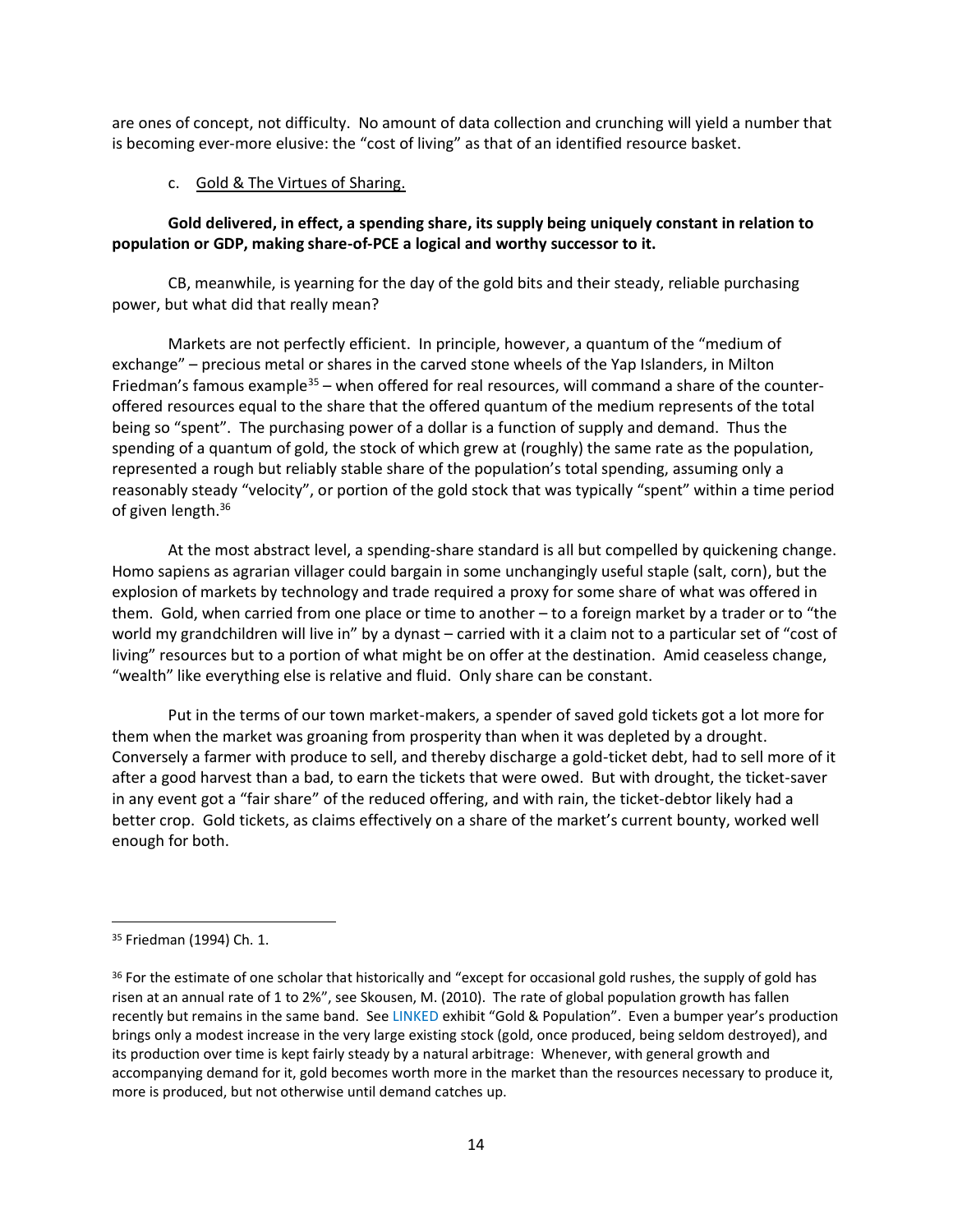There's no going back to gold, for which CB has long since stopped redeeming tickets, relying instead on the manipulation of credit conditions to control their value. It could limit the total number of tickets created, but the runaway promise-making of the bankers has forever dislodged their quantum from their value.<sup>37</sup> CB observes, however, that with its enhanced control tools (especially direct lending and borrowing with all comers), it could exert that control to similar effect as that achieved by the limited supply of gold tickets: It could simply control, "from the back end", the total number of tickets spent and therefore the spending share of each. The total would have to grow with the town's economy, as did the supply of convertible gold tickets, or the share would represent more and more in real terms. Not knowing exactly what the "real" growth rate will be, and lacking the automatic-if-rough tendency of the gold stock to grow apace, CB suggests simply growing the ticket-spend at a set rate. This will be easy to do, as that rate is readily observed (by toting up the sales) and controlled (by varying credit conditions). If set high enough normally to exceed the real offered-resource growth rate, the increase in ticket-spend will normally and to that extent be dilutive of real purchasing power, but the dilutive component is never exactly known, or indeed knowable. The ticket-spend growth rate being set, the dilution, as the reciprocal of what is "real" within the nominal growth rate band, will be as steady as the "real" growth is (pretty steady now that the town's economy is quite diversified), and *some* loss of "real" value actually works quite well for people, especially in a downturn: Sticky wages can remain at nominal levels, and paying them is easier for employers.

CB can employ convertibility to these ends in its classic double fashion: (1) If total spending growth of X% would deliver the benefit (or burden) of a constant (or constantly declining) share of total real consumption to the holder (or ower) of Y tickets, and actual spending growth (Z%) is more or less, the same share is delivered by that number of tickets times the ratio of actual growth to target (Y x Z/X). (2) Arbitrage would move interest rates as necessary to conform total spending to the target.<sup>38</sup> All CB needs to do is "convert" tickets accordingly. The plan seems practical and fair, and passes on a vote.

It would be an easy enough one for us to adopt, by making U.S. Personal Consumption Expenditures ("PCE") the inverse "Index Value" in the statute suggested above. If PCE increased by 4% per year plus the rate of population growth – about 1%, for a total of 5% – dollars would lose "real" value to the extent that the "real" value of the goods and services consumed per capita increased by less than that. The government estimates that over longer periods the "real" value of U.S. consumption has grown at about 2% per capita<sup>39</sup>, so that nominal growth of 5% would imply a 2% loss of "real" per capita purchasing power, but the latter number might be very acceptable given that (a) it will tend to be

 $37$  It had to happen. "Private promises to pay the monetary commodity are as good as the commodity itself – so long as they command wide confidence that they will be fulfilled – and far cheaper . . . A pure commodity standard therefore tends to break down". Friedman (1961) at 6. Like it or not, "free banking" that might restore the efficacy of something limited in supply, as the money base, is at this point a pipe dream.

<sup>&</sup>lt;sup>38</sup> As illustrated in th[e LINKED](https://brandytrust.sharefile.com/d-sa84e2a551bdf4c1f820025436b8c13d9) exhibit "Physical & Fiat Convertibility".

<sup>&</sup>lt;sup>39</sup> "Real" PCE adjusted for population growth (of about 1%) has grown at 2.2% since 1950, more in the 1960's (3.3%), less since 2000 (1.3%). These numbers are, of course, products of the inflation indexes used to adjust nominal values, and thus subject to all the measurement problems pointed out above. As the length of measurement period is extended, however, the errors up and down will tend to offset each other and the indexdriven calculation become more "accurate", meaning reflective of what, as a polity and over time, we would agree was truly "real". Investors are familiar with the tendency of "tracking error" between two return streams, skewed by different short-term forces but subject to common long-term ones, to collapse progressively with time.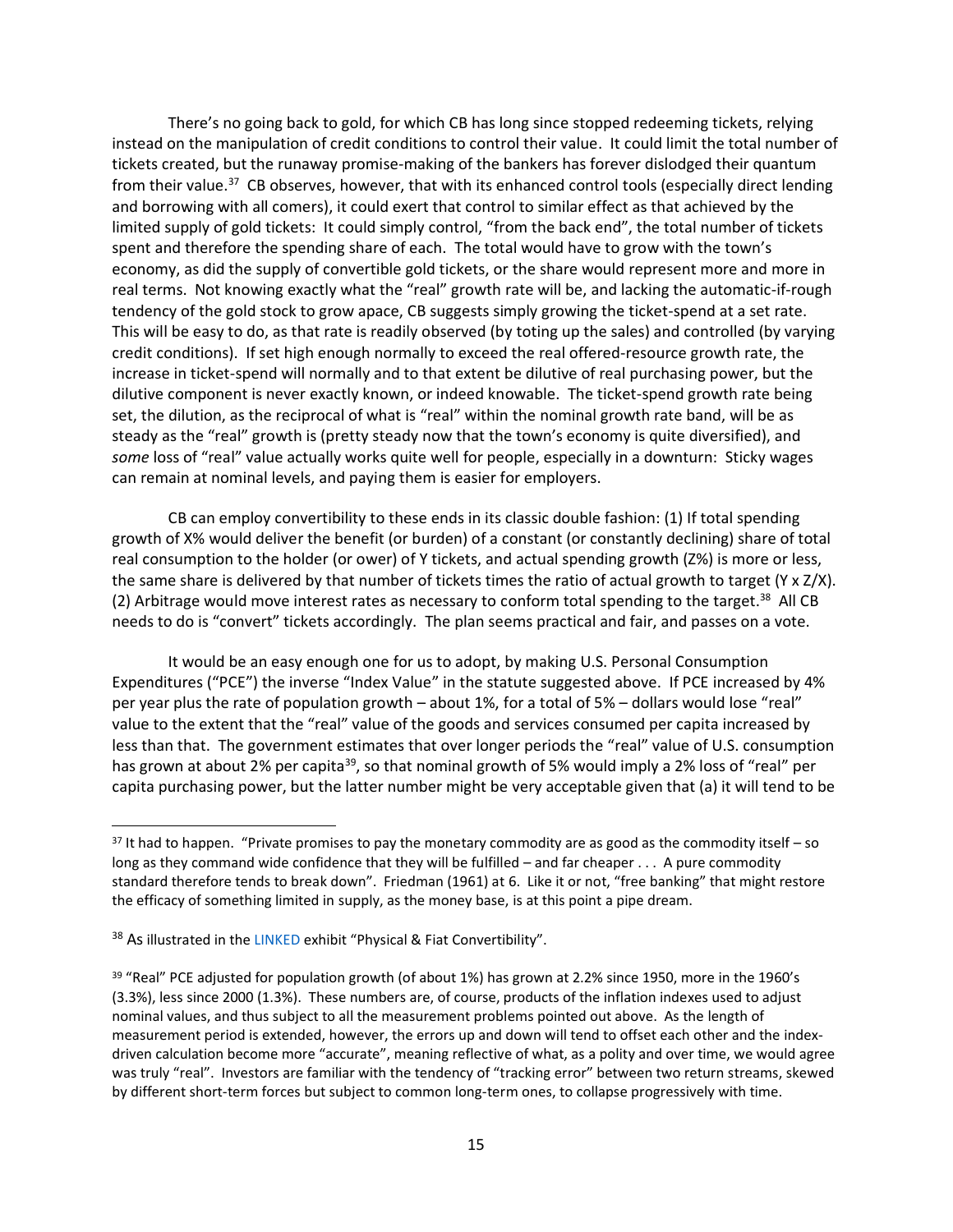quite stable in "normal" times, as the reciprocal of real growth; (b) a steady incidence of it is a good way to deal with the downside stickiness of wages; and (c) it will likely be offset by some rate of growth that is "real" but incalculable. As a matter of sheer practicality, 2% inflation is already something of a norm.<sup>40</sup> Over the last 30 years, nominal PCE growth has in fact trended at about 5%.<sup>41</sup>

#### d. Spending Share in Practice & Theory

**There are strong policy arguments for an economic aggregate, such as nominal GDP, as target. It would be achieved by making a share thereof the value standard, variances from which would constitute the "inflation" in inflation-priced REPO. Doing so would eliminate any conflict in the "dual mandate" (since value-conformity "performance" would equate to economic). A share of spending (PCE) closely relates to GDP (70%), and would be both more efficacious and more politic.**

A spending-share definition of the dollar would help with a number of issues. It would end the path-v.-rate debate. (If the growth path of a monetary aggregate is the target, and it can be hit, why not do so?) It would obviate the solution-less problem of which prices are "too volatile" to consider (How volatile is that, and being important, how are they otherwise taken account of?), in that food and energy would be subsumed in the slower-moving but relevant spending total.<sup>42</sup>

The case for spending share is strong in behavioral science, which holds, only sensibly, that we much more keenly feel the loss of something already in hand than that of an opportunity to gain something, though the quantum – and odds – of the two "losses" may be the same.<sup>43</sup>

Spending-share got consensus support among our town market-makers for a good reason. As compared to a defined resource-basket definition of the tickets, it would tend to shift value (a) *to* borrower/investors in a spending downturn (less in real resources represented by each owed ticket), and (b) *away from* them in an upturn (the opposite). Being loss-averse, they will likely be happy with the trade-off, because they will less keenly feel the loss of possible profits in an upturn than they would the loss of their businesses in a down. The impact on owners of fixed income streams (interest or wages) will in principle be the reverse: a more keenly felt loss of that income's value in a downturn (lower real payments) than of a foregone share of possible profits in an up (higher real payments).

This would be a fair fight between the two factions, in modern-day America, if they divided that way, but they don't. Interest and wage earners are also huge borrowers, in their mortgage and consumer debt, which they service by holding jobs.<sup>44</sup> As borrowers they benefit from a decline in real

<sup>41</sup> Relevant PCE and GDP data are collected in the [LINKED](https://brandytrust.sharefile.com/d-sa84e2a551bdf4c1f820025436b8c13d9) exhibits "PCE Per Capita & GDP" and "PCE v. Target".

43 For a thorough exploration of "loss aversion", see Kahneman (2011) Chs. 26-28.

 $40$  These reasons would seem sufficient without adding greater Fed latitude to manipulate rates.

<sup>42</sup> Since 1990 Personal Consumption *Expenditures* have had less than half the volatility of the PCE *price index*, a quarter the volatility of food prices, and about 1/60<sup>th</sup> that of energy prices. See [LINKED](https://brandytrust.sharefile.com/d-sa84e2a551bdf4c1f820025436b8c13d9) exhibit "Volatility of PCE, PCE Index, Food & Energy".

<sup>44</sup> Americans *own* about \$16 trillion of bonds, time deposits and money market funds. They *owe* about \$15 trillion, mostly in mortgage and consumer debt. See [LINKED](https://brandytrust.sharefile.com/d-sa84e2a551bdf4c1f820025436b8c13d9) exhibit "Household Debt Owned & Owing". Given the enormous skew of financial assets to the richest decile of the population, the average American is much more a borrower than a lender, certainly including the leverage of companies owned in retirement accounts.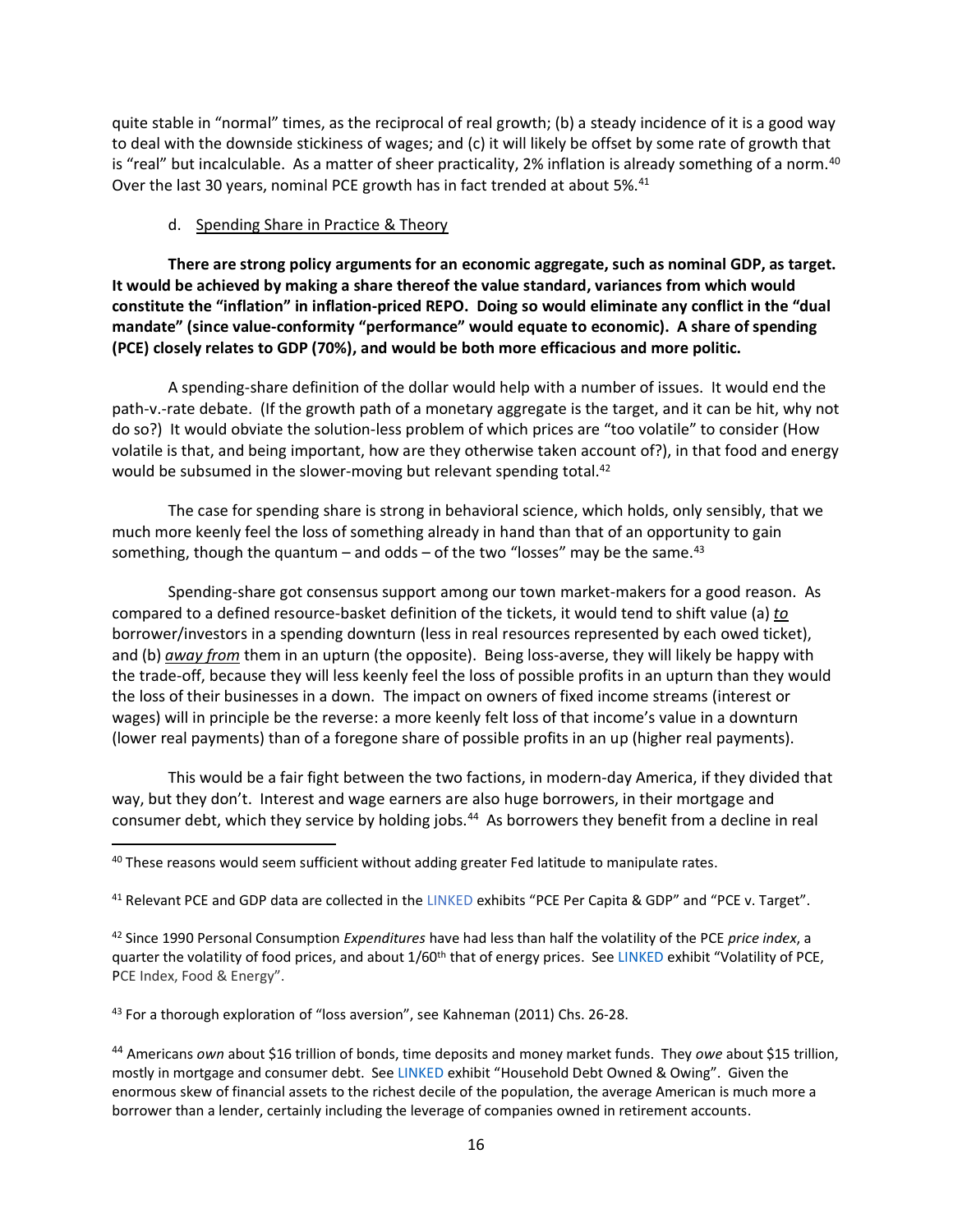interest payments, and their jobs, provided by the borrower/investors, are all-important to the servicing of their debt. We are a nation of borrowers, and a 30-year mortgage, taken out in hopes of a like length of employment, is as much a levered business venture as any capitalist might undertake. Nationally, the downside losses that a spending-share definition of the dollar would mitigate are the most painful, to the largest number of people.

It may help to think in terms of our ubiquitous, wealth-defining balance sheets. As a nation of optimists (and in general promise-*keepers*), we have more of them than almost anybody, top to bottom. Business and investment people use them very explicitly to balance downside with up, as by mixing more speculative assets with less, on the asset side, and by scheduling maturities, on the liability. Spending-share dollars would do the job for ordinary citizens, who also need the balance but lack the tools to maintain it so explicitly. People on the whole being loss-averse, more will start businesses, buy homes, and generally take wealth-creating risks, if the system operates to moderate real outcomes in either direction, albeit equally.

If the "balance" fails you, the result is bankruptcy. If we should again face large-scale and accelerating defaults on over-incurred debt, we would benefit from an automatic and impartial "debt restructuring", something that is possible to put in place before the event (as with a bank's "resolution" plan) but never after. Mortgages in particular, a top concern of the average household, call for *en masse* (monetary) restructuring, being so much more dispersed than business loans.<sup>45</sup>

These points or very similar have been made in the advocacy of nominal GDP as monetary target.<sup>46</sup> An even stronger case can be made for spending, on grounds of both practicality and policy.

No regime succeeds without popular acceptance based on perceptions of fairness and common benefit, which may not be best served by assuming familiarity with the subtleties of "consumption + investment + government spending +/- net exports". $47$  If the most terrifying news from the government is "I'm here to help you", a better pitch might be: "Here to maintain your spending (not mine, by the way<sup>48</sup>), and through yours and everyone else's, your job and house."

<sup>&</sup>lt;sup>45</sup> Loss aversion was well known to investors before behavioral science proved it, as in the lore of the well-heeled investor who cautioned the portfolio manager to "Remember: You can't make me rich. I'm already rich. But you could make me poor." Wage-earners are generally not as rich as investors, but they surely don't want to be "made poor" in the way that was threatened in the spring of 1934, fall of 2008 or spring of 2020.

<sup>46</sup> Sumner (2011) at 7 ("When real shocks occur, it is only fair that debtors and creditors share the loss"); Sumner (2012) at 15 (inflation in a downturn "only makes [the lender] suffer along with everyone else" but with knowledge "that each dollar he or she receives in the future will represent a given percentage of society's total nominal income [while] the average borrower knows that he or she can always pay what is owed".) Other pertinent writings of this leading proponent of NGDP targeting are cited in the reference list.

<sup>&</sup>lt;sup>47</sup> It's not clear that GDP is even the right target if achievable. For a survey of its foibles, and other candidates, see Coyle (2014).

<sup>&</sup>lt;sup>48</sup> Is part of the hesitancy over NGDP targeting, especially on the political Right, reluctance to set the government a task that it can itself discharge by "yet-more" spending? Including it in the target would set up a "you first" interdependence with Congress, the actions of which, as in 2008-2009, are unpredictable to say the least.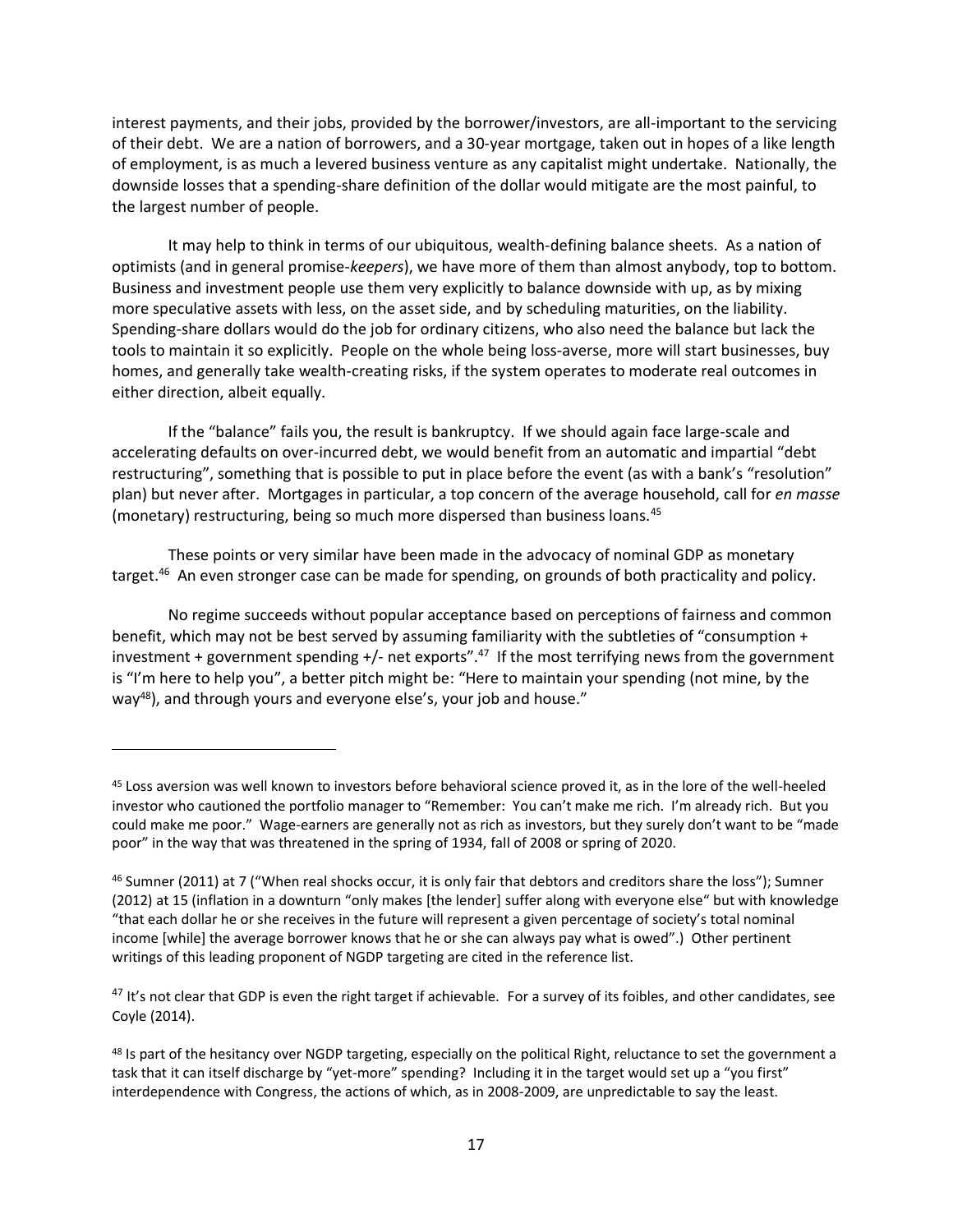As to policy, stabilizing spending would automatically "lean against" economic boom and bust, much as would stabilizing nominal GDP, *if not more effectively*. Consumer spending is a large and growing part of GDP (up to almost 70%). Short rates affect it quite directly through credit card and other consumer and small business loan costs. Consumption spending is more immediately variable than investment or government spending, though it underpins both.<sup>49</sup> More observable and less complex than GDP, action based on it can also be taken more quickly, time being of the essence.<sup>50</sup>

Defining the dollar as a share of spending would resolve the tension between "controlling inflation" and "supporting the economy", the supposed duality of the mandate. The Fed could choose spending as its single target under Humphrey-Hawkins. The sample statute suggested above could properly be styled the "Stable Prices and Jobs Protection Act".

The tension is unresolvable as long as the Fed conceives of its job under the mandate's "inflation" prong as battling the rise in price of a cost-of-living basket, something which (1) distorts policy through its conceptual flaws<sup>51</sup>, (2) can cause just the wrong reaction under stress<sup>52</sup>, and (3) in reality is unobservable if not entirely hypothetical.

The statutory goal is not "low inflation" but "stable prices". That cannot mean unchanged prices, as their whole function is to change, and no two people experience the same set of changes. 53 When statutory language is unclear, courts look to the legislative purpose,<sup>54</sup> which for a currency system must be to foster the creation of material wealth (including maximum employment) by providing the best bargaining unit for that purpose. In a world of mutating consumption, prices are "stabler" if they express the cost of a *relative standard* of living rather than that of its constantly changing and elusive components.

<sup>51</sup> An example would be the overstating of housing costs, and thus of "inflation" dangers, during the Great Recession, see Sumner (2011), the contention here being that this was effect, not cause (price indexing itself).

52 "Shocks" are further treated below.

<sup>&</sup>lt;sup>49</sup> The Bureau of Economic Analysis (BEA) describes PCE as the "primary measure of consumer spending on goods and services in the U.S. economy", and identifies such spending as "the primary engine that drives future economic growth". <https://www.bea.gov/system/files/2019-12/Chapter-5.pdf>

<sup>&</sup>lt;sup>50</sup> The BEA publishes estimates of PCE monthly and of the more complex GDP only quarterly. As so reported, PCE began to fall in July of 2008 and fell each month thereafter, declining 3.8% by year end, whereas nominal GDP as reported first declined in the fourth quarter of 2008, versus the third, and by only 1.8%. Another canary in the consumer spending mine, revolving credit, began its decline in June, whereas that of business loans as reported did not begin until November. Se[e LINKED](https://brandytrust.sharefile.com/d-sa84e2a551bdf4c1f820025436b8c13d9) exhibits "PCE Monthly & v. Target" and "U.S. Revolving Credit & Commercial Loans".

<sup>&</sup>lt;sup>53</sup> In the five years to the end of 2018, as an example, PCE inflation ran at a fairly benign 1.3%, but housing costs rose at 3% and healthcare at 1.2%. Food prices were quite flat (.5% rate) and gasoline fell sharply (-4% rate). See [LINKED](https://brandytrust.sharefile.com/d-sa84e2a551bdf4c1f820025436b8c13d9) exhibit "Major Product Price Changes To End 2018".

<sup>54</sup> So do those most familiar with price indexes and their limitations. The Bureau of Labor Statistics, for example, concedes that "the cost of achieving a living standard cannot be observed directly", and that the CPI therefore "cannot be said to equal a cost-of-living index", but maintains that "the concept of the COLI provides the CPI's measurement *objective*". Bureau of Labor Statistics (2018) (emphasis added).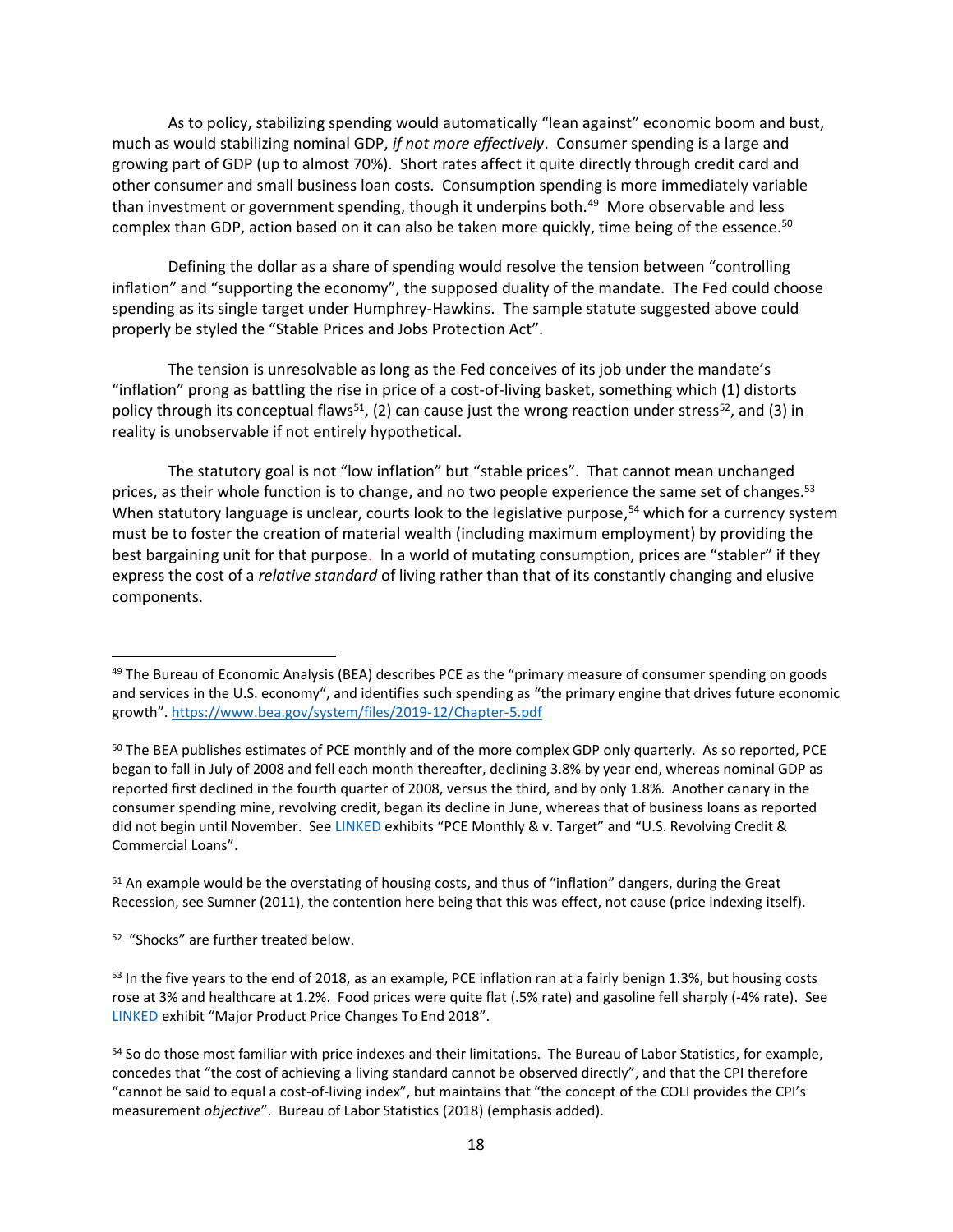As for "inflation", it could use some refinement in its definition.<sup>55</sup> As the sticker shock of particular price rises, it is better addressed particularly than by the blanketing hand of monetary policy. The elderly will never win the battle over "chaining" of the general index: It affects too many other people, and seniors are not the only ones to protect. The IT revolution, while obsolescing price indexes that chase the resource-basket "cost of living", will be making specialized indexes, to inform particular fiscal and regulatory decisions, ever-more available and accurate.<sup>56</sup>

A form of "inflation" we do *not* want is the artificial raising of asset prices.<sup>57</sup> A form we may well want is a controlled loss of real purchasing power as represented by the growth margin of nominal consumption over "real" (2%, if that were deemed the right target).<sup>58</sup> By so defining "inflation", as the thing that it is the office of monetary policy to control, we would switch out something we *cannot* know or control (resource-basket "cost of living"), for something we *can* (the nominal growth in spending), and in doing so optimize conditions for creating what we *want* (the real).

Advocates of a monetary aggregate as policy anchor should be on board for redefinition. "Inflation" terrifies as a historic specter, so that any proposal that accepts it as the price of a market basket, paid by the householder to advance some broader, dimmer macro-economic cause, all but dooms the cause.

In place of an algebraic phantom, the dollar value standard would be the American *standard of living*, an equal claim on it for an equal number of dollars. Highly stable, easily understood and globally aspired-to (if not pegged-to), it would be a fitting successor to gold.

As a value standard it would in turn justify convertibility, acquitting it of any charge that it is *too*  automatic., i.e., too inflexible in a crisis "when emergency action is needed", the needed action being just the one automatically taken.<sup>59</sup> Rather, it would qualify convertibility as the answer to the yet-

<sup>55</sup> Words mean what we want them to, as Humpty Dumpty knew, and that we can change. An imbalance of "humours" was uncritically feared until doctors gave us better tools and understanding. Russians had to make do with their government's "net material product" reports (ignoring services), until clarity of thinking forced its way through the ideology. Lazy convention can be just as impenetrable, but the economist's job is to keep new ideas "alive and available until the politically impossible becomes the politically inevitable." Friedman (1982) Preface.

<sup>&</sup>lt;sup>56</sup> The full apparatus of official economic measurement would and should therefore remain in place. For the case that it should employ the "vast and rapidly increasing pool of data" made available by "the digitization of economic activity" but still "residing mostly within the private sector", see Erlich et al. (2019).

<sup>57</sup> We discuss "quantitative easing" below.

 $58$  This should not be a hard number to find, with advancing information technology and  $-$  a key point – the time to do so. The Boskin Commission recommended two indexes: one to give the immediate signals necessary for policy decisions, and a "longer run" version, "updated annually and revised historically" so as to take into account "new commodities and new services and the changing economic, social, and environmental climate within which the consumer is operating." The suggestion here is that PCE take over the former function, with the latter addressed by periodic reappraisal of the PCE target growth rate.

<sup>&</sup>lt;sup>59</sup> We discuss the action of convertibility under the impact of "Shocks" below.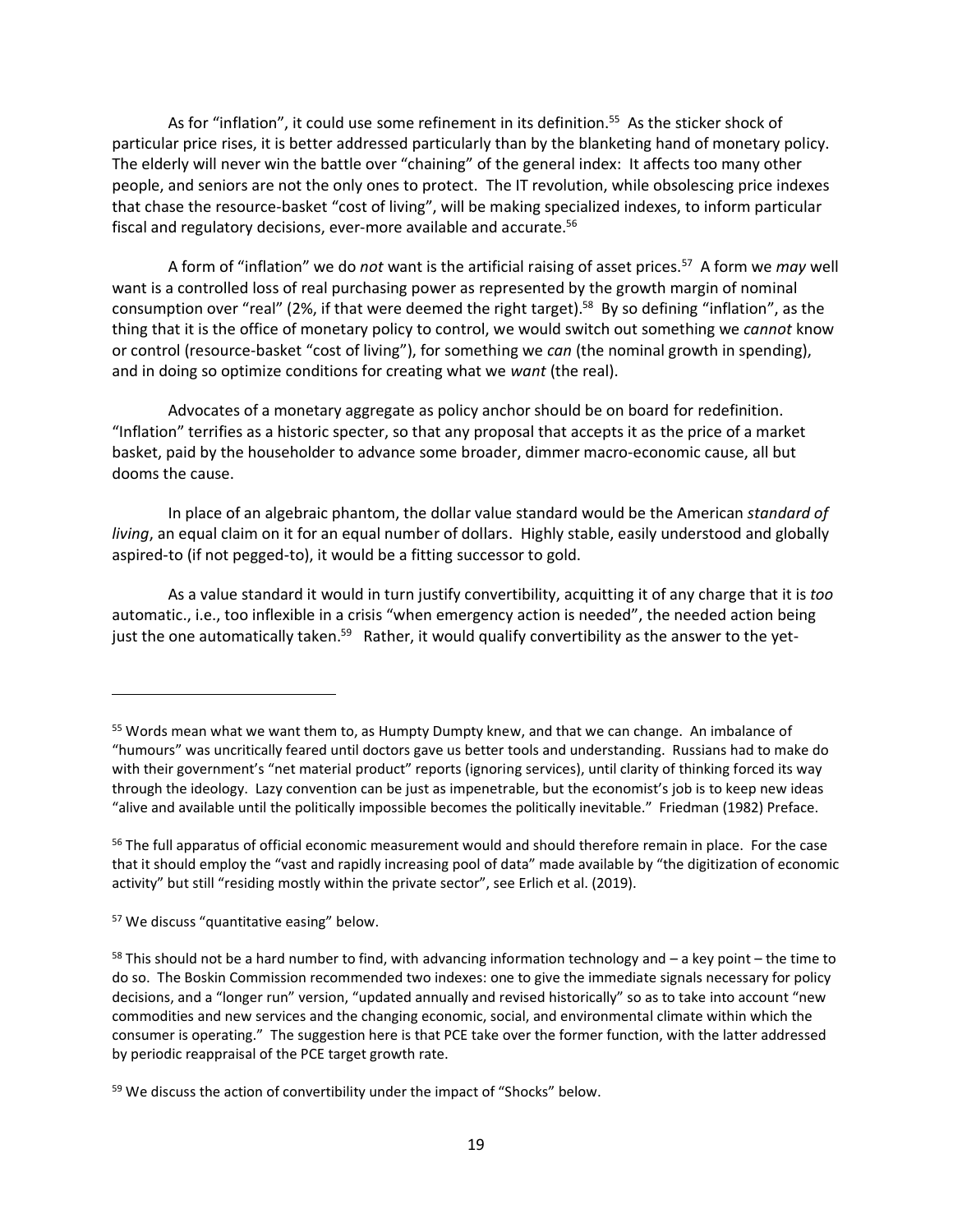unmet challenge of how to *implement* a monetary aggregate target. 60 As the failings of discretionary management and a flawed standard compound each other, convertibility and spending share would complement.

#### 4. The Money Value & The Rule of Law.

#### **What might be lost, and what gained, from convertibility as a rule of law?**

a. Practicalities.

**"Fiat convertibility" would be a statutory entitlement (to inflation-priced REPO). As such it would have constitution-like effect (existing Fed powers to be unchanged but subject to it) and durability (none greater than that of an entitlement). The Fed could be charged, in coordination with the BEA and BLS, to define the value standard and set the schedule for REPO "conversions" to it, for approval by Congress.** 

Is such a qualification of Fed powers even possible? Changes of any kind in them are controversial, a reflection of their current magnitude. Even "auditing" the Fed kicks up a ruckus.

Convertibility would operate only as an "override" on existing Fed powers, which are themselves the product of multiple accretions and qualifications. $61$  This one would be quite uncomplicated: "Whatever else you do, give us the right to bargained-for value in the dollar."<sup>62</sup> The dual mandate could remain in place, as argued above, with the right value definition. Other functions of the Fed would be unimpaired and indeed, as argued below, facilitated.

Constitutional overrides already exist on what the Fed can do. It cannot forbid public discussion of its policies, or violate the due process clause. A constitutional constraint on money-creation would be hard to achieve, but it may not be needed or even preferable. Broad constitutional language (as it would have to be) is malleable in the hands of motivated justices (or the gold cases might have been otherwise decided). By contrast there is nothing as secure as an entitlement: Once the right is given – to dollar-holders and dollar-owers alike, and on their own initiative – to claim the promised value, what coalition of them will call for its repeal? If the just compensation clause of the Fifth Amendment were statutory (and it is highly analogous, providing a similar private right not to have value arbitrarily taken by a well-meaning government), would it be that much less secure?<sup>63</sup>

<sup>60</sup> We discuss "Market Monetarism" below.

 $62$  Convertibility to a standard would little resemble requiring the Fed to "formulate a mathematical rule [to] instruct it how to set monetary policy (e.g., prescribe the current level of the federal funds rate) [with] a five-year projection of inflation", as under one proposed statute. See Labonte (2018) at 14 (Congressional Research Service review), proposing just the kind of modeling and forecasting exercise that this essay decries.

 $61$  As examples, open market operations were authorized in the Federal Reserve Act of 1913 but only later taken to include "temporary" transactions (REPOs) amounting to outright lending and borrowing with any counterparty. The power to purchase agency securities was first given in 1966. See Haltom & Sharp (2014). Changes over time in the Fed's power over discount rates and reserve requirements are reviewed in Feinman (1993). Humphrey Hawkins imposed new objectives and reporting requirements in 1978. The long-sought power to pay interest on reserves was conferred in 2008. Dodd Frank in 2010 expanded the Fed's regulation of "nonbank financial companies" but also increased GAO auditing of it and constrained its emergency lending.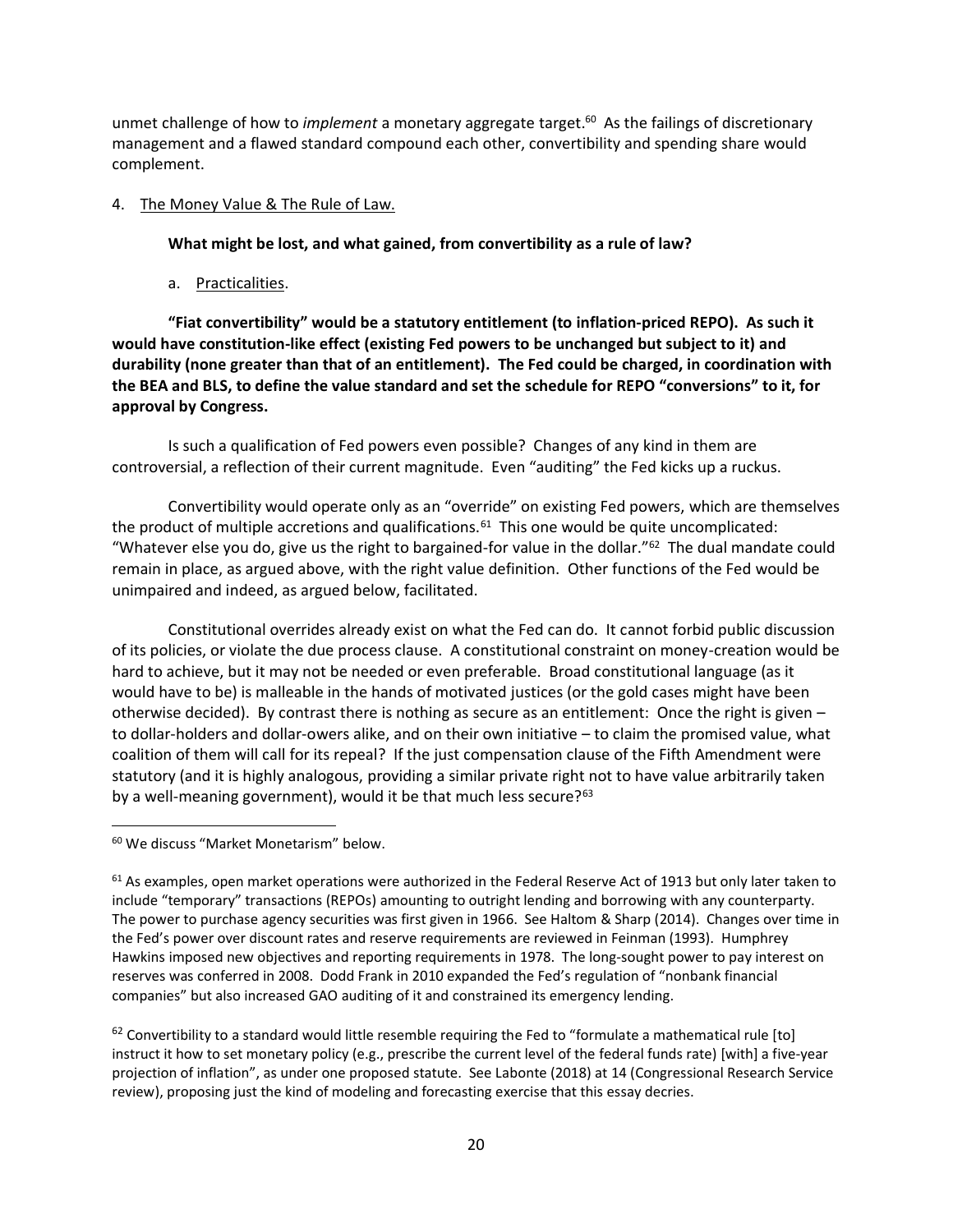Some government entitlements lack efficacy because they are just too hard to understand. Not this one. If your dollars (or those you owe) do not in fact equal in value their share of the American "standard of living" (or other defined value standard), you can get the shortfall (or defray the excess) in a REPO conversion, easily made through your broker. Whereas macro-economic demonstrations are accessible only to the few, it was early on observed that "everybody can understand convertibility".<sup>64</sup>

The proposal herein calls for a mix of technical expertise ("We reckon that the X aggregate or price(s), changing at rate Y and enforced by convertibility in manner Z, will best foster growth and stability.") with general comprehensibility and appeal ("Yes but why is that good for me and my family?"). The process that suggests itself is a referral of the task to the Fed, acting in conjunction with the Commerce and Labor Departments (BEA and BLS). <sup>65</sup> The instruction would be to design the schedule and other details of an inflation-priced REPO regime, the definition of "inflation" to incorporate a proposed value standard, and the plan to be approved by Congress and not then changed except on further recommendation and approval.<sup>66</sup> As an "override", the regime could be effective on a certain date or dates, with current operations accommodated to it as it came into effect.

#### b. Market Monetarism.

**The money market, unmatched in inflation sensitivity, should in principle be engaged to guide, and better still enforce, monetary discipline. Over periods of any length, however, it acts "reflexively" with the Fed and hence unreliably as a guide for it. Markets are also reluctant to precisely forecast anything as complex and geopolitically accident-prone as the GDP (or a GDP futures market would already have invented itself). Instant and sensitive reaction is what markets are good at, and also the only practical corrective of money value variance. The Treasury market, the world's most efficient, could do the entire job, of both sensing and correcting, given only a risk-free rate in the form of inflation-priced REPO.**

Is there an easier route than "convertibility", as proposed herein, to the end goal of monetary discipline? The argument is made that with the right help from the financial markets, the Fed could better manage the currency to its target.<sup>67</sup> Financial markets, if they can't exactly predict the future, at least gather and weigh the infinity of relevant signals, acting upon them quickly.

<sup>63</sup> We can judge from the outrage that followed the Supreme Court's decision in *Keno v. New London* (2005), allowing public condemnation for private development. Some 42 states reacted by enacting legislation that curtailed condemnation powers. For a thorough review see Ryskamp (2007).

 $64$  Mill (1848) Ch. III.13.2. This is not to question the validity of macro-economic demonstrations, in particular of the benefits of stabilized spending. A compelling one is set forth by Beckworth (2014). This essay reaches the same destination by a different route and on a simpler premise: that convertibility to a spending standard would get us there on the surer footing of easily understood free market operation.

<sup>&</sup>lt;sup>65</sup> PCE, like other values reported by the BEA, is a statistical construct of some complexity. See Fox/NIPA (2019) Ch. 5 (BEA explication of PCE). The requirement for convertibility, however, is not "accuracy" (wholly elusive) but *consistency*, sufficient to measure *rates of change*.

 $66$  The assumed real growth rate might change, for example, analogously in history to changes in the metal content of the dollar, an essentially political decision (taken in this case without interference from the mining industry).

 $67$  For writings of a leading proponent of "NGDP targeting" see those of Scott Sumner in the reference list.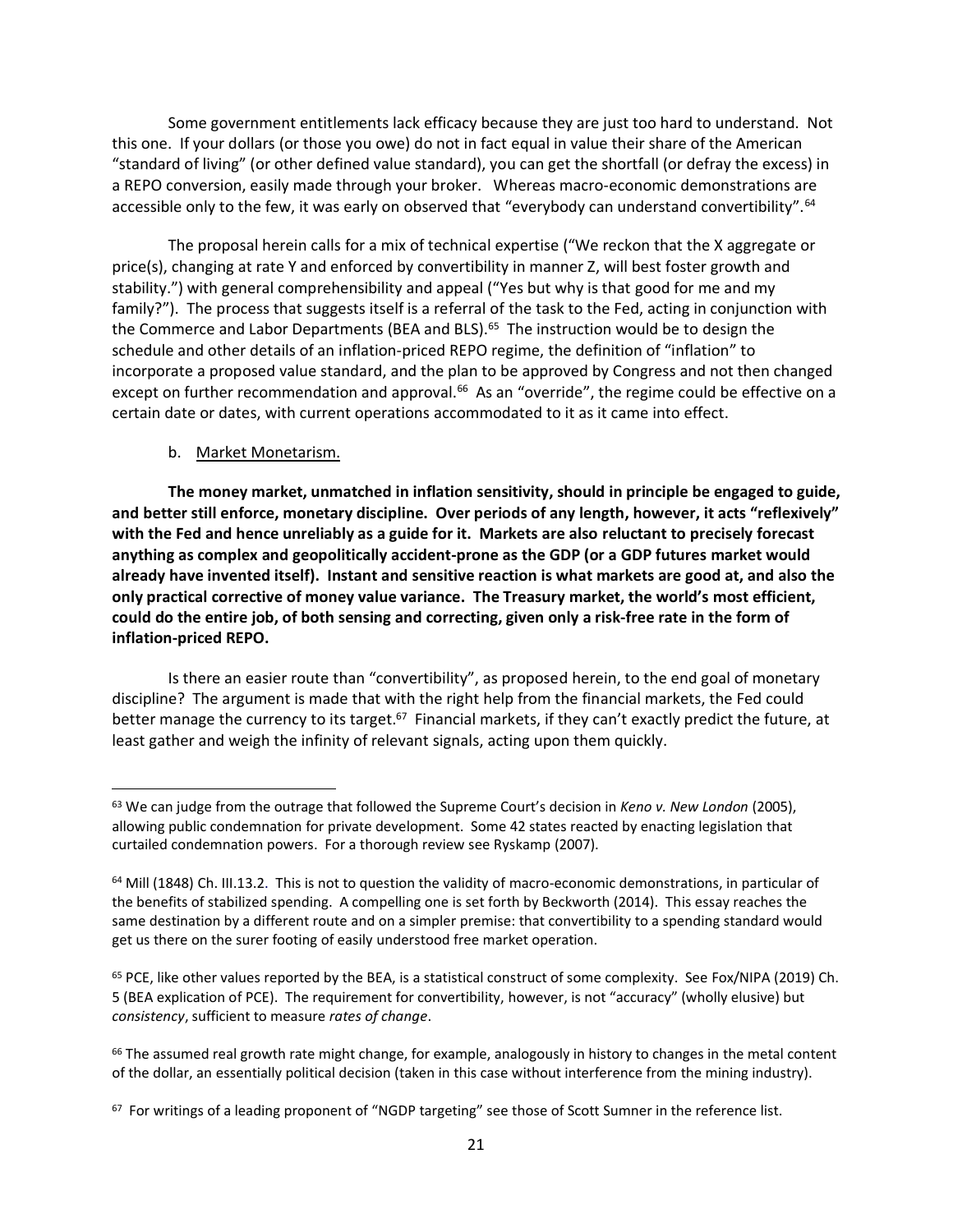The Fed could look to private forecasts. More reliable, usually, are the predictions of marketmakers who have put real money behind them. TIPs traders do so, as do traders of futures contracts of all kinds.

As inflation fighters, TIPs have inherent limitations, however. They pay more interest with inflation but also sell for more, insofar as it is expected, protecting only the astute holder whose prediction of inflation is "even better" than the market's, and penalizing only the government whose control of it is "even worse". If they were very good predicters of it, holders could hedge accordingly and governments could adjust policy until prediction equaled target, but they aren't.<sup>68</sup> Like stocks (or futures), they are traded instruments whose prices represent bets on how *others* will trade, including the Fed itself.<sup>69</sup> If confidence in the Fed were complete, the spread would always equal its stated target, when in fact it varies with the betting, as it always will in a discretionary system of Fed "rules" that are better described as predictions of what, "as a rule", it will do.

Monetary lag is itself a problem, in that the market's confidence in its own predictions drops quickly with their length. The "spider" (S&P future) is the world's most heavily traded equity derivative, with vast amounts bet on it, but volume collapses and spreads widen dramatically beyond about nine months, barely time for a policy change to reach the checkout counter. <sup>70</sup> (Why otherwise would a GDP futures market not have invented itself, as markets usually do when there are profitable bets to be made?)

TIP spreads can tell us how bad the problem is, as futures could, but not solve it. The available market solution is modern missile guidance: continuous course correction as conditions change. Fiat convertibility would alter short rates instantly and automatically, bending value to standard – thereby "targeting nominal GDP" if that were the standard chosen. REPOs initiated by dollar converters would in effect be short term futures contracts entered by them with the Fed, continuously and systematically.

c. Shocks.

**Monetary discretion is often urged to enable the Fed to cope with economic "shocks", but shocks are only aggravated instances of normal economic variation, and the failings of discretion are the same at either level. The force of inflation-priced REPO would be proportional to that of the**

<sup>68</sup> Over the full period for which both CPI and TIP spreads are meaningful and available (TIPs outstanding first exceeded \$150 billion in 2003), the 5- and 10-year spreads have mis-predicted CPI inflation by more than .5% on average, sometimes on the downside and sometimes on the up. See [LINKED](https://brandytrust.sharefile.com/d-sa84e2a551bdf4c1f820025436b8c13d9) exhibit "CPI & TIP Spreads".

 $69$  As an example of the "reflexivity", a Fed that targeted the TIP spread on June 21, 2013, would have been targeting one that was 15% (30+ basis points) smaller than it had been only a month earlier, having narrowed in the meantime "in tandem with the market's expectation that the Federal Reserve would [taper](https://www.thebalance.com/fed-tapering-impact-on-markets-416859) its quantitative easing policy," as famously hinted by the Chairman on May 23. Kenny (2019). Successful market bets on the effect of the hint would themselves have depressed the TIP price. The spread *widened* markedly in the four days of and after the FOMC's September meeting, at which it surprised markets by *not* tapering.

 $70$  An analysis of SPDR volume and spreads is set out in the [LINKED](https://brandytrust.sharefile.com/d-sa84e2a551bdf4c1f820025436b8c13d9) exhibit "SPDR Option Data". For an assessment of private growth forecasts, concluding that their "accuracy falls sharply at quarterly horizons beyond the first", see Stark (2010).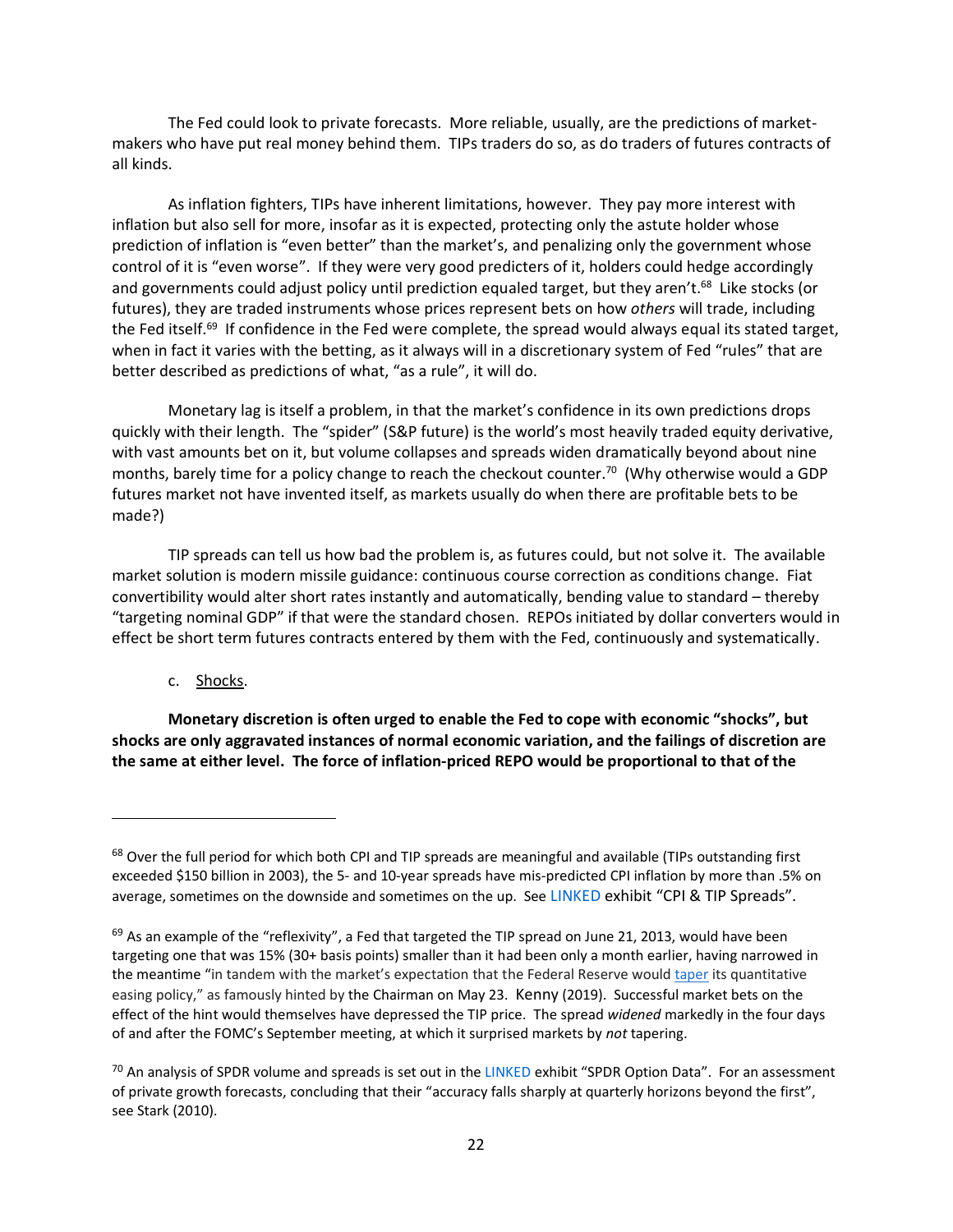#### **shock, and automatically corrective of it, if the "inflation" standard reflected general economic activity (as spending share would).**

Economic shocks can be of such force and unpredictability as to suggest the need for flexibility in the Fed's response. Often cited as examples are the "oil shock" of a supply disruption and the "productivity shock" of rapidly dropping computing costs. The "correct" response to the first might be stimulus, to prevent activity from collapsing, and to the latter, constraint, to keep it from overheating, whereas price index stability would dictate the opposite (contraction to counter the oil price rise and stimulus to counter the computing price fall). Watchful regulators may want the freedom to react "correctly".

But their problem in all cases is uncertainty as to what will happen, and indeed what is happening. Will activity in fact collapse from the oil shock? It's more likely to do so if the shocking event is a front-page war in the Middle East than if it's a decline in technical well-recovery rates, buried in Section Two. As for falling computing costs, the oft-cited paradox of their effects being seen "everywhere but in the productivity statistics" attests to the difficulty of assessing them. Nowadays these two "shocks" would almost certainly overlap and counteract each other, given the voracious energy needs of computing but the resourcefulness of tech companies in reducing their costs. Is a viral epidemic inflationary because it shuts down supply channels, or the opposite because it shuts down the mall?

The flaw is not in having a rule-of-law monetary regime, but in not having one that is driven by what counts: whether a *change in total spending* is really afoot, net of *all* concurrent events, shocking or not and large or small. Fiat convertibility would address shocks neutrally and proportionately, with the Treasury market as first responder, than which there is none quicker or more sensitive.

It would "nudge" rates in response to "normal" fluctuations in spending, under that standard. If the shock was extreme, so would be the monetary reaction. When the pandemic crisis hit in March of 2020, it became apparent that PCE as reported for that month, at April 30, would be sharply negative. In the event it was -4%. That deficit to a PCE growth target would have invited F-REPOS at that spread on \$13 trillion of Treasury securities held by the public, or some \$500 billion pumped neutrally but automatically into the credit system.<sup>71</sup> Negative funding costs for competing banks and on-line lenders would have sharply lowered borrowing rates for consumers and small businesses. This would have been powerful monetary reaction, of the kind most specifically needed (versus asset price inflation), but by definition not *over*-reaction, defined as uncorrectable later, since the correction would come automatically with the recovery of spending. It would surely not have been the *only* proper action by the Fed, as guardian of the system's operation, but the right *purely monetary* one.<sup>72</sup>

If, when the crisis has passed, we again face "shockingly" persistent weak spending ("secular stagnation"), convertibility to a spending standard would bring the steady but proportionate monetary adjustment necessary to protect borrowers from a relentless increase in their real liabilities.

<sup>71</sup> Se[e LINKED](https://brandytrust.sharefile.com/d-sa84e2a551bdf4c1f820025436b8c13d9) exhibit "April 2020 Debt Issuance & Monetization".

 $72$  For the limited help that the Fed's bond buying, in the pandemic, afforded to households and small businesses, while pouring out a torrent of cheap bond money to large corporations, see Wigglesworth (2020).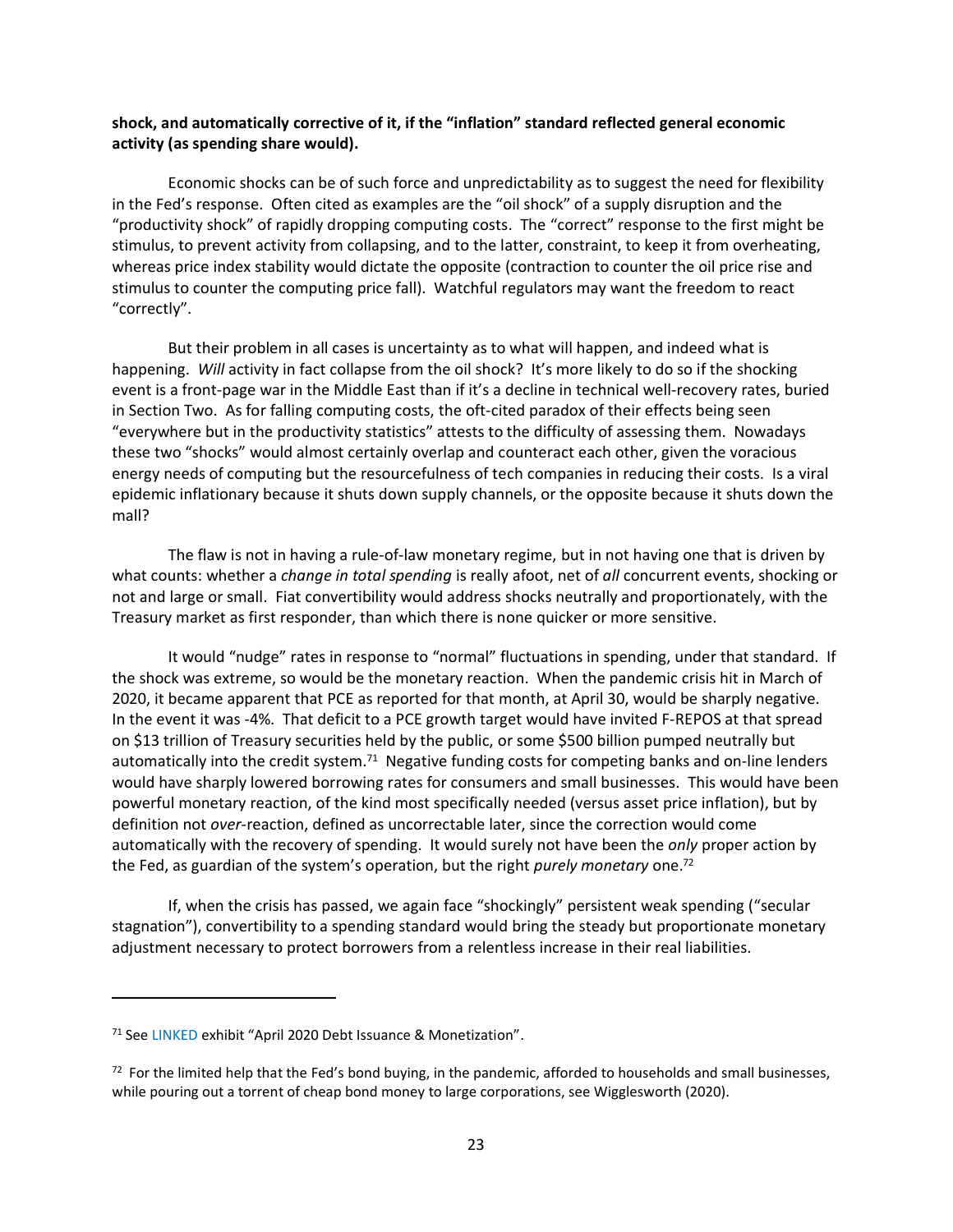#### d. Value & System.

**Designed originally to maintain a central bank reserve and otherwise oversee the** *banking system***, the Fed has acquired by default and accretion the power to set the** *currency value***. The two powers are conceptually distinct and better separated, with the latter returned to a rule of law. Mandatory inflation-priced REPO would assist rather than impinge on the exercise of Fed regulatory authority.** 

It may be argued that the Fed, as regulator of the credit system, must necessarily and *ipso facto* control the money value, which is a function of money supply and demand, and hence of credit conditions.

But this is true only because the government has made it so. The "elastic" currency that the Fed was set up to supply, in 1913, was to be elastic in its availability, not its value (that of 23 grains of pure gold, under the Gold Standard Act of 1900). The job – we may call it the Bagehotian, since England was likewise on the gold standard when that author wrote – was to manage the *system* for the making and keeping of *promises to deliver* such value, and in particular to prevent it from seizing up from cascading defaults by private banks lacking the necessary liquid reserves.<sup>73</sup> It was the subsequent abandonment of convertibility, and the substitution of credit control alone to manage the currency value, that merged the two jobs into one and made the central bank, as manager of the spending, manager also of "the economy" as powered by it.

There they will remain unless re-separated. "Regulatory" control of how private lenders are permitted to behave, with what help or hindrance from the government, necessarily affects spending. (Emergency lending to banks also enables them to lend more.) "Monetary" action to stimulate spending cannot but affect the soundness of balance sheets. (It only *works* by causing lending and borrowing that wouldn't otherwise occur.)

In fact the two jobs are in nature quite different. The value job is a lagged, asymptotic affair that can only be done through steady but unswerving adjustments to target – the essential action of convertibility. Liquidity rescues, whether of individual borrowers or "the market", are by nature shortterm actions that are bound, as in all "complex adaptive systems", to be called for unpredictably. Regulation likewise must respond constantly to changing conditions. As dependable as we would like value to be, a North Star to which the vessel is continuously steered, the intervening winds and tides will continue to be as turbulent and unpredictable as nature and human energy can make them.

The way for both jobs to be done best – the "value" job to inform private bargains and the "system" job to facilitate them – is to re-institute convertibility as a permanent monetary override of necessarily mutating regulation – an autopilot that absorbs but presses back continuously against the muscling of the regulatory tiller in its contest with the gusts and currents. Convertibility would override the pilot's actions only *if* necessary, but would be sure to do so *as* necessary.

Trying to do both jobs at once has only made both harder. In the 2008 crisis, value ran head-on into system, as inflation fears caused the Fed to borrow from the market (asset sales to maintain a

<sup>73</sup> At the time of *Lombard Street*, England's Bank Charter Act of 1844 vested the "value" function in the separate "Issue Department" of the Bank of England, an early example of a "currency board" limited strictly to issuing specie-convertible notes.<https://www.legislation.gov.uk/ukpga/Vict/7-8/32/enacted>For further analysis of such boards, and of "dollarization", see Hanke & Schuler (2015) and Hanke (2018).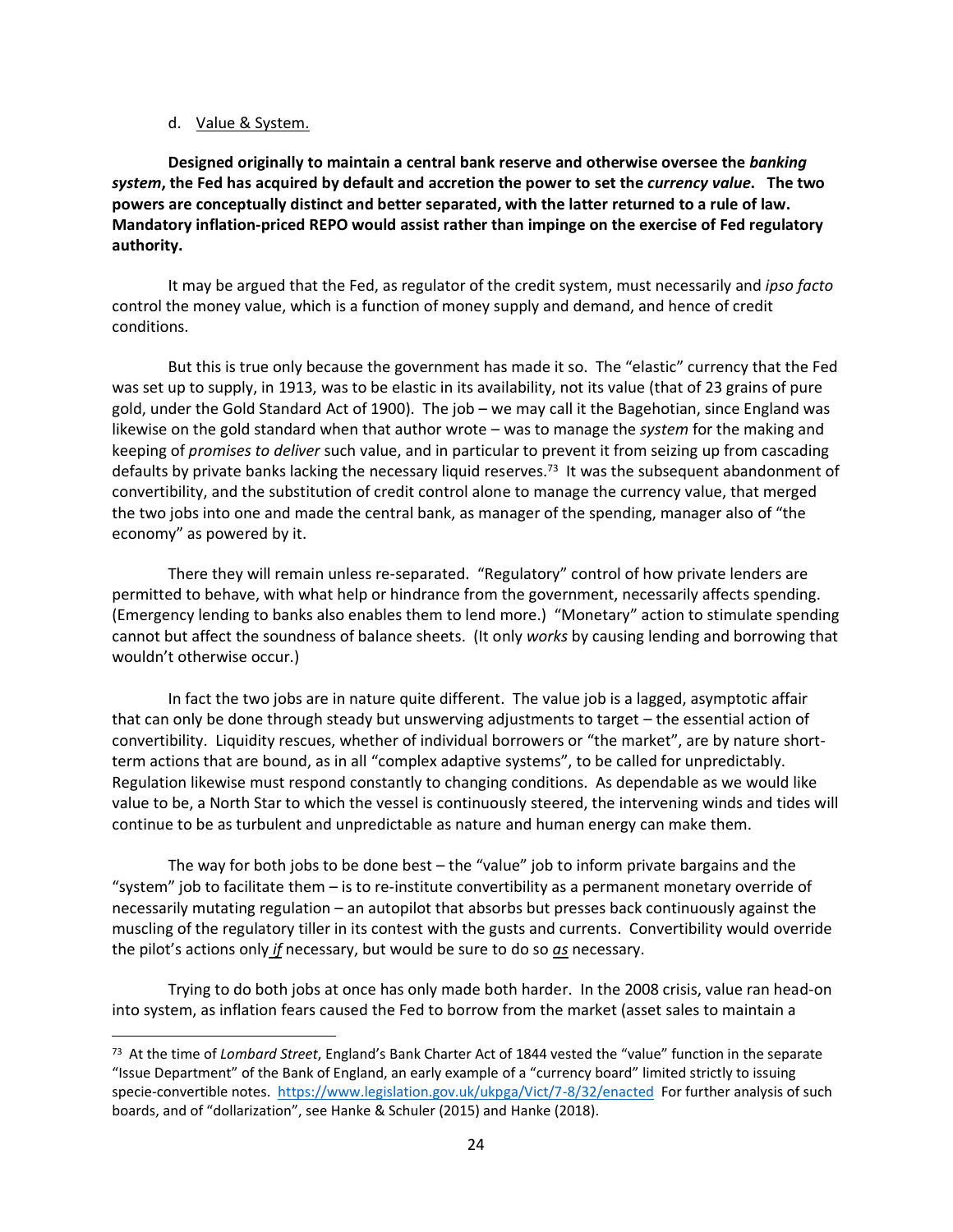target Fed funds rate) simultaneously with lending into it (to rescue stressed institutions).<sup>74</sup> In the aftermath of the crisis, and in reaction to it, aggressive regulatory control of banks impeded the recovery and with it the achievement of target growth and inflation.<sup>75</sup>

The liquidity squeeze of September 2019 again pointed up the overlap and conflict. Forces of a primarily regulatory nature spiked short term rates and thereby caused the Fed to temporarily "lose control" of monetary policy.<sup>76</sup> It reasserted control by injecting reserves on which, having relieved the liquidity pressure, it could continue to "administer" the reserve and REPO rates. The *regulatory* need for more reserves happened in this case not to be adverse to the current "stance of monetary policy", but it could have been, had inflation been currently seen as a concern, as in 2008. 77

Complexity and reflexivity reigned. The premise of the Fed's "ample reserves framework" is that high-powered bank reserves can be increased without inflationary effect by paying some *depowering* rate on them. But the crisis revealed that the increased rate had excessively curtailed the quantum of lendable bank reserves (by increasing direct Treasury and "foreign official" deposits with the Fed), which in combination with a complex of other forces (mostly of the government's own regulatory or tax making), caused the squeeze, rate-spike and "loss of monetary control" – inevitably in hindsight but unpredictably beforehand, at least in timing or severity.<sup>78</sup> No one can be sure when a squeeze might recur, as one did in March of 2020, because the set of governing forces is too complex and includes action by the Fed itself, with entangled regulatory and monetary effects.

They could be disentangled. A "standing REPO facility", for example, could avert liquidity shortages by providing automatic, stigma-lite access to it by collateral holders, the more of them the better. Opening it to the Treasury and to "foreign official institutions" would make for a bigger, freer market in reserves, as would allowing the Treasury to REPO directly with the public.<sup>79</sup> But while it is true that a Bagehotian monopolist of reserves must decide what rate to charge or pay on them, the premia or discounts could as easily be to a free market rate (e.g., SOFR) as to a manipulated one.

 $74$  In the Fed's own retelling, "In response to the [2008] crisis, the Federal Reserve began to expand its lending, [but simultaneously] sold a significant portion of its holdings of Treasury securities to drain balances from the banking system." The purpose for the latter action, opposite in effect to the former, was to "hit, on average, its target for the federal funds rate". [http://www.federalreserve.gov/monetarypolicy/bst\\_frliabilities.htm.](http://www.federalreserve.gov/monetarypolicy/bst_frliabilities.htm) That rate was subsequently reduced to zero. For detailed accounts, see Sumner (2011); Sumner (2012); Thornton (2015).

 $75$  For a first-hand account of the adverse effect of Fed regulation on the recovery, see Allison (2016). The explosion in Fed bank regulation since the crisis is summarized in McLaughlin et al. (2016).

<sup>&</sup>lt;sup>76</sup>The Fed denied this but the market wasn't buying. See Rennison, et al. (2019) (quoting the reaction of a "US bank's money market head" that "[t]he Fed did just lose control of monetary policy. Unequivocally.")

 $77$  A monetary "nominal income target" would be naturally allied with liquidity management, increasing it with economic contractions and vice versa, cf. Selgin (2017) at 259, surely a point its favor, but why not let the alliance operate automatically, rather than in the Fed's manifestly-fallible discretion?

<sup>&</sup>lt;sup>78</sup> The complex of factors are reviewed in Selgin (2019) (Part 1) and Beckworth (2019) (Galper interview).

<sup>79</sup> See Selgin (2019) (Part 2).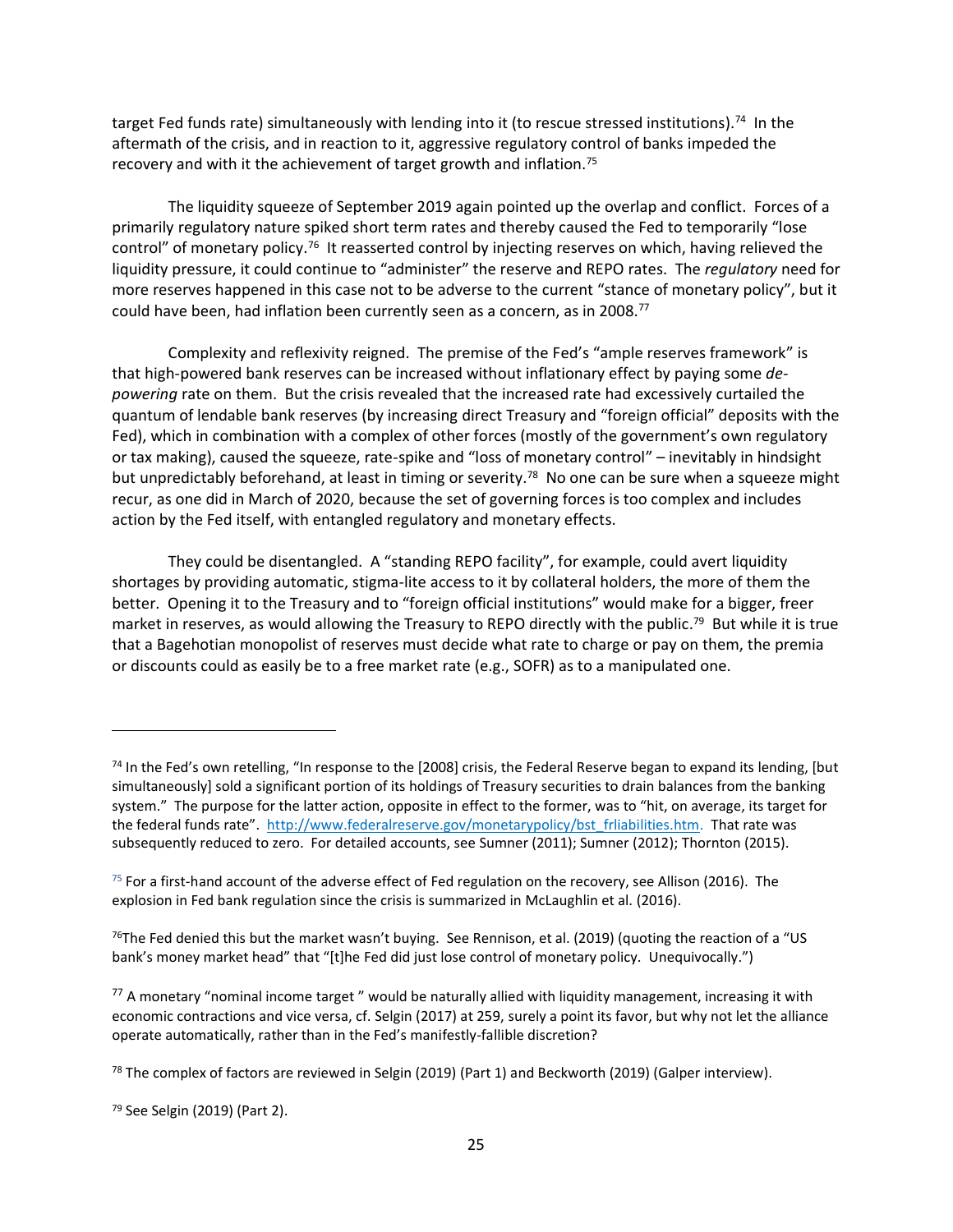Disencumbering regulatory issues of monetary content would help with a number of them. The size of the Fed balance sheet, shown by recent events to pose a complex of monetary and regulatory issues, could be addressed solely on the regulatory, with the value-setting level of interest necessary to pay on reserves set by the market and convertibility. System-optimal reserve levels may change over time, and quickly in crises, but any level *not* justified on regulatory grounds could not be defended on monetary, as convertibility would operate at any level.

The level of *required* reserves could be addressed coherently. Starting as safeguards against bank failure (which by definition they couldn't prevent if they had to be maintained<sup>80</sup>), they morphed into monetary tools (the more reserves required to be maintained, the fewer lendable), irrelevant where these are always more than "ample", with the interest paid on them now described by the Fed as "intended to eliminate effectively the implicit tax that reserve requirements used to impose on depository institutions".<sup>81</sup> So why have them in the first place?<sup>82</sup> If there is no good reason, or reason only for lower levels, we could free up the interbank lending market to that further extent.<sup>83</sup>

Knotty issues such as those of regulating and extending Fed facilities to new and "non-bank" credit providers, or issuing a "Fedcoin", could be addressed on their regulatory merits, and the Fed's performance better judged.

No one can do two interactive things simultaneously, at least not well. Regulators will continue to regulate, the Fed no doubt prominently among them.<sup>84</sup> The market could set the rates that produce the target currency value, given the state of regulation and all other value-affecting forces.

e. Quantitative Easing & The Zero Bound.

**The Fed's experiment in large scale purchases of longer-term assets sprang from its assumption that short rates could not, or in any event should not, be made to "go negative". The assumption was fallacious, in that a "negative" forward REPO rate would be corrective of "deflation" (and of recession, if the undershot value target were an economic aggregate), automatically and proportionally and without QE's large and destructive distortions.**

<sup>&</sup>lt;sup>80</sup> For the history see Feinman (1993) (reserve requirements proved to be "no help at all in providing liquidity during a panic because a given dollar of reserves could not be used simultaneously to meet a customer's demand for cash and to satisfy reserve requirements").

<sup>81</sup> <https://www.federalreserve.gov/monetarypoliprcy/reqresbalances.htm>

 $82$  Canada doesn't. Its success, in providing liquidity when needed, and in controlling rates "without changing whatsoever" the reserves level, is recounted by Lavoie (2019).

<sup>83</sup> If reserves are still to be required, they could at least be freed up for actual use under defined conditions. See Nelson (2019); Beckworth (2019) (Nelson interview). In the pandemic crisis, reserve and liquidity requirements were relaxed but as an emergency measure without guidance as to when they might be re-imposed.

<sup>84</sup> A system without the Fed as reserve monopolist and regulator is perhaps as easily imagined as a British one "in which Queen Victoria could be dispensed with." Bagehot (1873) at 68. Were it depoliticized as economy-andmarkets-manager-in-chief, the Fed might regain some of its needed emergency powers. For the case that Dodd-Frank overly impaired them, see Hubbard & Scott (2015).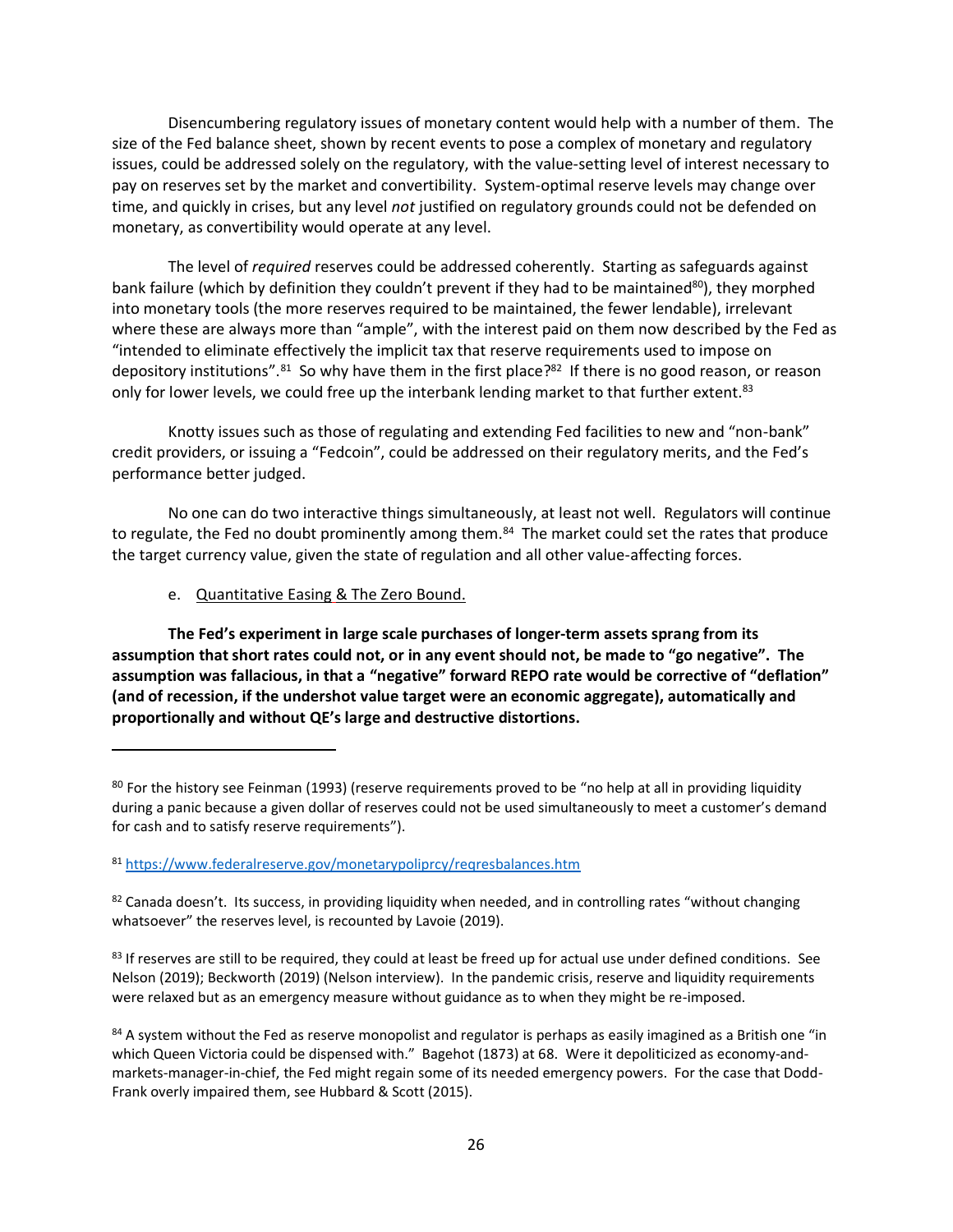As convertibility would have brought quick and needed monetary reaction in the heat of the 2008 and 2020 crises, it could have saved us from "QE" in the aftermath.

Having belatedly reduced short term rates by the end of 2008, Fed officials concluded that more was needed to combat recession, but considered themselves blocked by the zero bound from reducing them further. "Large scale asset purchases" (and reserve interest to put a "floor" under rates as necessary) were the result.<sup>85</sup> The economic benefits have been controversial, but the hazards plain enough, and more than sufficient to warrant re-examination of the zero bound premise.

One is to the Fed's independence. Asset purchases are by definition "quasi-fiscal" in benefiting the present owners, and aspiring issuers, of the purchased assets. Housing has long been openly favored but there are plenty of applicants for help from "fiscal QE". The more assets are purchased, the more insistent – and fair – will be the question: "Why not those that also help with climate change?" If they must later be sold, to reverse course and forestall inflation, the question will be: "Since you are altering the balance sheet anyway, why not sell an extra amount of Treasuries and buy Climate Bonds with the extra proceeds, in a renewed 'Operation Twist' that kills two birds with one stone?"

Bagehotian "system" problems are made worse. The levered inflation of asset prices at some point leads to their collapse, threatening a contagion that must be halted by still-more credit, to the point of the government assuming the debt: housing-related in 2009 and corporate junk in 2020.<sup>86</sup> Moral hazard is inherent in asset purchases, which "bail out" the seller, whether as rescue or as windfall, and they are all-the-more-likely if looked on as regular and necessary monetary tools. (Would the CDS and junk bond holders have been bailed out but for the looming threat of general recession?)<sup>87</sup>

<sup>86</sup> <https://www.federalreserve.gov/newsevents/pressreleases/files/monetary20200615a1.pdf> The U.S. entered the 2020 pandemic crisis with record government debt (80% of GDP) and record corporate debt, as a percentage either of assets (62%) or of GDP (47%). Se[e LINKED](https://brandytrust.sharefile.com/d-sa84e2a551bdf4c1f820025436b8c13d9) exhibits "QE Effects 2010-2020" and "CBO Projections". Lenders chasing yield accept worse terms to get it. Moody's North American Loan Covenant Quality Indicator **"**bottomed out at its weakest-ever level in the fourth quarter of 2019". Moody's Investor Service (2020). For the lower quality of U.S. corporate debt generally, at this peak of leverage versus prior, lower ones, see Barua and Buckley (Deloitte) (2019).

<sup>&</sup>lt;sup>85</sup> Longer term asset purchases for monetary purposes were introduced by Chair Bernanke, In the heat of the crisis, as "a way to bring down returns on assets and create stimulus even if the policy rate is down to zero." FOMC Transcript October 2008 at 59. In its formal presentation of asset purchase alternatives, in March of 2009, the Fed staff set the conceptual framework: "[T]he reason for this policy is not to deal with the strains of financial markets per se. It may have that effect by strengthening the economy and so on and so forth—an indirect effect—but the main purpose [is] to get around the zero bound by driving down the average level of long-term interest rates and getting other general financial conditions to improve." FOMC Transcript March 2009 at 38. "Optimal policy simulations"' of different short term rates were presented, prompting future-Chair Yellen to observe that this analysis "would take the fed funds rate to −6 percent if it could, and because it can't, I think we have to do everything we possibly can to use our other tools to compensate." Ibid at 201. For a full review of how the Fed "stumbled into QE", stymied and propelled by the zero bound, see Thornton (2015).

<sup>87</sup> There was muddling of "system" and "value" from the start of QE. Famously a practice in search of a theory, it was first defended publicly as not about "the quantity of bank reserves" (as in Japan) but as "credit easing" that focused on "the mix of loans and securities that [the Fed] holds" and on "supporting the functioning of credit markets". Bernanke (2009). Some FOMC members were not so clear on the point. "We've talked about credit frictions, and we've talked about the demand for bank reserves. I think if we're honest with ourselves, we admit that we as a group don't have a clear view—we haven't decided between these two theories." FOMC Transcript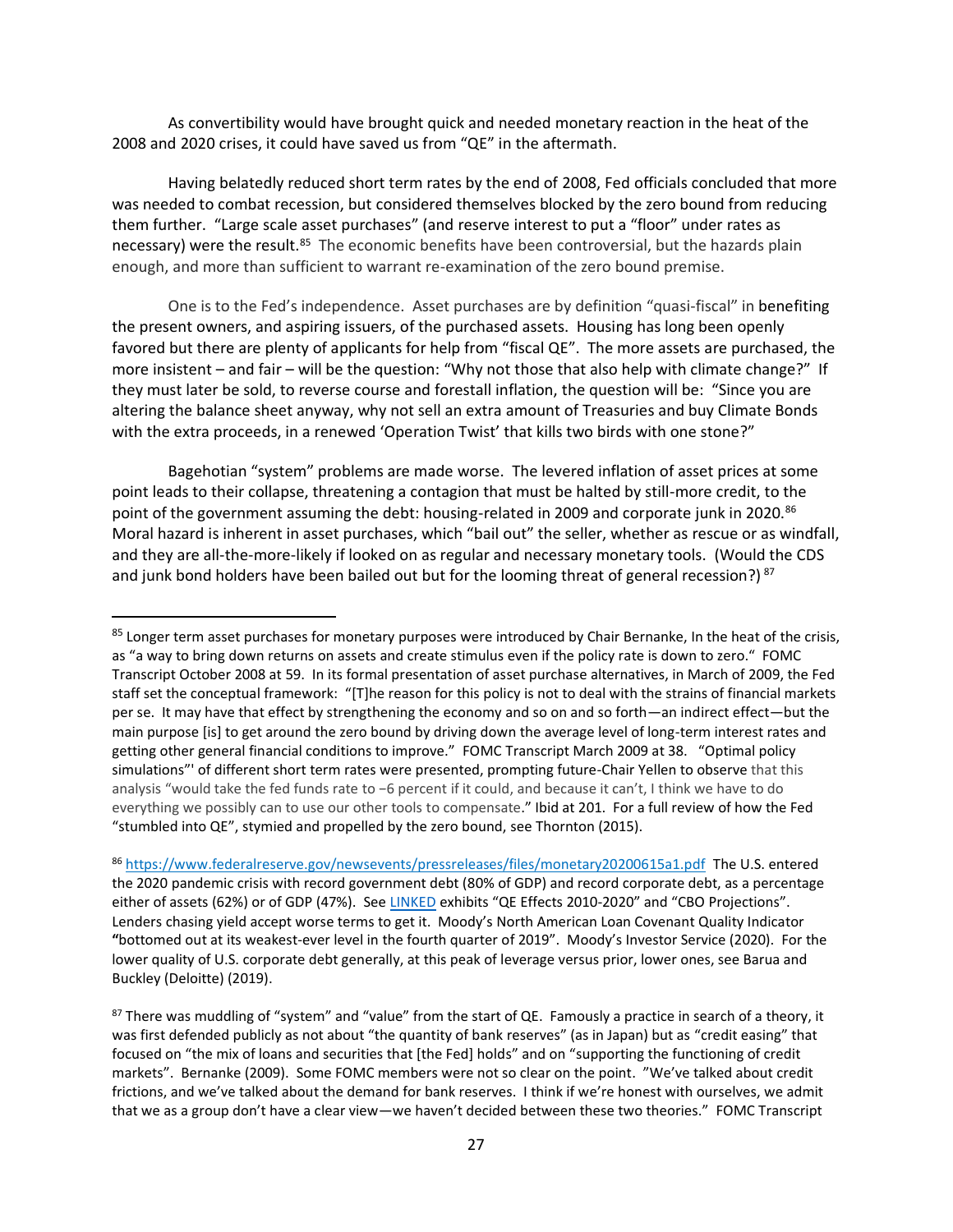The most pernicious effect has been on society at large. The massive purchases of longer-term Treasuries and agencies has inflated the prices of all long-term assets, as substitutes and by lowering the cost to finance them. It may be debatable what has happened in theory, but not in practice: a widening of the wealth gap that must be the largest in history, supremely meriting the classic condemnation of inflation that it "affects different classes unequally" and "transfers wealth from one to another". 88

If the root problem is the assumption that large scale asset purchases are compelled in deflationary, low-rate conditions, the root solution must be a system that operates without them and under any conditions, providing liquidity neutrally "to the market", rather than to particular asset owners (unless for good and particular Bagehotian reasons). <sup>89</sup> Inflation-priced REPO would do so, proportionally to the need. Political invaders would be recognizable on sight, and the Treasury could determine the nation's debt maturity schedule without Fed operations along it that also distort the yield curve generally, periodically creating dangerous asset price bubbles like the current one. <sup>90</sup>

88 Keynes (1923). Between end-2009 and end-2014, the period of post-recession QE (GDP regaining its pre-crisis peak in Q1 of 2010, and the monetary base peaking in August of 2014), the Fed kept its target Fed Funds rate near zero and purchased \$2.3 trillion of assets. U.S. companies availed themselves of the low rates by borrowing an additional \$2.7 trillion (growth of total debt) but also buying in more than \$2 trillion of stock (net of new issues), thus levering up their share prices at the low rates. GDP grew by \$3 trillion, and the book value of U.S. (nonfinancial) companies by \$4 trillion, but the market value of their stock by \$10 trillion. As for savers, "non-jumbo" deposit rates (less than \$100,000) declined from .34% to .08%. Consumer spending (PCE) grew at only 3.8%. Over the full QE era, 2010 through the second quarter of 2021, the margin by which the net worth of the richest 10% of Americans exceeded that of all others more than doubled, growing by \$34 trillion, of which \$24 trillion was accounted for by stock market wealth. Of the explosive \$11.4 trillion of such wealth fathered by "COVID QE", in just 2020 and the first half of 2021, fully 89% or \$10.4 trillion went to the richest 10%, raising their share of such wealth to a historic high of 89%. An astonishing 56% or \$6.4 trillion went to the richest 1%. See [LINKED](https://brandytrust.sharefile.com/d-sa84e2a551bdf4c1f820025436b8c13d9) exhibits "QE Effects 2010-2014" and "Fed Distributional Accounts 2010-2021".

 $89$  As noted above (note 16 and accompanying text) fiat convertibility can be viewed as a "corridor system" (of F-REPO and R-REPO rates), but one that, rather than admitting of asset purchases for monetary ("value") purposes *only at the zero bound*, cf. Selgin (2020), would admit them *only for regulatory ("system") purposes*. A zero bound monetary exception, applied with Fed discretion under the all-justifying dual mandate, will regularly swallow the rule, as the QE history shows. Better to relieve such purchases, by convertibility, of monetary effect used either to deter *or* justify them, and let them be judged solely on Bagehotian grounds, with which the Fed has had trouble enough. See Selgin (2017) Ch. 8.

<sup>90</sup> QE's invasion of fiscal territory was evident from the outset, both in Treasury reaction and in the FOMC's own discussion. To a member's question whether QE would not have the same effect as "if the Treasury announced a program to quit issuing long-term bonds and issued short-term bonds", the staff answer was that it would, but that Treasury officials "operate under a mandate of being regular and predictable and minimizing their borrowing costs over time, so they don't really have a clear structure through which they should make debt management changes

March 2009 at 82 (Lacker). The confusion persisted. "Operation Twist" in September of 2011 featured the rolling of mortgage security holdings "to help support conditions in mortgage markets", but it was unclear in the FOMC discussion whether this was to support market functioning, or buttress the housing sector, or because "the marginal propensity to consume of people who are refinancing is probably pretty high relative to other participants in the economy who might be affected by that couple of basis point backup in Treasury bills". FOMC Transcript September 2011 at 201-23. It persists today, in Fed pronouncements that QE is intended to "foster smooth market functioning and accommodative financial conditions", the former, *regulatory* concern having passed with the March 2020 crisis but the latter, *monetary* action being deemed necessary for the general economy[. https://www.federalreserve.gov/monetarypolicy/files/monetary20210317a1.pdf](https://www.federalreserve.gov/monetarypolicy/files/monetary20210317a1.pdf)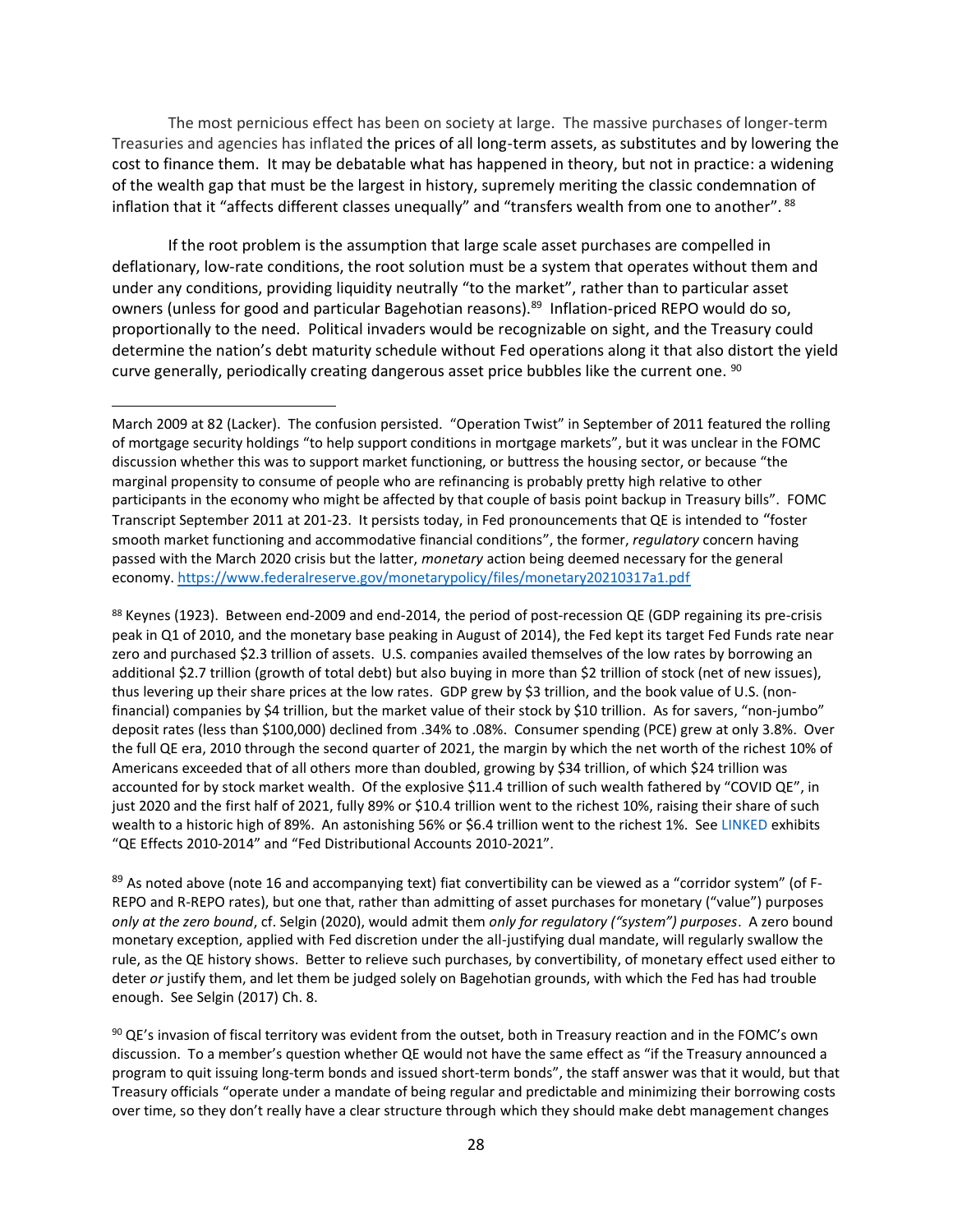#### f. Paying The Bills.

**Effective convertibility as a rule of law would complement the discretionary fiscal power. In a deflation, inflation-priced REPO would automatically provide new dollars to spend, as welcome "seigniorage". In an inflation, it would inflict instant fiscal pain, as necessary constraint, impervious to dilatory academic debate.**

A \$100 T-Bill would trade up to \$101 in expectation of a 1% dollar over-valuation, and down to \$99 in expectation of a 1% under-valuation, thereby directly and immediately affecting the Treasury's borrowing cost, with a gain or loss of \$1 as the difference between what the bill's auction brings and the \$100 to be shortly paid out on it. Conversions would thus deliver "seigniorage" (or withdraw it) proportionally to the value discrepancy. <sup>91</sup>

The saving (or cost) on term debt would accrue at each auction in the discounted present value of the expected REPO-ability of the debt over its term. Fiat convertibility would thus be Modern Monetary Theory for free marketers: automatic currency issuance to meet spending needs, curbed as necessary to protect its value, but by the Treasury market, not Congress or the regulators.<sup>92</sup>

On a steady borrowing schedule, in normal times, the benefits (or costs) would be delivered steadily, but urgently in a crisis. As noted above, the 2020 pandemic would have brought about an end-April F-REPO rate of perhaps -4%, had fiat convertibility been in effect to a PCE-growth standard. The Treasury issued more than \$2 trillion of bills during that month, on which a 4% premium (recoupable by buyers in month-end F-REPOs) would have exceeded \$80 billion – dollars credited automatically and

 $91$  If "seigniorage" is the spending power that a sovereign derives solely from its currency issuance, then for a government (like ours) that is required – and able – to borrow what it spends (and hasn't taxed), it is the budget saving represented by "remitted" interest on monetized debt, or in the case of new debt, the premium at which it can be issued, the saving in each case derived from, but dependent on, the currency's "soundness" from forbearance to over-issue. Note issuance itself being cost-free to the government, REPO spreads should not affect "remittances", accounting fictions that are only made necessary by that of intra-government interest on monetized debt.

 $92$  Congress would surely welcome a comparable means to determine the optimal revenue-raising tax rate. Convertibility could in any event help it with spending. A sensible companion to the suggested statute would be one prorating unemployment benefits, up for F-REPO spreads paid by the Fed, down for R-REPO, thereby spending or absorbing, respectively, the associated interest saving or cost to the Treasury. If the value target were a level of spending by consumers, a recessionary drop in that level would automatically put spendable cash directly into their (high propensity) hands, monetary stimulus made fiscal. That doing so is "free", a dividend of monetary discipline, should help with budget hawks. In the design and marketing of stabilizers, automaticity is all. Spendable dollars would be withdrawn as spending revived, a feat that fiscal Keynesians have never achieved.

like that in order to affect economic outcomes." FOMC Transcript November 2010 at 24. Should the chickens of short duration come home to roost, in debt sales by either Fed or Treasury into a high-rate environment, the taxpayer will bear the associated "borrowing costs" and "economic outcomes". We only have one government, with one debt maturity schedule. Fed officials strove for the Treasury's co-operation, and got it in the latter's Supplemental Financing Program to drain reserves injected by the Fed during the financial crisis, see U.S. Department of the Treasury (2008), but the inherent conflict remained. A year into QE the Fed staff conceded that shifts by the Treasury "in the composition of the debt that they issued did have the effect of reducing the effectiveness of our own LSAP programs". FOMC Transcript September 2011 at 99. During Operation Twist the Treasury was *lengthening* the schedule while the Fed was *shortening* it, to the annoyance of at least one committee member. Ibid. at 255-58 (Lacker).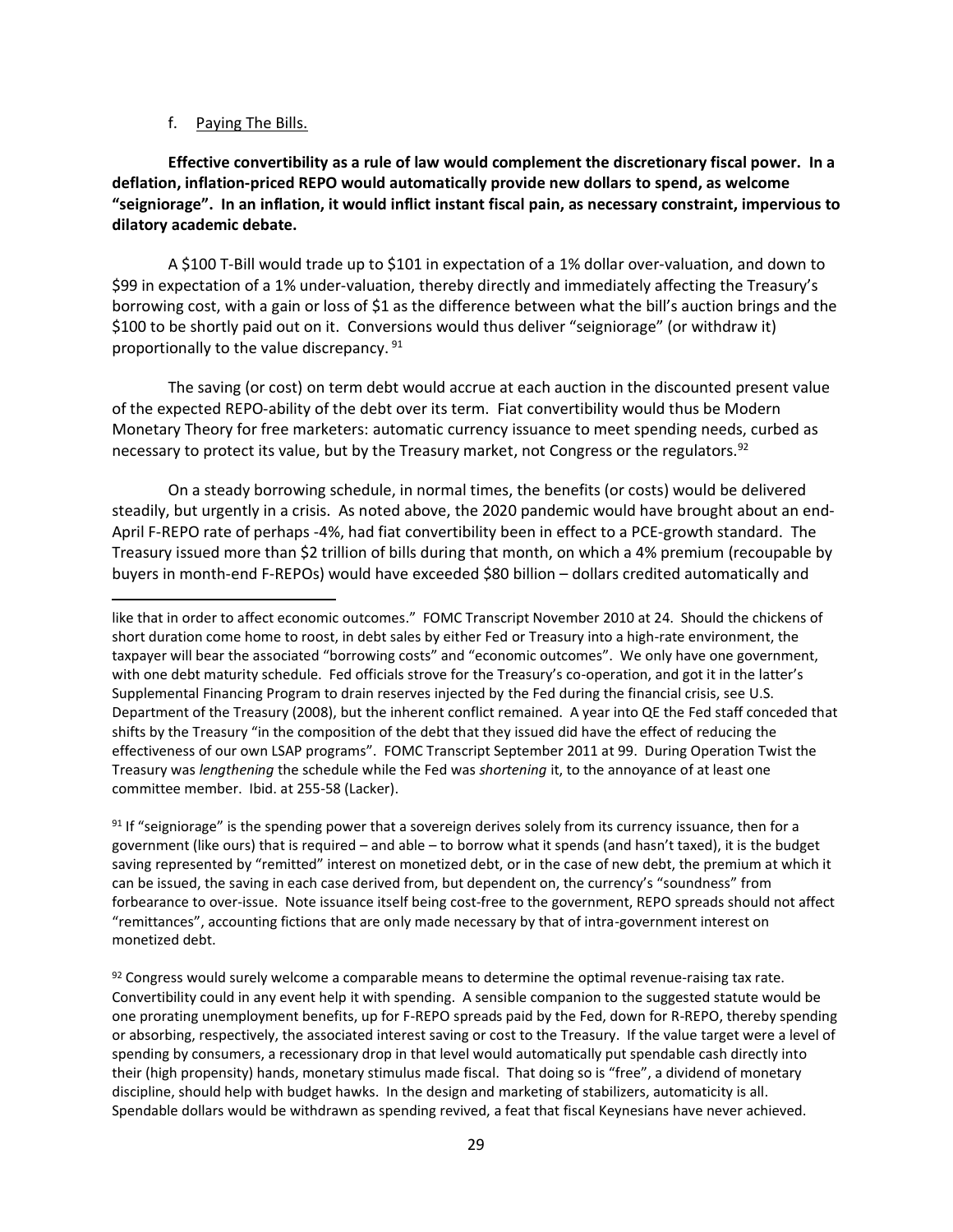immediately to the Treasury's account, in service rather than at risk to the currency value, the subsidy to be continued during the spending drought and reversed automatically when it ended.<sup>93</sup>

In both normal and crisis times, fiat convertibility would work the classic monetary effect of the government "printing and spending" new dollars, or withdrawing old ones by taxing or borrowing them, no differently in effect from its issuing Greenbacks to pay the troops, and later redeeming them with taxed or borrowed gold dollars, that effect being inflationary or deflationary (respectively) only as general conditions might be. 94

Convertibility as the Fed's *chosen* "(self-)operating system" would in principle operate in this way, to allow and indeed constitute government self-funding by appropriate money creation. Several aspects of government financing argue for a *rule of law* that would also impose a reciprocal restraint.

The danger lurking in all balance sheets is that of a feedback-driven crisis, as deteriorating ability to repay itself destroys confidence, raises debt service and reduces options, further destroying what remains of either confidence or repayment ability, in a downward spiral.

The problem is acute for government debt, and not just because it is so easily over-incurred, for the benefit of people who will not themselves repay it (special interests or whole generations).

A government's debt, if issued in its own currency, is strictly "pay-in-kind", i.e., with more of its own notes – "PIK", as private lenders know it. Debtors need never default on such debt. The sole sanction and endgame is loss of its acceptability. But whereas a private lender can at least see when the

<sup>93</sup> As they continued to be rolled over (about 30% per month), the ongoing monthly premium to the Treasury, at 4% on \$4 trillion of bills outstanding, would be about \$40 billion. By contrast, on its purchase of about \$630 billion in Treasuries in April of 2020, the Fed saved the Treasury perhaps \$2 billion in monthly interest, owing to low "zero-bounded" rates. The Treasury's unmonetized notes and bonds must also be steadily rolled over. Looking to a previous crisis, in September of 2008 the Treasury was about to issue or re-issue \$17 trillion in debt of all maturities over the next 24 months, during all but a few of which PCE was below its pre-crisis peak. See [LINKED](https://brandytrust.sharefile.com/d-sa84e2a551bdf4c1f820025436b8c13d9) exhibits "April 2020 Debt Issuance & Monetization" and "2008-2010 Debt Issuance & PCE". The numbers will be much larger going forward.

<sup>94</sup> As value-guarantee, convertibility would underpin foreign demand for the dollar. \$6.6 trillion is held globally as foreign exchange reserves, or over 60% of all such reserves, with the percentage declining but the quantum growing. Se[e LINKED](https://brandytrust.sharefile.com/d-sa84e2a551bdf4c1f820025436b8c13d9) exhibit "World Currency Composition". For an estimate that "half or a bit more than half of U.S. currency circulates abroad", surging since the Financial Crisis, see Judson (2012). Dollar seigniorage may be the largest but also most benign form of tribute that smaller countries have ever paid to a central power to maintain global peace and financial order. We may not be fully collecting it. Price index inflation has been below 2%, as has PCE growth below 5%, suggesting that technological advance, demographics and global need for dollars justify a *greater* supply of them, at lower total debt cost to us, than now provided. It's impossible to know if such a gap exists, but if it does, it cannot be closed by discretionary Fed action because such action is too uncertain in its effect, and risks inflation if misjudged. Fiat convertibility would close it in reliable, automatic increments, unexceptionable as merely conforming the currency value. The fiscal issue is not just one of lost opportunity. Long-term *deflation* would pose affirmative *danger* in the extension of the government's debt schedule.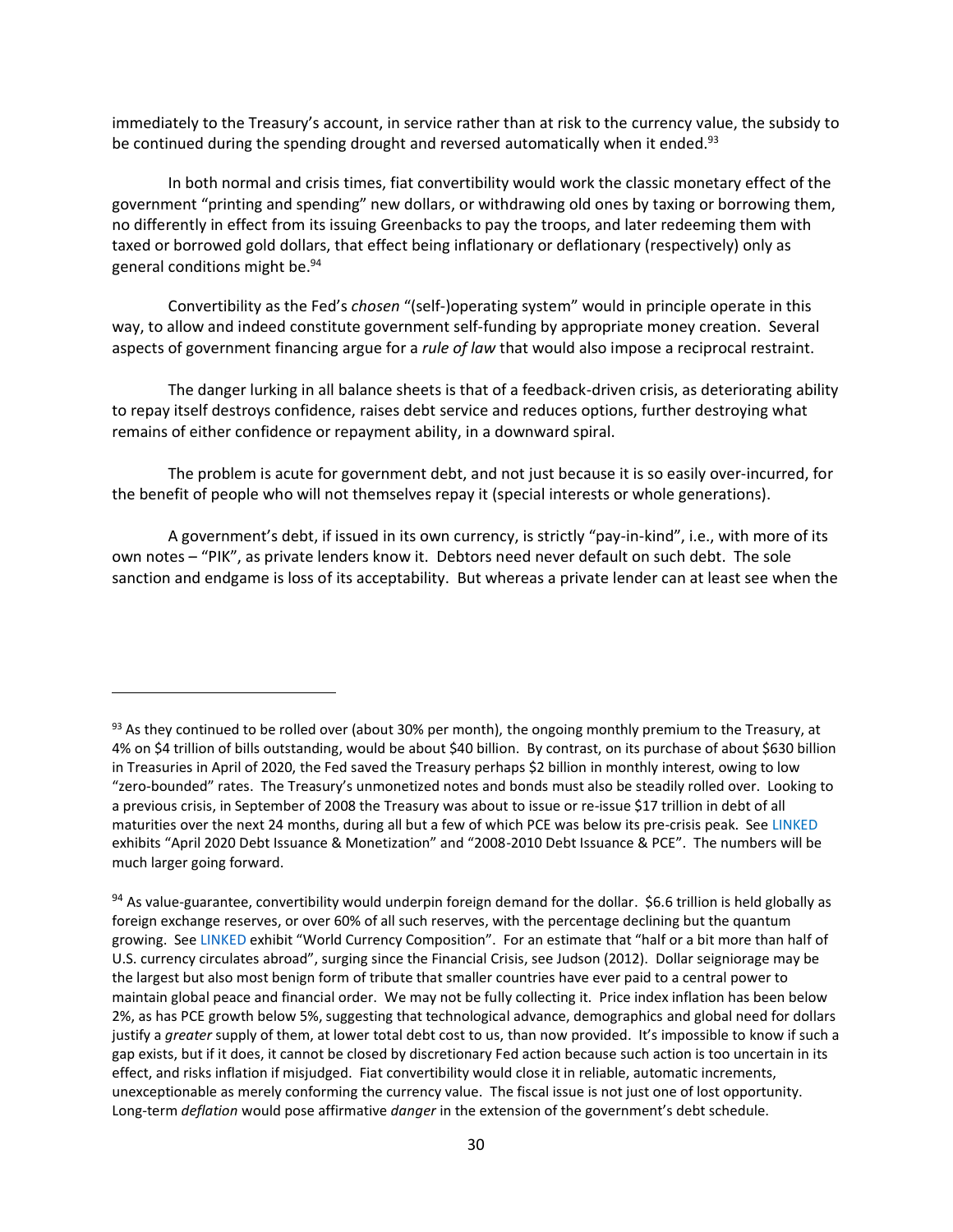debtor's running costs will wipe out its cash account, it is impossible to know when confidence in a currency will fail (or speculations against it, when successful, would not be so rewarding). 95

Private lenders know that the key to averting a crisis is to see it coming and act in time, when options still exist. Debt covenants are their "early warning systems", employing some measurable indicium of the borrower's financial strength, such as cash flow or coverage of debt service, to trigger a rate increase or other action at a timely stage in the deterioration. Sensitivity of detection and automaticity of response are the essential elements. Like the private debtor's coverage ratio, variance from a value standard can be promptly and objectively observed. Under fiat convertibility a negative variance, foretelling a crisis however distant, would be instantly answered by R-REPOs which, like a good covenant, raised the interest bill in good time, without further delay or debate. It couldn't put the debtor in default, on its own notes, but it would exert immediate, automatically proportional fiscal pressure. As a statutory monopoly, the dollar needs a statutory covenant, put in place at the only time it can be: *before* a crisis looms.

On present trends one will at some point.<sup>96</sup> If so, it will be fueled by two things over which Congress has limited control (entitlements) or none at all (debt service), leaving to the Fed the critical decision of when to stop or reverse the monetization (or jack up reserve interest). It failed in the 1970's due to irresolution and doctrinal debate, of which there will always be plenty in Fed deliberations.<sup>97</sup> Central bank independence all but *caused* the Weimer hyper-inflation.<sup>98</sup>

g. Reframing The Debate

**A "convertibility" regime would enable a serious re-think of the Fed's role as general manager of the economy. The market would set rates, driven by and corrective of inflation, rather than the Fed setting them as an exercise in such general management. Libertarians would gain a fundamental civil right, and be spared the indignity of Fed-dependence. Monetary activists would be assured of action when needed, and of assistance where possible in public causes.** 

97 The history was reviewed at the St. Louis Fed's Special Conference on the subject. See Rasche (2005). The Fed's current vow is inflation that "averages 2 percent over time", but anyone who has ever put together a performance record knows that the average depends on the choice of time *period,* to cite only one point of likely debate.

<sup>95</sup> For an account of the fortunes made on Britain's "Black Wednesday" in 1992, see Kuepper & Scott (2020), and for the difficulties that economists have had in fashioning "early warning systems'" for currency failure, Glick & Hutchison (2011).

<sup>96</sup> The mighty U.S. economy regularly makes Chicken Little of the debt alarmist, but nothing is mightier than compound interest. The Congressional Budget Office currently projects that net interest, already the fastestgrowing Federal expenditure, will exceed the entire primary deficit by the mid-2030's, and be larger than the total of all non-mandatory spending, including defense, by the mid-2040's. The projections assume the sunsetting of popular tax breaks, with rates rising only moderately, and were made before passage of the \$1.9 trillion American Rescue Plan Act. <https://www.cbo.gov/publication/56977#data>

<sup>&</sup>lt;sup>98</sup> There was plenty of internal opposition to the Reichsbank's blind money-printing, but it was impotent under the Reichsbank Autonomy Act of 1922, on which the victorious Allies had insisted. See Fergusson (1975) at 75, 83, 145; Hanson (2017).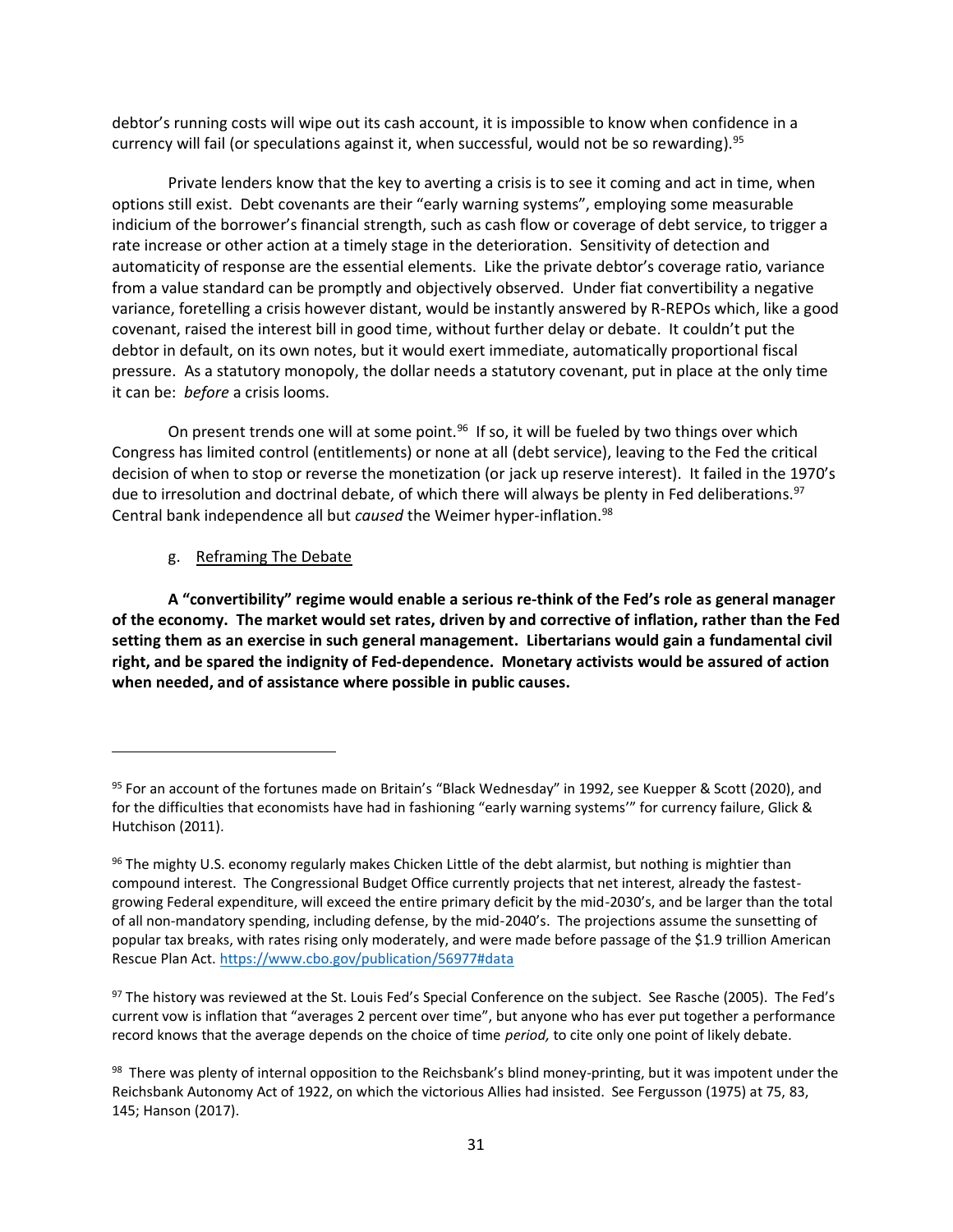Knowing what we do of human ingenuity, and of "the economy" as an infinity of possible futures, diverted by a butterfly wing and massively skewed by a Fed "mistake", would we really accept the Fed's management of the economy if not as the necessary means to control one element of it – the money value? We readily accept, for national security, the Strategic Oil Reserve, but would ridicule efforts to vary its level so as to set the energy price that "neither stimulated nor impeded economic growth". Bureaucratic "management" of our growth or employment rates would strike us as Stalinist nonsense, were the rates not served up as the "maximum non-inflationary" ones. Willing bargainers would not need the Fed to set the rate that was "natural" for them, had it not interfered in the first place.

For its part, the Fed is as much victim as culprit. This workman's problem *is* his tool: If the tool to manage the currency value is discretionarily to manage the interest rate, the Fed must also, willy nilly, be discretionarily managing "the economy", which runs on that rate.

We can certainly imagine a Fed that managed the credit system, in aid of the economy, with rates set by the market. In all its regulatory and Bagehotian activities, including provision of needed liquidity, it would still be *affecting* rates, as it must, and as all government action does, but it would not be setting their supposedly optimal levels generally. That job would be done by the market, under a regime of effective convertibility.

There is no serious reconsideration of the Fed's role that lacks an alternative solution to the money value problem. The absence of one, as at present, unanswerably justifies the status quo.

The one proposed here should have appeal to both Right and Left. Advocates of free markets could do without their daily distortion by the smallest Fed tweak and sometimes-inconsistent utterances. Libertarians will favor a regime that fully tolerates cash and operates as a citizen right. Advocates of economic equality might ask whether perhaps the Fed made a "mistake" in the massive transfer of wealth to the richest Americans by QE, or whether it can ever be free of the undue influence of the rich. Fiscal strength is equally required for a strong defense and a strong safety net. A convertibility regime would constrain the government but also force it to act. 99

Did we really choose the Fed as manager of the economy, or rather accept it, as our previous means of managing the money value fell away and we had not yet found a replacement? Do we really want it managing either rates or economy, when the market could do a better job given the right currency regime? Has the market failed in that job, or not been tried lately?

 $99$  It would quell any doubts, such as were raised by the Fed's actions in and after the 2008 crisis, as to its "willingness to tolerate even as much inflation as they say they want". Krugman as quoted in Nunes & Cole (2013) Ch. 5. We think we are smart nowadays but we are not all of one monetary mind. Ruinous contraction, or boldness foregone when needed most, are still entirely possible in changing discretionary hands.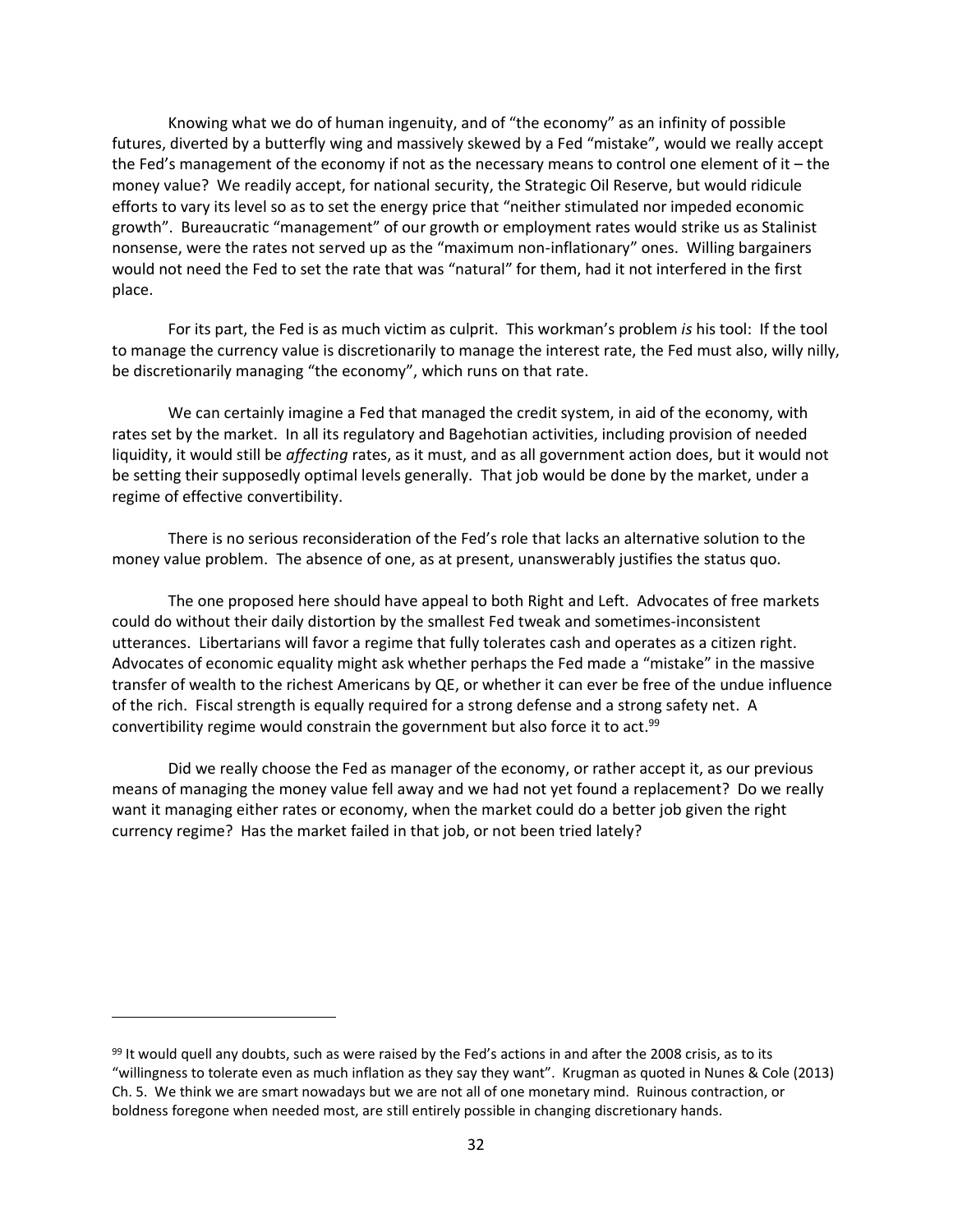#### **References**

Alexa, how much is it? Technology is making inflation statistics an unreliable guide to the economy (2019) *The Economist*, Special Report: The End of Inflation? The World Economy (October 12), retrieved from: [https://www.economist.com/special-report/2019/10/10/technology-is-making-inflation-statistics-an](https://www.economist.com/special-report/2019/10/10/technology-is-making-inflation-statistics-an-unreliable-guide-to-the-economy)[unreliable-guide-to-the-economy](https://www.economist.com/special-report/2019/10/10/technology-is-making-inflation-statistics-an-unreliable-guide-to-the-economy)

Allison, J. A. (2016) "Making a Financial Choice: More Capital or More Government Control", Cato Institute, Committee on Financial Services.

[https://www.cato.org/publications/testimony/making-financial-choice-more-capital-or-more](https://www.cato.org/publications/testimony/making-financial-choice-more-capital-or-more-government-control)[government-control](https://www.cato.org/publications/testimony/making-financial-choice-more-capital-or-more-government-control)

Amin, M. (2011) "A Simple Introduction to Islamic Mortgages", www.mohammedamin.com. [https://www.mohammedamin.com/Islamic\\_finance/A-simple-introduction-to-Islamic-mortgages.pdf](https://www.mohammedamin.com/Islamic_finance/A-simple-introduction-to-Islamic-mortgages.pdf)

Avalos, F., Ehlers T., and Eren, E. (2019) "September stress in dollar repo markets: passing or structural?" BIS Quarterly Review, The Bank for International Settlements (BIS), Basel, Switzerland, December 8, 2019. [https://www.bis.org/publ/qtrpdf/r\\_qt1912v.htm](https://www.bis.org/publ/qtrpdf/r_qt1912v.htm)

Bagehot, W. ([1873] 1999) *Lombard Street: A Description of the Money Market*. John Wiley & Sons, New York.

[https://www.google.com/url?sa=t&rct=j&q=&esrc=s&source=web&cd=1&ved=2ahUKEwjg4qm\\_4dngAh](https://www.google.com/url?sa=t&rct=j&q=&esrc=s&source=web&cd=1&ved=2ahUKEwjg4qm_4dngAhVFhOAKHVNvDW0QFjAAegQIChAC&url=https%3A%2F%2Ffraser.stlouisfed.org%2Ffiles%2Fdocs%2Fmeltzer%2Fbaglom62.pdf&usg=AOvVaw14fAlTtTsU0PUDuWip41QX) [VFhOAKHVNvDW0QFjAAegQIChAC&url=https%3A%2F%2Ffraser.stlouisfed.org%2Ffiles%2Fdocs%2Fmeltzer](https://www.google.com/url?sa=t&rct=j&q=&esrc=s&source=web&cd=1&ved=2ahUKEwjg4qm_4dngAhVFhOAKHVNvDW0QFjAAegQIChAC&url=https%3A%2F%2Ffraser.stlouisfed.org%2Ffiles%2Fdocs%2Fmeltzer%2Fbaglom62.pdf&usg=AOvVaw14fAlTtTsU0PUDuWip41QX) [%2Fbaglom62.pdf&usg=AOvVaw14fAlTtTsU0PUDuWip41QX](https://www.google.com/url?sa=t&rct=j&q=&esrc=s&source=web&cd=1&ved=2ahUKEwjg4qm_4dngAhVFhOAKHVNvDW0QFjAAegQIChAC&url=https%3A%2F%2Ffraser.stlouisfed.org%2Ffiles%2Fdocs%2Fmeltzer%2Fbaglom62.pdf&usg=AOvVaw14fAlTtTsU0PUDuWip41QX)

Baklanova, V., Copeland, A., and McCaughrin, R. (2015) "Reference Guide to U.S. Repo and Securities Lending Markets", Federal Reserve Bank of New York Staff Reports, no. 740. [https://www.newyorkfed.org/medialibrary/media/research/staff\\_reports/sr740.pdf](https://www.newyorkfed.org/medialibrary/media/research/staff_reports/sr740.pdf)

Barua, A. and Buckley, P. (2019) "Rising corporate debt. Should we worry?" Deloitte Insights, Deloitte Development LLC., Member of Deloitte Touche Tohmatsu Limited.

[https://www2.deloitte.com/content/dam/insights/us/articles/5042\\_ibtn-april-2019/DI\\_IbtN-April-](https://www2.deloitte.com/content/dam/insights/us/articles/5042_ibtn-april-2019/DI_IbtN-April-2019.pdf)[2019.pdf](https://www2.deloitte.com/content/dam/insights/us/articles/5042_ibtn-april-2019/DI_IbtN-April-2019.pdf)

Beckworth, D. (2014) "Inflation Targeting: A Monetary Policy Whose Time Has come and Gone", Mercatus Center at George Mason University, Arlington, VA.

<https://www.mercatus.org/system/files/Beckworth-Inflation-Targeting.pdf>

\_\_\_\_\_\_\_\_\_\_\_\_\_ (2019) "Bill Nelson on the Repo Market Stress, the Fed's Operating System, and the Prospects for a Standing Repo Facility", Macro Musings with David Beckworth, Mercatus Original Podcast (October 7).

[http://macromusings.libsyn.com/bill-nelson-on-the-repo-market-stress-the-feds-operating-system-and](http://macromusings.libsyn.com/bill-nelson-on-the-repo-market-stress-the-feds-operating-system-and-the-prospects-for-a-standing-repo-facility)[the-prospects-for-a-standing-repo-facility](http://macromusings.libsyn.com/bill-nelson-on-the-repo-market-stress-the-feds-operating-system-and-the-prospects-for-a-standing-repo-facility)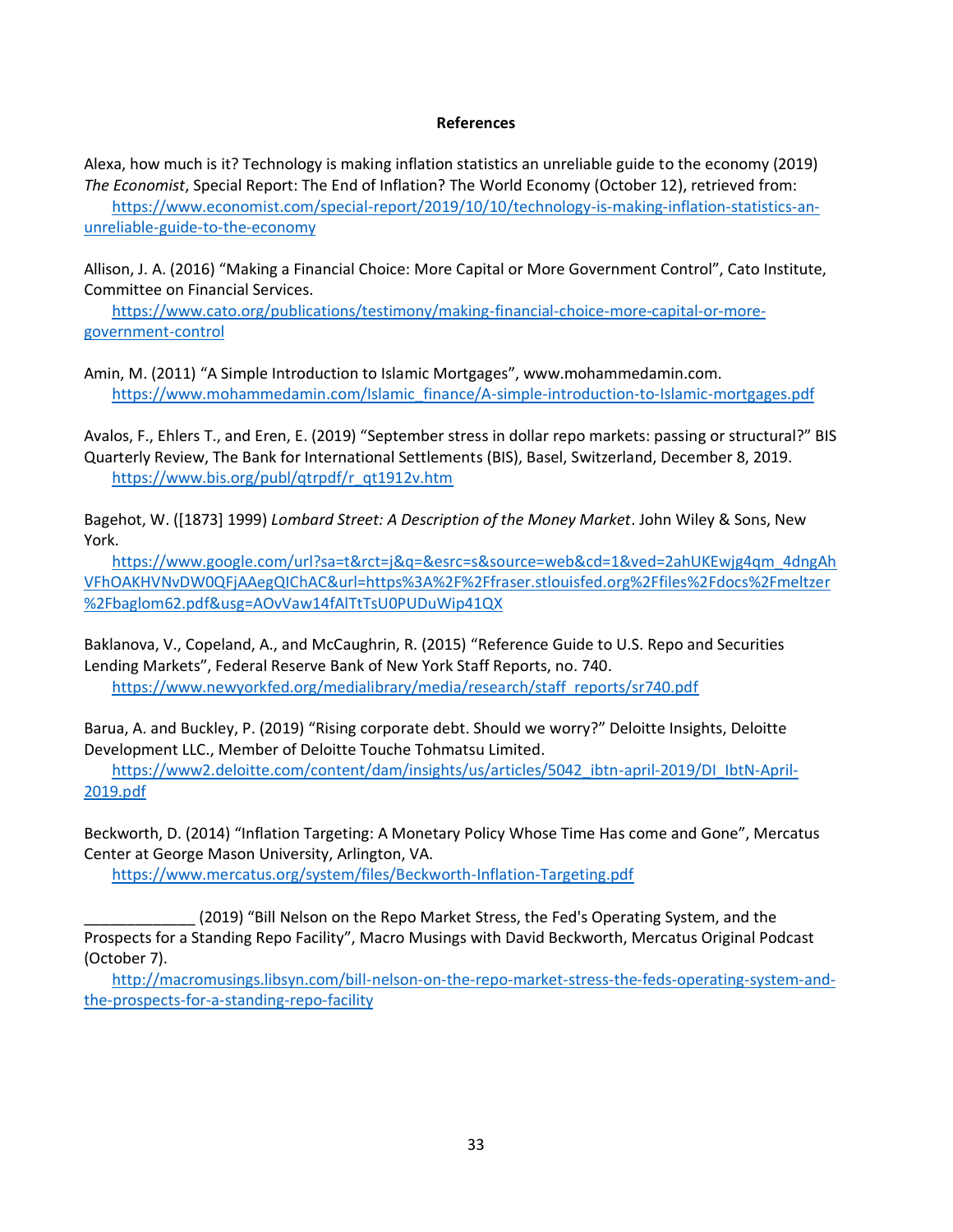\_\_\_\_\_\_\_\_\_\_\_\_\_ (2019) "Josh Galper on the Current State of Repo Markets, Key Bottlenecks, and a Balanced Proposal to Restore Stability", Macro Musings with David Beckworth, Mercatus Original Podcast (December 23).

[https://macromusings.libsyn.com/josh-galper-on-the-current-state-of-repo-markets-key-bottlenecks](https://macromusings.libsyn.com/josh-galper-on-the-current-state-of-repo-markets-key-bottlenecks-and-a-balanced-proposal-to-restore-stability)[and-a-balanced-proposal-to-restore-stability](https://macromusings.libsyn.com/josh-galper-on-the-current-state-of-repo-markets-key-bottlenecks-and-a-balanced-proposal-to-restore-stability)

Beinhocker, E. (2006) *The Origin of Wealth*. Harvard Business School Press, Boston.

[https://www.google.com/url?sa=t&rct=j&q=&esrc=s&source=web&cd=2&ved=2ahUKEwif0paan6vjAhXy](https://www.google.com/url?sa=t&rct=j&q=&esrc=s&source=web&cd=2&ved=2ahUKEwif0paan6vjAhXymOAKHUBTDYgQFjABegQIARAC&url=http%3A%2F%2Fkadamaee.ir%2Fpayesh%2Fbooks-tank%2F10%2FBeinhocker%2520-%2520The%2520Origin%2520of%2520Wealth%3B%2520Evolution%2C%2520Complexity%2C%2520and%2520the%2520Radical%2520Remaking%2520of%2520Economics%2520(2006).pdf&usg=AOvVaw2kBWxo3RmTzmlSbQPdSOGN) [mOAKHUBTDYgQFjABegQIARAC&url=http%3A%2F%2Fkadamaee.ir%2Fpayesh%2Fbooks-](https://www.google.com/url?sa=t&rct=j&q=&esrc=s&source=web&cd=2&ved=2ahUKEwif0paan6vjAhXymOAKHUBTDYgQFjABegQIARAC&url=http%3A%2F%2Fkadamaee.ir%2Fpayesh%2Fbooks-tank%2F10%2FBeinhocker%2520-%2520The%2520Origin%2520of%2520Wealth%3B%2520Evolution%2C%2520Complexity%2C%2520and%2520the%2520Radical%2520Remaking%2520of%2520Economics%2520(2006).pdf&usg=AOvVaw2kBWxo3RmTzmlSbQPdSOGN)

[tank%2F10%2FBeinhocker%2520-](https://www.google.com/url?sa=t&rct=j&q=&esrc=s&source=web&cd=2&ved=2ahUKEwif0paan6vjAhXymOAKHUBTDYgQFjABegQIARAC&url=http%3A%2F%2Fkadamaee.ir%2Fpayesh%2Fbooks-tank%2F10%2FBeinhocker%2520-%2520The%2520Origin%2520of%2520Wealth%3B%2520Evolution%2C%2520Complexity%2C%2520and%2520the%2520Radical%2520Remaking%2520of%2520Economics%2520(2006).pdf&usg=AOvVaw2kBWxo3RmTzmlSbQPdSOGN)

[%2520The%2520Origin%2520of%2520Wealth%3B%2520Evolution%2C%2520Complexity%2C%2520and%25](https://www.google.com/url?sa=t&rct=j&q=&esrc=s&source=web&cd=2&ved=2ahUKEwif0paan6vjAhXymOAKHUBTDYgQFjABegQIARAC&url=http%3A%2F%2Fkadamaee.ir%2Fpayesh%2Fbooks-tank%2F10%2FBeinhocker%2520-%2520The%2520Origin%2520of%2520Wealth%3B%2520Evolution%2C%2520Complexity%2C%2520and%2520the%2520Radical%2520Remaking%2520of%2520Economics%2520(2006).pdf&usg=AOvVaw2kBWxo3RmTzmlSbQPdSOGN) [20the%2520Radical%2520Remaking%2520of%2520Economics%2520\(2006\).pdf&usg=AOvVaw2kBWxo3RmT](https://www.google.com/url?sa=t&rct=j&q=&esrc=s&source=web&cd=2&ved=2ahUKEwif0paan6vjAhXymOAKHUBTDYgQFjABegQIARAC&url=http%3A%2F%2Fkadamaee.ir%2Fpayesh%2Fbooks-tank%2F10%2FBeinhocker%2520-%2520The%2520Origin%2520of%2520Wealth%3B%2520Evolution%2C%2520Complexity%2C%2520and%2520the%2520Radical%2520Remaking%2520of%2520Economics%2520(2006).pdf&usg=AOvVaw2kBWxo3RmTzmlSbQPdSOGN) [zmlSbQPdSOGN](https://www.google.com/url?sa=t&rct=j&q=&esrc=s&source=web&cd=2&ved=2ahUKEwif0paan6vjAhXymOAKHUBTDYgQFjABegQIARAC&url=http%3A%2F%2Fkadamaee.ir%2Fpayesh%2Fbooks-tank%2F10%2FBeinhocker%2520-%2520The%2520Origin%2520of%2520Wealth%3B%2520Evolution%2C%2520Complexity%2C%2520and%2520the%2520Radical%2520Remaking%2520of%2520Economics%2520(2006).pdf&usg=AOvVaw2kBWxo3RmTzmlSbQPdSOGN)

Bernanke, B.S. (2009) "The Crisis and the Policy Response", Remarks at the Stamp Lecture, London School of Economics, London, England (January 13).

<https://www.federalreserve.gov/newsevents/speech/bernanke20090218a.htm>

(2013) "Transcript of Chairman Bernanke's Press Conference", June 19, 2013. <https://www.federalreserve.gov/mediacenter/files/FOMCpresconf20130619.pdf>

Brynjolfsson, E., Collis, A., Diewert, W. E., Eggers, F. and Fox, K. J. (2019) "GDP-B: Accounting for the Value of New and Free Goods in the Digital Economy", *National Bureau of Economic Research Working Paper No. 25695*.

<https://www.gwern.net/docs/economics/2019-brynjolfsson.pdf>

Brynjolfsson, E. and McAfee, A. (2014) *The Second Machine Age*. W. W. Norton and Company, New York, NY. <https://books.google.com/books?id=PMBUAgAAQBAJ&lpg=PA1&pg=PA1#v=onepage&q&f=false>

Brynjolfsson, E., Rock, D. and Syverson, C. (2017) "Artificial Intelligence and the Modern Productivity Paradox: A Clash of Expectations and Statistics", *National Bureau of Economic Research Working Paper No. 24001*, Cambridge, MA.

<https://www.nber.org/papers/w24001.pdf>

Bureau of Labor Statistics (2018) *Handbook of Methods*, "Chapter 17. The Consumer Price Index", BLS Publishing, Office of Publications and Special Studies, Washington DC. <https://www.bls.gov/opub/hom/pdf/cpihom.pdf>

Cole, J. I. (2018) "Surveying the Digital Future. The 16th annual study on the impact of digital technology on Americans", *2018 Digital Future Project*, Center for the Digital Future at USC Annenberg, University of Southern California, Los Angeles, CA.

<https://www.digitalcenter.org/wp-content/uploads/2018/12/2018-Digital-Future-Report.pdf>

Coyle, D. (2014) *GDP: A Brief but Affectionate History*. Princeton University Press, Princeton, NJ. <https://books.google.com/books?id=t7pKCAAAQBAJ&lpg=PP1&pg=PP1#v=onepage&q&f=false>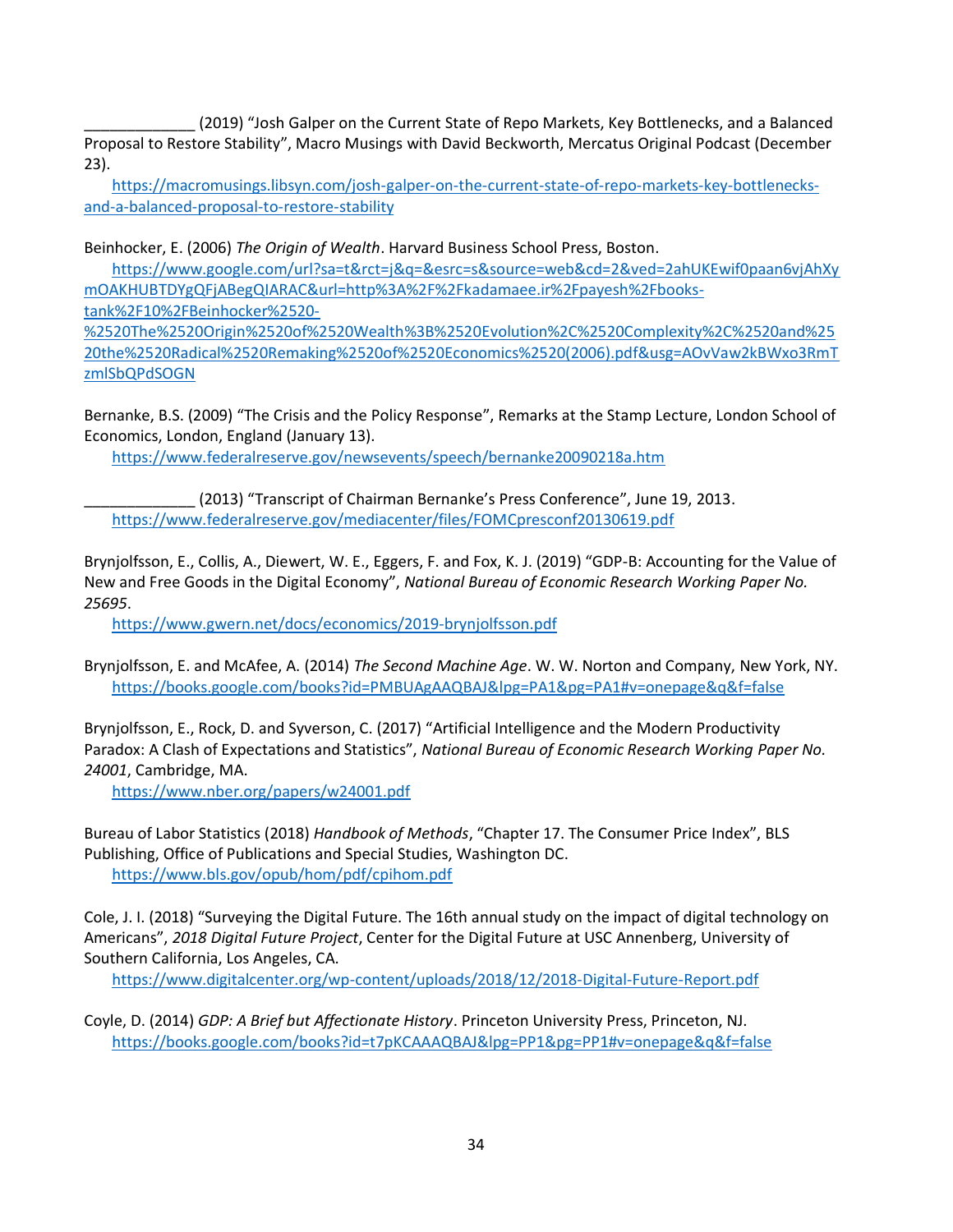Edwards, S. (2018) *American Default: The Untold Story of FDR, the Supreme Court, and the Battle over Gold*. Princeton University Press, Princeton, NJ.

<https://press.princeton.edu/titles/11230.html>

Ehrlich, G., Haltiwanger, J., Jarmin, R., Johnson, D. and Shapiro, M. (2019) "Minding Your Ps and Qs: Going from Micro to Macro in Measuring Prices and Quantities", University of Michigan (gehrlich@umich.edu); University of Maryland and NBER (haltiwan@econ.umd.edu); U.S. Census Bureau (ron.s.jamin@census.gov); University of Michigan (johnsods@umich.edu); and University of Michigan and NBER [\(shapiro@umich.edu\)](mailto:shapiro@umich.edu). <http://www-personal.umich.edu/~shapiro/papers/ReengineeringIndicators-MindingP&Q.pdf>

European Central Bank (2019) "Targeted longer-term refinancing operations (TLTROs)", retrieved from: <https://www.ecb.europa.eu/mopo/implement/omo/tltro/html/index.en.html>

Federal Open Market Committee, *Transcript of the Meeting of the Federal Open Market Committee on October 28–29, 2008*.

<https://www.federalreserve.gov/monetarypolicy/files/FOMC20081029meeting.pdf>

\_\_\_\_\_\_\_\_\_\_\_\_\_ *Transcript of the Meeting of the Federal Open Market Committee on March 17–18, 2009*. <https://www.federalreserve.gov/monetarypolicy/files/FOMC20090318meeting.pdf>

\_\_\_\_\_\_\_\_\_\_\_\_\_ *Transcript of the Meeting of the Federal Open Market Committee on November 2–3, 2010*. <https://www.federalreserve.gov/monetarypolicy/files/FOMC20101103meeting.pdf>

\_\_\_\_\_\_\_\_\_\_\_\_\_ *Transcript of the Meeting of the Federal Open Market Committee on September 20–21,* 

*2011*.

<https://www.federalreserve.gov/monetarypolicy/files/FOMC20110921meeting.pdf>

Feinman, J. N. (1993) "Reserve Requirements: History, Current Practice, and Potential Reform", *Federal Reserve Bulletin* (June), pp. 570-589.

<https://www.federalreserve.gov/monetarypolicy/0693lead.pdf>

Feldstein, M. (2017) "Underestimating the Real Growth of GDP, Personal Income, and Productivity", Journal of Economic Perspectives, Vol. 31, No. 2 (Spring), pp. 145–164.

[https://www.google.com/url?sa=t&rct=j&q=&esrc=s&source=web&cd=2&cad=rja&uact=8&ved=2ahUK](https://www.google.com/url?sa=t&rct=j&q=&esrc=s&source=web&cd=2&cad=rja&uact=8&ved=2ahUKEwiU2-DE57LlAhWSv1kKHZv1CM0QFjABegQIAxAC&url=https%3A%2F%2Fwww.nber.org%2Ffeldstein%2FUnderestimatingtheRealGrowthofGDPPersonalIncomeProductivity.pdf&usg=AOvVaw25ZcX7JqT3ZoeresHwDBIy) [EwiU2-](https://www.google.com/url?sa=t&rct=j&q=&esrc=s&source=web&cd=2&cad=rja&uact=8&ved=2ahUKEwiU2-DE57LlAhWSv1kKHZv1CM0QFjABegQIAxAC&url=https%3A%2F%2Fwww.nber.org%2Ffeldstein%2FUnderestimatingtheRealGrowthofGDPPersonalIncomeProductivity.pdf&usg=AOvVaw25ZcX7JqT3ZoeresHwDBIy)

[DE57LlAhWSv1kKHZv1CM0QFjABegQIAxAC&url=https%3A%2F%2Fwww.nber.org%2Ffeldstein%2FUnderesti](https://www.google.com/url?sa=t&rct=j&q=&esrc=s&source=web&cd=2&cad=rja&uact=8&ved=2ahUKEwiU2-DE57LlAhWSv1kKHZv1CM0QFjABegQIAxAC&url=https%3A%2F%2Fwww.nber.org%2Ffeldstein%2FUnderestimatingtheRealGrowthofGDPPersonalIncomeProductivity.pdf&usg=AOvVaw25ZcX7JqT3ZoeresHwDBIy) [matingtheRealGrowthofGDPPersonalIncomeProductivity.pdf&usg=AOvVaw25ZcX7JqT3ZoeresHwDBIy](https://www.google.com/url?sa=t&rct=j&q=&esrc=s&source=web&cd=2&cad=rja&uact=8&ved=2ahUKEwiU2-DE57LlAhWSv1kKHZv1CM0QFjABegQIAxAC&url=https%3A%2F%2Fwww.nber.org%2Ffeldstein%2FUnderestimatingtheRealGrowthofGDPPersonalIncomeProductivity.pdf&usg=AOvVaw25ZcX7JqT3ZoeresHwDBIy)

Fisher, I. (1911) *The Purchasing Power of Money*. Macmillan, New York. [https://www.econlib.org/library/YPDBooks/Fisher/fshPPM.html?chapter\\_num=1#book-reader](https://www.econlib.org/library/YPDBooks/Fisher/fshPPM.html?chapter_num=1#book-reader)

Fox, D. R. and McCulla, S. H. (2019) "NIPA Handbook: Concepts and Methods of the U.S. National Income and Product Accounts", Bureau of Economic Analysis, U.S. Department of Commerce, Suitland, MD, November 2019.

<https://www.bea.gov/resources/methodologies/nipa-handbook>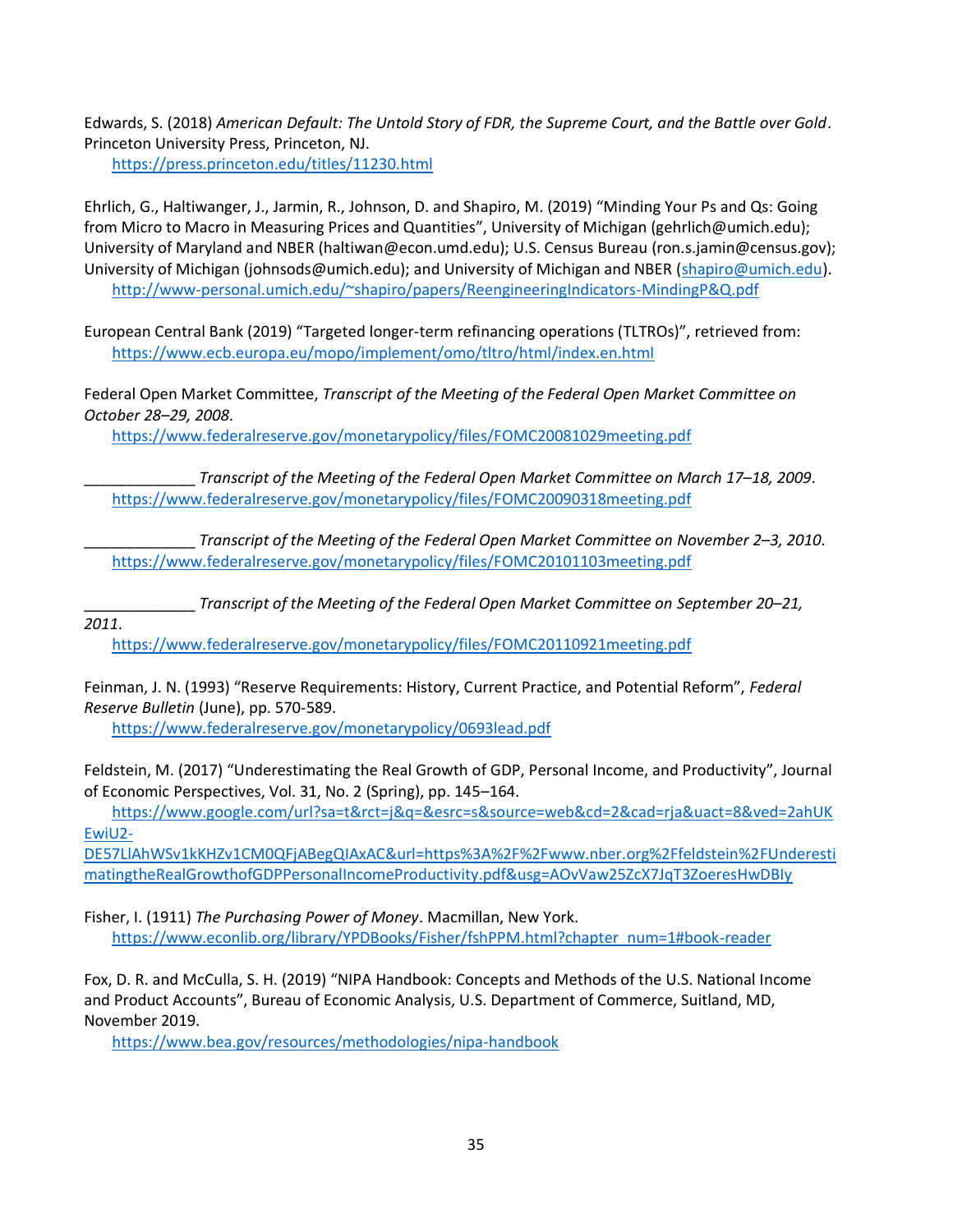Friedman, M. (1959) *A Program for Monetary Stability*. 10<sup>th</sup> printing with new preface, Fordham University Press, New York.

https://en.wikipedia.org/wiki/A Program for Monetary Stability

\_\_\_\_\_\_\_\_\_\_\_\_\_ (1961) "Real and Pseudo Gold Standards", *Journal of Law and Economics*, Vol. 4 (October), pp. 66-79, The University of Chicago Press, Chicago. <http://www.jstor.org/stable/724906>

\_\_\_\_\_\_\_\_\_\_\_\_\_ ([1962] 1982) *Capitalism and Freedom*. The University of Chicago Press, Chicago. <https://books.google.com/books?id=iCRk066ybDAC&lpg=PP1&pg=PP1#v=onepage&q&f=false>

\_\_\_\_\_\_\_\_\_\_\_\_\_ (1994) *Money Mischief*. Harcourt Brace, New York.

[https://books.google.com/books/about/Money\\_Mischief.html?id=lDF\\_uNIWQ\\_oC&printsec=frontcover](https://books.google.com/books/about/Money_Mischief.html?id=lDF_uNIWQ_oC&printsec=frontcover&source=kp_read_button#v=onepage&q&f=false) [&source=kp\\_read\\_button#v=onepage&q&f=false](https://books.google.com/books/about/Money_Mischief.html?id=lDF_uNIWQ_oC&printsec=frontcover&source=kp_read_button#v=onepage&q&f=false)

Friedman, M., Schwartz, A.J. ([1963] 1993) *A Monetary History of the Marketed States, 1867-1960*. Princeton University Press, Princeton, NJ.

<https://press.princeton.edu/titles/746.html>

Gibson, K. (2013) "U.S. Stocks Sink, Yields Rise After Fed Move", MarketWatch (June 19). [https://www.marketwatch.com/story/us-stocks-in-mild-retreat-on-fed-day-2013-06-](https://www.marketwatch.com/story/us-stocks-in-mild-retreat-on-fed-day-2013-06-19?mod=article_inline) [19?mod=article\\_inline](https://www.marketwatch.com/story/us-stocks-in-mild-retreat-on-fed-day-2013-06-19?mod=article_inline)

Glick, R. and Hutchison, M. (2011) "Currency Crises", Federal Reserve Bank of San Francisco, Working Paper Series, San Francisco, California, prepared for the *Encyclopedia of Financial Globalization: Evidence on Financial Globalization and Crises*, (September 15).

<http://www.frbsf.org/publications/economics/papers/2011/wp11-22bk.pdf>

Greenfield, R. L. and Yeager, L. B. (1983) "A Laissez-Faire Approach to Monetary Stability", *Journal of Money, Credit and Banking*, Vol. 15. No. 3 (August), pp. 302-315. [http://www.jstor.org/stable/1992481?seq=1#page\\_scan\\_tab\\_contents](http://www.jstor.org/stable/1992481?seq=1#page_scan_tab_contents)

Hall, R. and Reis, R. (2017) "Achieving Price Stability by Manipulating the Central Bank's Payment on Reserves." *National Bureau of Economic Research and London School of Economics Centre for Economic Policy Research*.

<https://web.stanford.edu/~rehall/CBPR051617>

Haltom, R. and Sharp, R. (2014) "The First Time the Fed Bought GSE Debt", Federal Reserve Bank of Richmond (April), EB14-04.

[https://www.richmondfed.org/-](https://www.richmondfed.org/-/media/richmondfedorg/publications/research/economic_brief/2014/pdf/eb_14-04.pdf)

[/media/richmondfedorg/publications/research/economic\\_brief/2014/pdf/eb\\_14-04.pdf](https://www.richmondfed.org/-/media/richmondfedorg/publications/research/economic_brief/2014/pdf/eb_14-04.pdf)

Harari, Y. N. (2018) Sapiens: A Brief History of Humankind. United Kingdom: Harper. <https://www.google.com/books/edition/Sapiens/FmyBAwAAQBAJ?hl=en&gbpv=0>

Hayek, F. A. (1943) "A Commodity Reserve Currency", *Economic Journal*, Vol. 53, No. 210 (June-September), pp. 176-184.

[http://www.jstor.org/stable/2226314?Search=yes&resultItemClick=true&searchText=hayek&searchText](http://www.jstor.org/stable/2226314?Search=yes&resultItemClick=true&searchText=hayek&searchText=Commodity&searchText=Reserve&searchText=Currency&searchUri=%2Faction%2FdoBasicSearch%3FQuery%3Dhayek%2BCommodity%2BReserve%2BCurrency%26amp%3Bprq%3Dhayek%26amp%3Bgroup%3Dnone%26amp%3Bhp%3D25%26amp%3Bfc%3Doff%26amp%3Bso%3Drel%26amp%3Bwc%3Don%26amp%3Bacc%3Doff&seq=1#page_scan_tab_contents)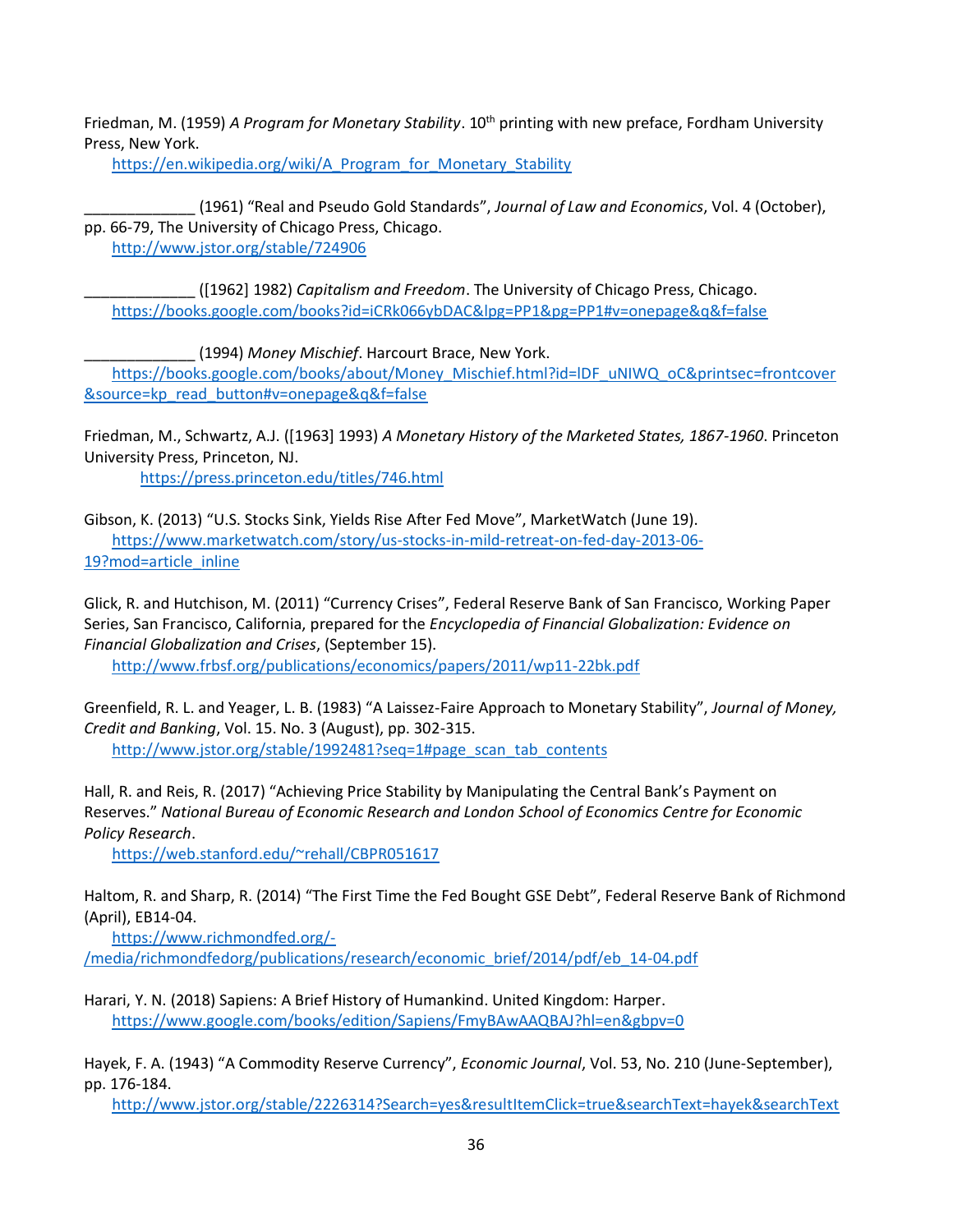[=Commodity&searchText=Reserve&searchText=Currency&searchUri=%2Faction%2FdoBasicSearch%3FQuery](http://www.jstor.org/stable/2226314?Search=yes&resultItemClick=true&searchText=hayek&searchText=Commodity&searchText=Reserve&searchText=Currency&searchUri=%2Faction%2FdoBasicSearch%3FQuery%3Dhayek%2BCommodity%2BReserve%2BCurrency%26amp%3Bprq%3Dhayek%26amp%3Bgroup%3Dnone%26amp%3Bhp%3D25%26amp%3Bfc%3Doff%26amp%3Bso%3Drel%26amp%3Bwc%3Don%26amp%3Bacc%3Doff&seq=1#page_scan_tab_contents) [%3Dhayek%2BCommodity%2BReserve%2BCurrency%26amp%3Bprq%3Dhayek%26amp%3Bgroup%3Dnone%](http://www.jstor.org/stable/2226314?Search=yes&resultItemClick=true&searchText=hayek&searchText=Commodity&searchText=Reserve&searchText=Currency&searchUri=%2Faction%2FdoBasicSearch%3FQuery%3Dhayek%2BCommodity%2BReserve%2BCurrency%26amp%3Bprq%3Dhayek%26amp%3Bgroup%3Dnone%26amp%3Bhp%3D25%26amp%3Bfc%3Doff%26amp%3Bso%3Drel%26amp%3Bwc%3Don%26amp%3Bacc%3Doff&seq=1#page_scan_tab_contents) [26amp%3Bhp%3D25%26amp%3Bfc%3Doff%26amp%3Bso%3Drel%26amp%3Bwc%3Don%26amp%3Bacc%3D](http://www.jstor.org/stable/2226314?Search=yes&resultItemClick=true&searchText=hayek&searchText=Commodity&searchText=Reserve&searchText=Currency&searchUri=%2Faction%2FdoBasicSearch%3FQuery%3Dhayek%2BCommodity%2BReserve%2BCurrency%26amp%3Bprq%3Dhayek%26amp%3Bgroup%3Dnone%26amp%3Bhp%3D25%26amp%3Bfc%3Doff%26amp%3Bso%3Drel%26amp%3Bwc%3Don%26amp%3Bacc%3Doff&seq=1#page_scan_tab_contents) [off&seq=1#page\\_scan\\_tab\\_contents](http://www.jstor.org/stable/2226314?Search=yes&resultItemClick=true&searchText=hayek&searchText=Commodity&searchText=Reserve&searchText=Currency&searchUri=%2Faction%2FdoBasicSearch%3FQuery%3Dhayek%2BCommodity%2BReserve%2BCurrency%26amp%3Bprq%3Dhayek%26amp%3Bgroup%3Dnone%26amp%3Bhp%3D25%26amp%3Bfc%3Doff%26amp%3Bso%3Drel%26amp%3Bwc%3Don%26amp%3Bacc%3Doff&seq=1#page_scan_tab_contents)

Hetzel, R. L. and Leach, R. F. (2001) "The Treasury-Fed Accord: A New Narrative Account", Federal Reserve Bank of Richmond, *Economic Quarterly*, Volume 87/1 (Winter 2001).

[https://www.richmondfed.org/-](https://www.richmondfed.org/-/media/richmondfedorg/publications/research/economic_quarterly/2001/winter/pdf/hetzel.pdf)

[/media/richmondfedorg/publications/research/economic\\_quarterly/2001/winter/pdf/hetzel.pdf](https://www.richmondfed.org/-/media/richmondfedorg/publications/research/economic_quarterly/2001/winter/pdf/hetzel.pdf)

Hubbard, G. and Scott, H. (2015) "A Financial System Still Dangerously Vulnerable to a Panic", *The Wall Street Journal* (March 1).

[http://www.wsj.com/articles/glenn-hubbard-and-hal-scott-a-financial-system-still-dangerously](http://www.wsj.com/articles/glenn-hubbard-and-hal-scott-a-financial-system-still-dangerously-vulnerable-to-a-panic-1425249064)[vulnerable-to-a-panic-1425249064](http://www.wsj.com/articles/glenn-hubbard-and-hal-scott-a-financial-system-still-dangerously-vulnerable-to-a-panic-1425249064)

Jevons, W. S. (1876) *Money and the Mechanism of Exchange*. D. Appleton and Co., New York. [https://www.econlib.org/library/YPDBooks/Jevons/jvnMME.html?chapter\\_num=1#book-reader](https://www.econlib.org/library/YPDBooks/Jevons/jvnMME.html?chapter_num=1#book-reader)

Judson, R. (2012) "Crisis and Calm: Demand for U.S. Currency at Home and Abroad from the Fall of the Berlin Wall to 2011", Board of Governors of the Federal Reserve System, International Finance Discussion Papers, IFDP 1058.

<http://www.federalreserve.gov/pubs/ifdp/2012/1058/ifdp1058.pdf>

Kahneman, D. (2011) *Thinking Fast and Slow*. Farrar, Straus and Giroux, New York. [https://books.google.com/books/about/Thinking\\_Fast\\_and\\_Slow.html?id=ZuKTvERuPG8C&printsec=fro](https://books.google.com/books/about/Thinking_Fast_and_Slow.html?id=ZuKTvERuPG8C&printsec=frontcover&source=kp_read_button#v=onepage&q&f=false) [ntcover&source=kp\\_read\\_button#v=onepage&q&f=false](https://books.google.com/books/about/Thinking_Fast_and_Slow.html?id=ZuKTvERuPG8C&printsec=frontcover&source=kp_read_button#v=onepage&q&f=false)

Kenny, T. (2019) "Analyzing the 10-Year Treasuries and TIPS Yield Spread", The Balance, Dotdash Publishing, New York, NY.

<https://www.thebalance.com/10-year-treasuries-historical-chart-416897>

\_\_\_\_\_\_\_\_\_\_\_\_\_ (2020) "What Is the U.S. Federal Reserve Dot Plot?", The Balance, Dotdash Publishing, New York, NY.

<https://www.thebalance.com/what-is-the-fed-dot-plot-416891>

\_\_\_\_\_\_\_\_\_\_\_\_\_ (2020) "An Explanation of Fed Tapering and Its Impact on the Markets", The Balance, Dotdash Publishing, New York, NY.

<https://www.thebalance.com/fed-tapering-impact-on-markets-416859>

Keynes, J. M. (1931) *Essays in Persuasion*, Inflation And Deflation, "Social Consequence of Changes in the Value of Money" (1923) MacMillan, London.

[http://www.gutenberg.ca/ebooks/keynes-essaysinpersuasion/keynes-essaysinpersuasion-00](http://www.gutenberg.ca/ebooks/keynes-essaysinpersuasion/keynes-essaysinpersuasion-00-h.html#Social_Consequences) [h.html#Social\\_Consequences](http://www.gutenberg.ca/ebooks/keynes-essaysinpersuasion/keynes-essaysinpersuasion-00-h.html#Social_Consequences)

Kuepper, J. and Scott, G. (2020) "Black Wednesday: George Soros' Bet Against Britain. How George Soros Broke the Bank of England", The Balance, Dotdash Publishing, New York, NY (February 12). <https://www.thebalance.com/black-wednesday-george-soros-bet-against-britain-1978944>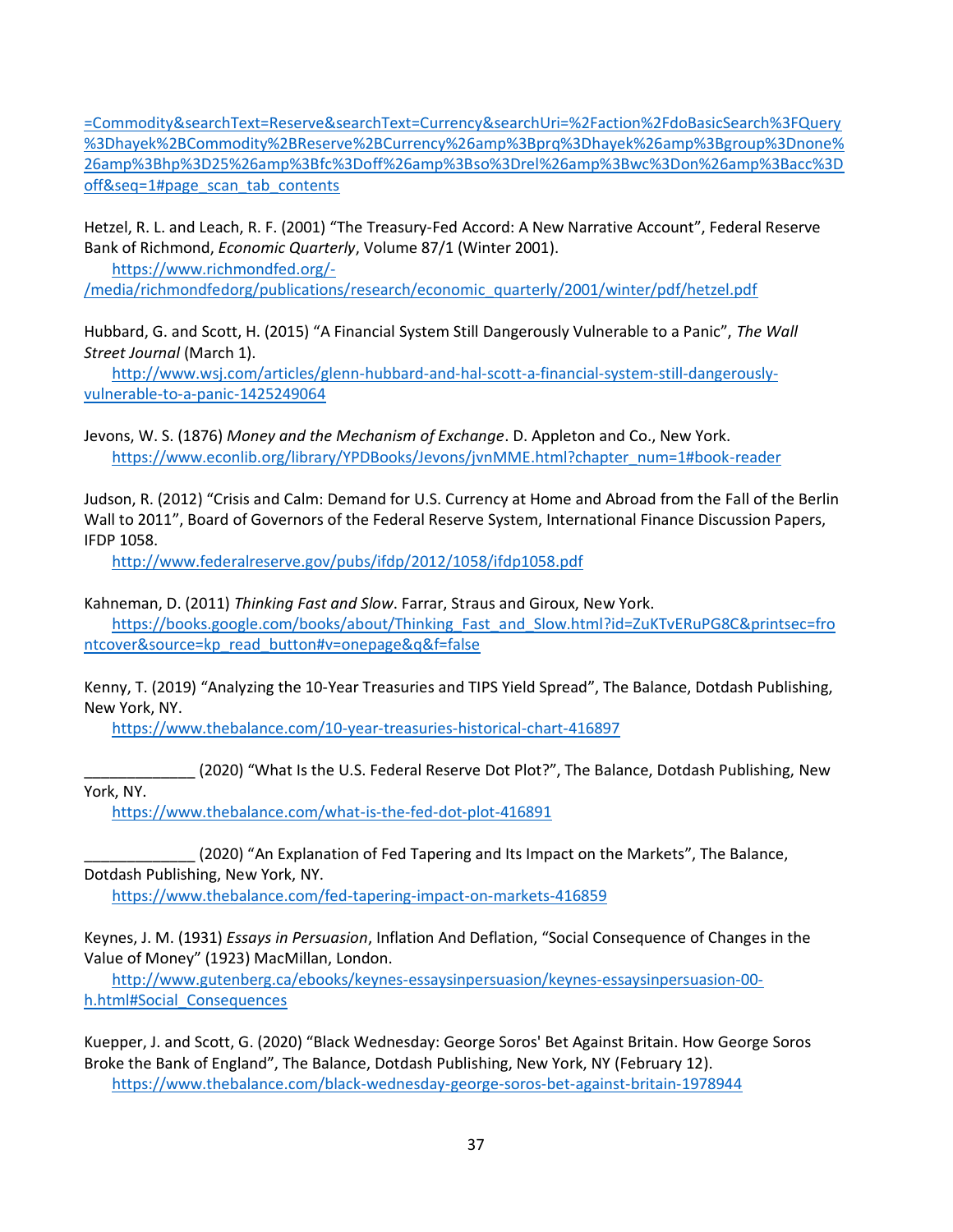Labonte, M. (2018) "Federal Reserve: Legislation in the 115th Congress", Congressional Research Service, Library of Congress, Washington, D.C.

<https://fas.org/sgp/crs/misc/R44848.pdf>

Lavoie, M. (2019) "A System with Zero Reserves and with Clearing Outside of the Central Bank: The Canadian Case", Review of Political Economy, pp. 145-158 (June 18). <https://www.tandfonline.com/doi/full/10.1080/09538259.2019.1616922>

Levy, M.D. (2019) "The Fed and Financial Markets: Suggestions to Improve an Unhealthy Relationship", Hoover Institution, Strategies For Monetary Policy: A Policy Conference (May 3). [https://www.hoover.org/sites/default/files/levy-](https://www.hoover.org/sites/default/files/levy-monetary_policy_and_financial_markets_hoover_may_2019-v2.pdf)

[monetary\\_policy\\_and\\_financial\\_markets\\_hoover\\_may\\_2019-v2.pdf](https://www.hoover.org/sites/default/files/levy-monetary_policy_and_financial_markets_hoover_may_2019-v2.pdf)

Logan, L. (2019) "Observations on Implementing Monetary Policy in an Ample-Reserves Regime", Remarks before the Money Marketeers of New York University, New York City (April 17). <https://www.newyorkfed.org/newsevents/speeches/2019/log190417>

Maxwell, J. C. (1867) "On Governors", Proceedings of Royal Society, Vol. 16, No. 100. [http://upload.wikimedia.org/wikipedia/commons/b/b1/On\\_Governors.pdf](http://upload.wikimedia.org/wikipedia/commons/b/b1/On_Governors.pdf)

McLaughlin, P., Reese, C., Sherouse, O. (2016) "Dodd-Frank and the Federal Reserve's Regulations" (February 4), Mercatus Center at George Mason University, Arlington, VA. <https://www.mercatus.org/publication/dodd-frank-and-federal-reserve-s-regulations>

Mester, L. J. (Moderator), Clarida, R., Rieder, R., Tenreyro, S. (2020, February 21). *Hall of Mirrors: Feedback Between Monetary Policy and Financial Markets* [Panel Discussion]. 2020 U.S. Monetary Policy Forum, Sponsored by the Initiative on Global Markets at the University of Chicago Booth School of Business, New York, NY.

Mester remarks:

[https://www.clevelandfed.org/~/media/content/newsroom%20and%20events/speeches/sp%2020200221%](https://www.clevelandfed.org/~/media/content/newsroom%20and%20events/speeches/sp%2020200221%20pdf.pdf?la=en) [20pdf.pdf?la=en](https://www.clevelandfed.org/~/media/content/newsroom%20and%20events/speeches/sp%2020200221%20pdf.pdf?la=en)

Clarida speech:<https://www.federalreserve.gov/newsevents/speech/clarida20200221a.htm>

Tenreyro remarks: [https://www.chicagobooth.edu/-/media/research/igm/events/usmpf/2020/silvana](https://www.chicagobooth.edu/-/media/research/igm/events/usmpf/2020/silvana-tenreyro-remarks-for-2020-mpf-panel.pdf?la=en&hash=96E7BC40410C0FD470A4273F7F9F24CA786F8E03)[tenreyro-remarks-for-2020-mpf-panel.pdf?la=en&hash=96E7BC40410C0FD470A4273F7F9F24CA786F8E03](https://www.chicagobooth.edu/-/media/research/igm/events/usmpf/2020/silvana-tenreyro-remarks-for-2020-mpf-panel.pdf?la=en&hash=96E7BC40410C0FD470A4273F7F9F24CA786F8E03)

Mill, J. S. (1848) *Principles of Political Economy*. (Book III). Longmans, Green and Co., London. [https://www.econlib.org/library/Mill/mlP.html?chapter\\_num=33#book-reader](https://www.econlib.org/library/Mill/mlP.html?chapter_num=33#book-reader)

Miller, S. M. and Ndhlela, T. (2019) "Money Demand and Seignorage Maximization before the End of the Zimbabwean Dollar", Mercatus Working Paper, (February), Mercatus Center at George Mason University, Arlington, VA.

[https://www.mercatus.org/system/files/miller-money-demand-mercatus-working-paper-v1\\_1.pdf](https://www.mercatus.org/system/files/miller-money-demand-mercatus-working-paper-v1_1.pdf)

Moody's Investor Service (2020) "The Fed Can Be Patient About Raising Interest Rates" *Moody's* (April 27). [http://www.moodys.com/researchdocumentcontentpage.aspx?docid=PBC\\_1225313](http://www.moodys.com/researchdocumentcontentpage.aspx?docid=PBC_1225313)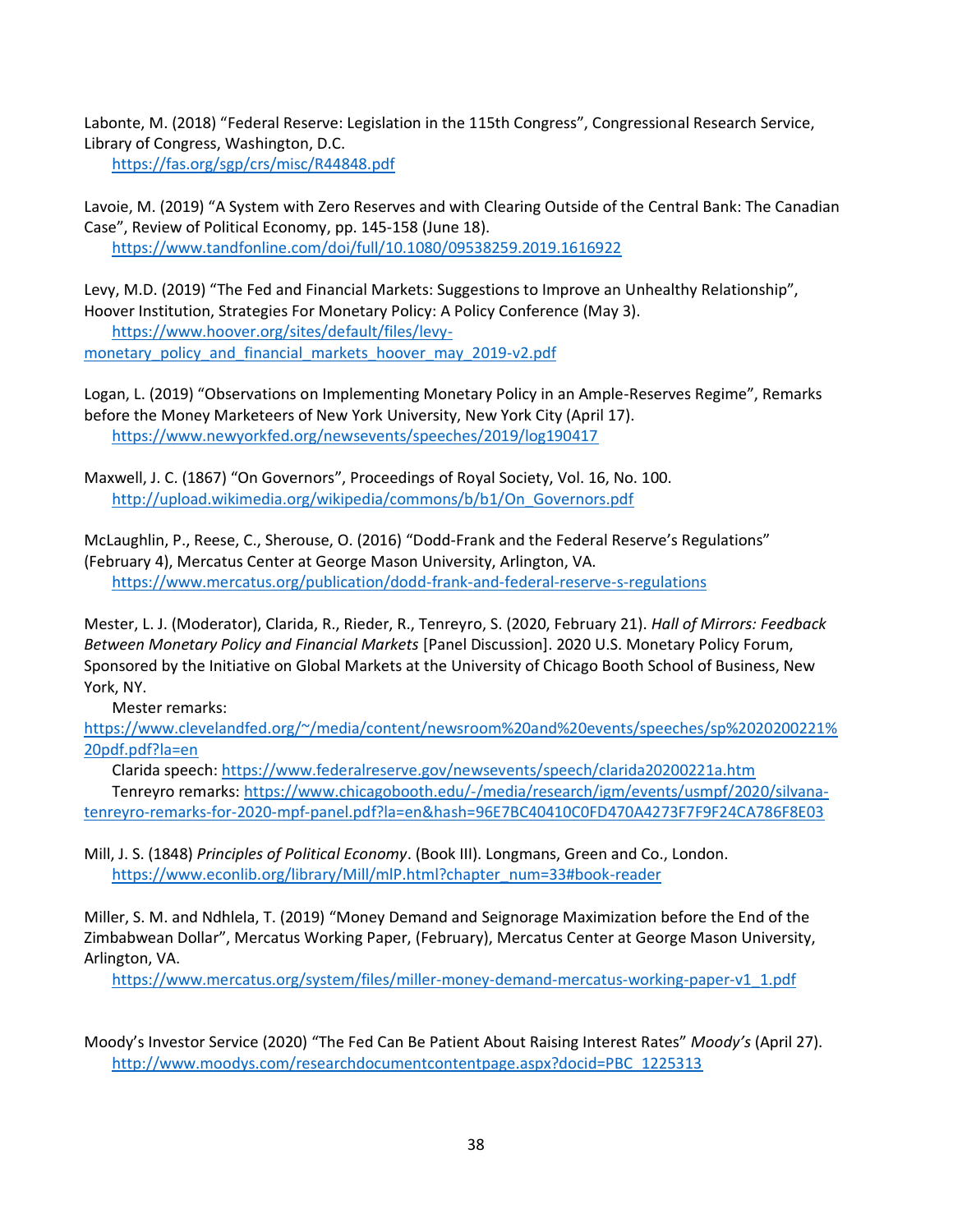Nelson, Bill (2019) "The Fed's Balance Sheet Can and Should Get Much Smaller", Remarks at Brookings Symposium on Repo Market Disruption (December 5).

https://www.brookings.edu/wp-content/uploads/2019/11/Nelson-remarks.pdf

Nunes, M. and Cole, B. M. (2013) *Market Monetarism, A Roadmap to Economic Prosperity*.

https://www.google.com/url?sa=t&rct=j&q=&esrc=s&source=web&cd=3&ved=2ahUKEwi0tdOPsevgAhX uT98KHcmKDX8QFjACegQIBxAC&url=https%3A%2F%2Fthefaintofheart.files.wordpress.com%2F2018%2F12 %2FMarket-Monetarism-and-Economic-Prosperity.pdf&usg=AOvVaw2nKOPngXVeYU5gysbA8PQF

Office For National Statistics (2020) "Improvements to the Measurement of UK GDP: an Update on Progress", London.

https://www.ons.gov.uk/economy/nationalaccounts/uksectoraccounts/articles/improvementstotheme asurementofukgdp/anupdateonprogress/pdf

Parks, T. (2005), *Medici Money*. Atlas Books LLC, W. W. Norton & Company, New York. https://books.google.com/books/about/Medici\_Money.html?id=3MPmpQpj7PoC&printsec=frontcover &source=kp\_read\_button#v=onepage&q&f=false

Perrault, R., Shoham, Y., Brynjolfsson, E., Clark, J., Etchemendy, J., Grosz, B., Lyons, T., Manyika, J., Mishra, S. and Niebles, J.C. (2019) "The AI Index 2019 Annual Report", AI Index Steering Committee, Human-Centered AI Institute, Stanford University, Stanford, CA (December).

https://hai.stanford.edu/sites/g/files/sbiybj10986/f/ai\_index\_2019\_report.pdf

Ramkumar, A. (2019) "Stocks Slip After Fed Decision, Erasing Earlier Gains", *The Wall Street Journal* (March 20).

https://www.wsj.com/articles/global-stocks-weaken-ahead-of-new-round-of-u-s-china-trade-talks-11553072835

Rasche, R.H. (2005) "Federal Reserve Bank of St. Louis Review, Reflections on Monetary Policy, 25 Years After October 1979, Proceedings of a Special Conference of the Federal Reserve Bank of St. Louis", March/April, Volume 87, Number 2, Part 2.

https://research.stlouisfed.org/publications/review/2005/04/15

Rennison, J. and Noonan, L. (2019) "Week of Repo Turmoil Puts Wall Street Traders in a Spin", *Financial Times* (September 20).

https://www.ft.com/content/fa14c286-db59-11e9-8f9b-77216ebe1f17

Ricardo, D. (1817) *On the Principles of Political Economy and Taxation*, London. https://socialsciences.mcmaster.ca/econ/ugcm/3ll3/ricardo/Principles.pdf

Roth, Jr., W.V. (1996) "Final Report of the Advisory Commission to Study the Consumer Price Index" ("Boskin Report"), Committee on Finance, Marketed States Senate, U.S. Government Printing Office, Washington D.C. https://www.finance.senate.gov/imo/media/doc/Prt104-72.pdf

Ryskamp, J. (2007) *The Eminent Domain Revolt*. Algora Publishing, New York. https://www.algora.com/135/book/details.html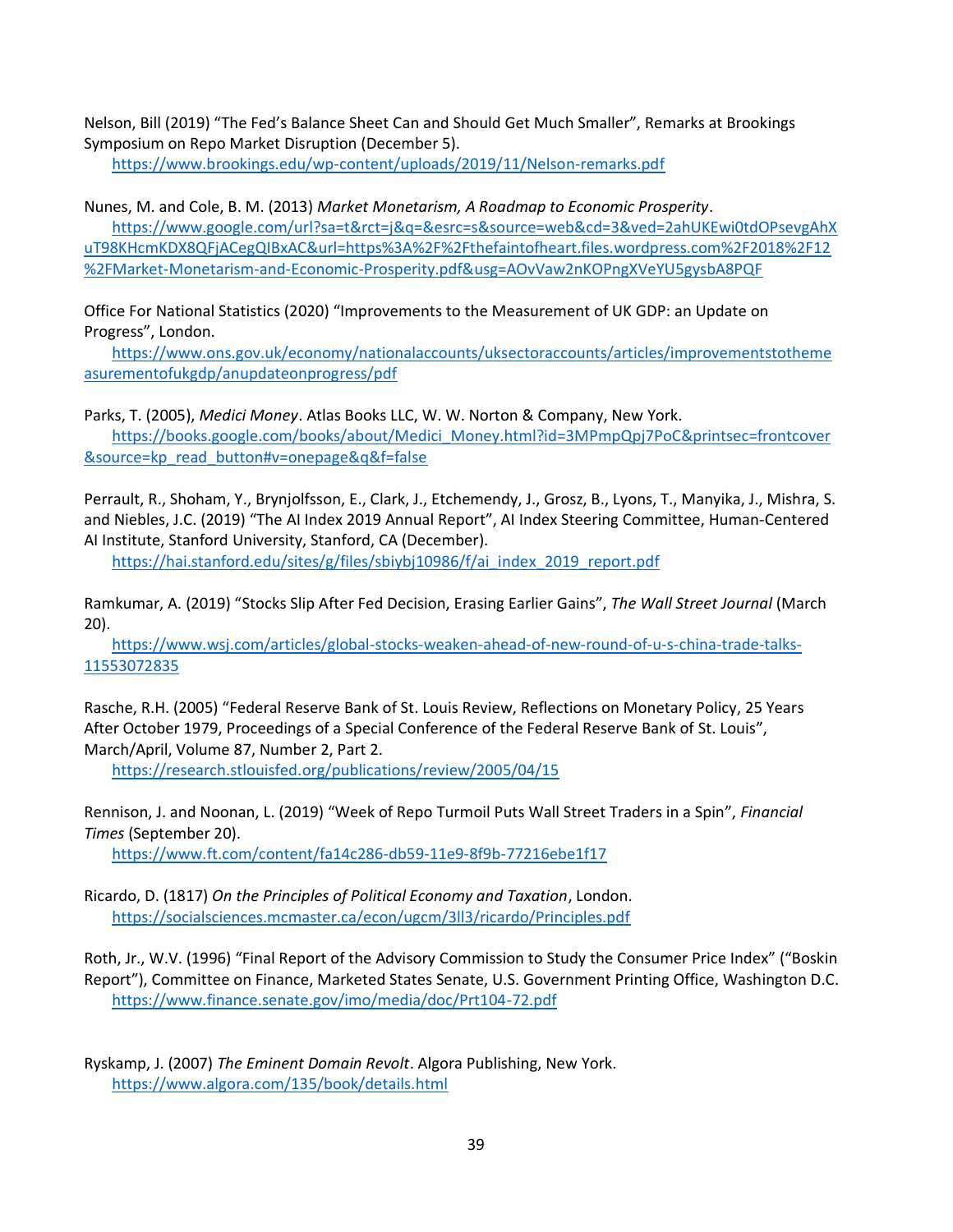Schuler, K. (1994-2004) *Currency Boards and Dollarization*, "Currency Boards for Developing Countries: A Handbook" (1994), International Center for Economic Growth, Yorktown, New York. Reproduced by permission. All other material copyright 1997-2004 or as dated by Kurt Schuler. https://web.archive.org/web/20120310130618/http:/www.dollarization.org/

Selgin, G. (2017) *Money Free and Unfree*. Cato Institute, Washington D.C. https://www.cato.org/books/money-free-unfree

\_\_\_\_\_\_\_\_\_\_\_\_\_ (2018) *FLOORED! How a Misguided Fed Experiment Deepened and Prolonged the Great Recession and Why the Fed – or Congress – Ought to End It*. Cato Institute, Washington D.C. https://object.cato.org/sites/cato.org/files/pubs/pdf/working-paper-50-updated.pdf

\_\_\_\_\_\_\_\_\_\_\_\_\_ (2019) "Stop the Presses! or, How the Fed Can Avoid Reserve Shortages without Bulking‐Up, Part 1", CATO at Liberty, Cato Institute, Washington D.C. (November 12).

https://www.cato.org/blog/stop-presses-or-how-fed-can-avoid-reserve-shortages-without-bulking-part-1

\_\_\_\_\_\_\_\_\_\_\_\_\_ (2019) "Stop the Presses! or, How the Fed Can Avoid Reserve Shortages without Bulking‐Up, Part 2", CATO at Liberty, Cato Institute, Washington D.C. (November 14). https://www.cato.org/blog/stop-presses-or-how-fed-can-avoid-reserve-shortages-without-bulking-part-2

\_\_\_\_\_\_\_\_\_\_\_\_\_ (2020) *The Menace of Fiscal QE*. Cato Institute, Washington D.C. https://books.google.com/books/about/The\_Menace\_of\_Fiscal\_QE.html?id=5R9VzQEACAAJ

Selgin, G. and White, L.H. (1999) "A Fiscal Theory of Government's Role in Money". *Economic Inquiry*, Vol. 37, No. 1 (January), pp. 154 – 165. The Institute of Economic Affairs.

https://www.cato.org/sites/cato.org/files/alt-money-univ-reading-list/selgin-a-fiscal-theory-of-govtrole-in-money.pdf

Shiller, R. J. (1998) "Indexed Markets of Account: Theory and Assessment of Historical Experience", Presented at the 1997 International Conference of the Central Bank of Chile, "Indización, Inflación y Política Monetaria", Santiago, August 11–12, 1997.

https://www.nber.org/papers/w6356.pdf

Skousen, M. ([1977] 2010) *Economics of a Pure Gold Standard*, Fourth Edition, The Foundation for Economic Education, Inc., Irving-on Hudson, NY.

https://www.amazon.com/Economics-Pure-Gold-Standard-Skousen/dp/1453753087/ref=ntt\_at\_ep\_dpi\_7

Soros, G. (2003) *The Alchemy of Finance*, John Wiley and Sons, Inc., Hoboken, New Jersey. https://www.google.com/books/edition/The\_Alchemy\_of\_Finance/qxkiYul2wgoC?hl=en&gbpv=0

Stark, T. (2010) "Realistic Evaluation of Real-Time Forecasts in the Survey of Professional Forecasters", Federal Reserve Bank of Philadelphia.

http://www.philadelphiafed.org/research-and-data/publications/research-rap/2010/realisticevaluation-of-real-time-forecasts.pdf